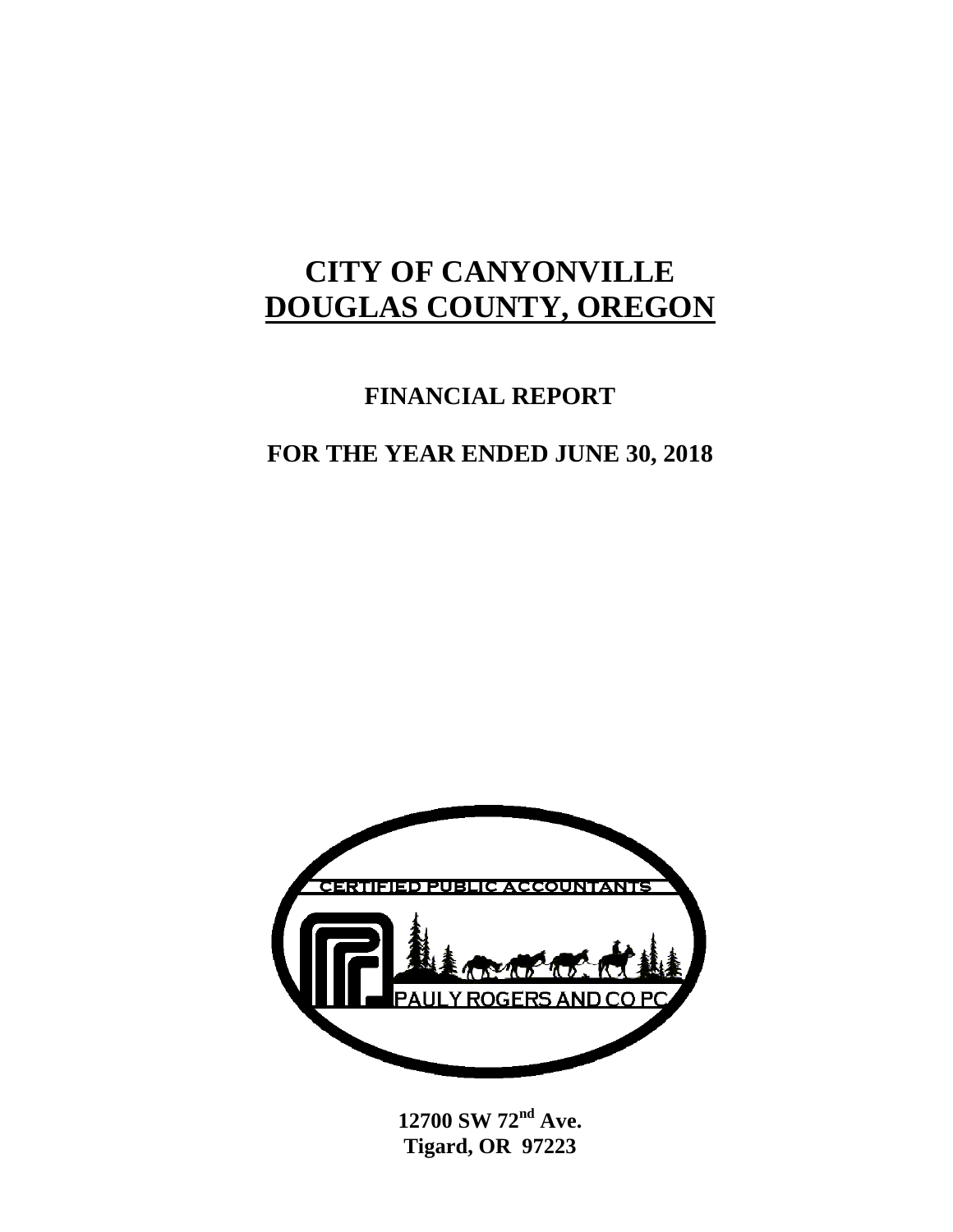## **CASH BASIS FINANCIAL STATEMENTS**

**WITH INDEPENDENT AUDITORS' REPORT** 

**FOR THE YEAR ENDED JUNE 30, 2018** 

\*\*\*\*\*\*\*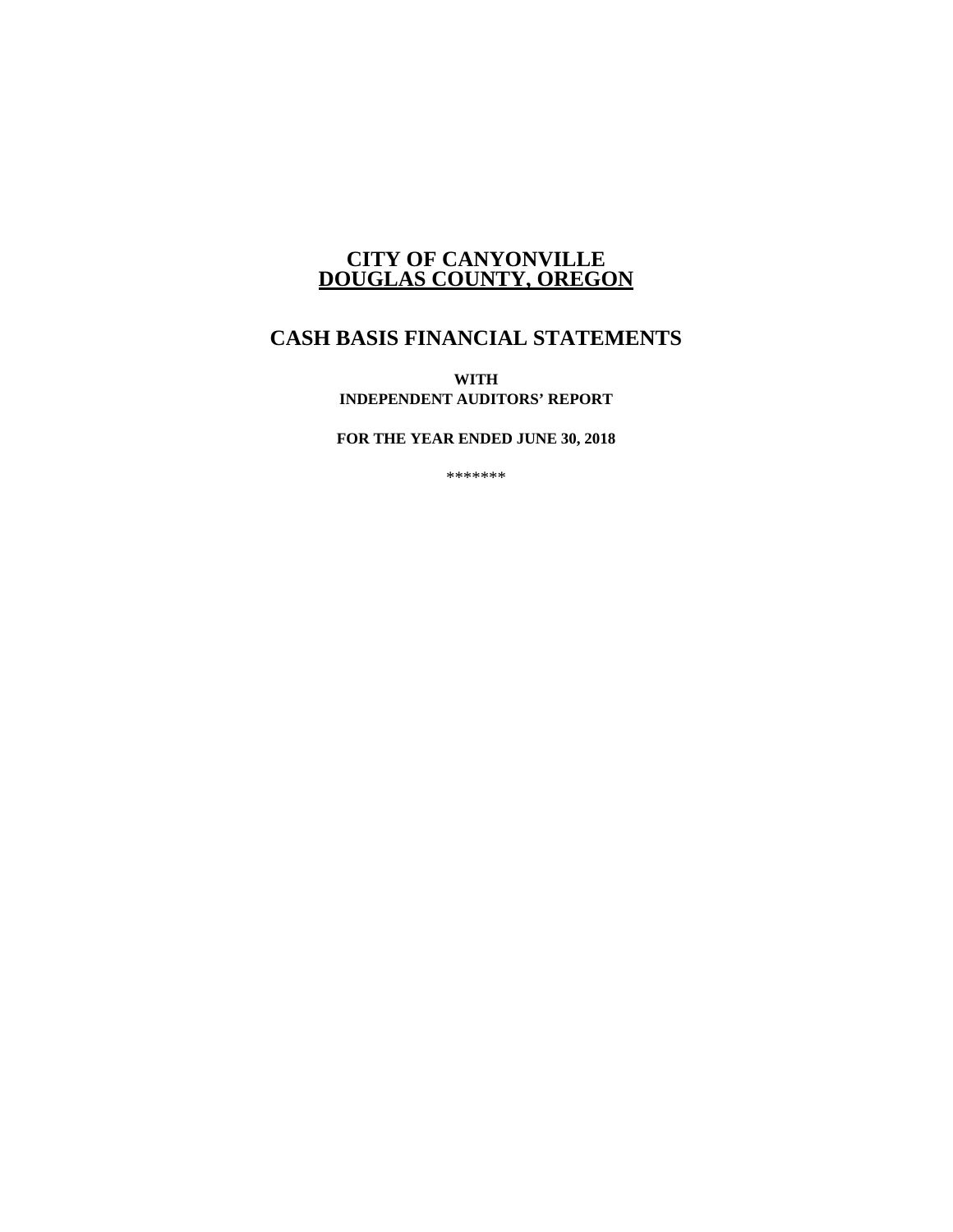### 2017-2018 FINANCIAL REPORT

### CITY COUNCIL TERM EXPIRES

| Jake Young, Mayor       | December 31, 2018 |
|-------------------------|-------------------|
| Frank Braudt, President | December 31, 2020 |
| Judy Coleman            | December 31, 2020 |
| Mike Boye'              | December 31, 2018 |
| <b>Buddy Kovachy</b>    | December 31, 2018 |
| <b>Rusty Young</b>      | December 31, 2018 |
|                         |                   |

Louise Barton December 31, 2020

All council members receive mail at the address shown below.

#### ADMINISTRATION

 Janelle Evans, City Administrator/Recorder 250 N Main St. Canyonville, Oregon 97417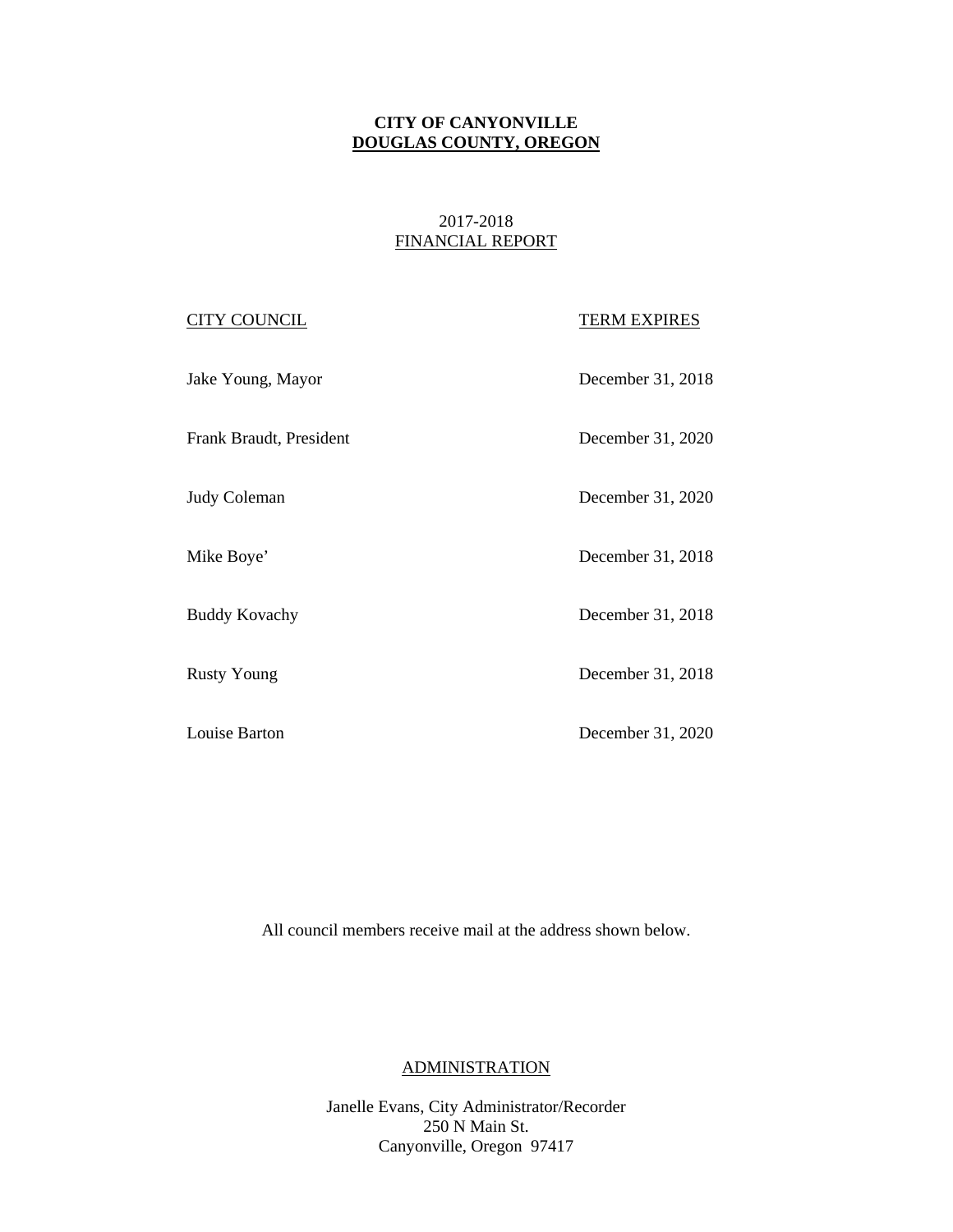### **T A B L E O F C O N T E N T S**

|                                                                                                             | <b>PAGE</b><br><b>NUMBER</b> |
|-------------------------------------------------------------------------------------------------------------|------------------------------|
| FINANCIAL SECTION:                                                                                          |                              |
| <b>Independent Auditors' Report</b>                                                                         | 1                            |
| SUPPLEMENTARY INFORMATION:                                                                                  |                              |
| Management's Discussion and Analysis                                                                        | $I-V$                        |
| FINANCIAL STATEMENTS AND SCHEDULES:                                                                         |                              |
| <b>Basic Financial Statements:</b>                                                                          |                              |
| Government-Wide Financial Statements:                                                                       |                              |
| Statement of Net Position - Cash Basis                                                                      | 3                            |
| Statement of Activities – Cash Basis                                                                        | 4                            |
| <b>Fund Financial Statements:</b>                                                                           |                              |
| Balance Sheet – Cash Basis – Governmental Funds                                                             | 5                            |
| Statement of Receipts, Disbursements and Changes in Fund Balances - Cash Basis -                            |                              |
| Governmental Funds                                                                                          | 6                            |
| Statement of Net Position - Cash Basis - Proprietary Funds                                                  | 7                            |
| Statement of Receipts, Disbursements and Changes in Fund Balances– Cash Basis –<br><b>Proprietary Funds</b> | 8                            |
| Statement of Changes in Assets and Liabilities - Agency Fund                                                | 9                            |
| <b>Notes to Basic Financial Statements</b>                                                                  | 10                           |
| SUPPLEMENTARY INFORMATION:                                                                                  |                              |
| Schedule of Receipts, Disbursements, and Changes in Fund Balances – Cash Basis –                            |                              |
| <b>Actual and Budget</b>                                                                                    |                              |
| <b>General Fund</b><br><b>State Street Fund</b>                                                             | 25                           |
| CDBG 2013 Grant Fund                                                                                        | 26                           |
|                                                                                                             | 27                           |
| Combining Balance Sheet - All Non Major Governmental Funds - Cash Basis                                     | 28                           |
| Combining Schedule of Receipts, Disbursements and Changes in Fund Balance – Cash                            |                              |
| Basis - All Non Major Governmental Funds                                                                    | 29                           |
|                                                                                                             |                              |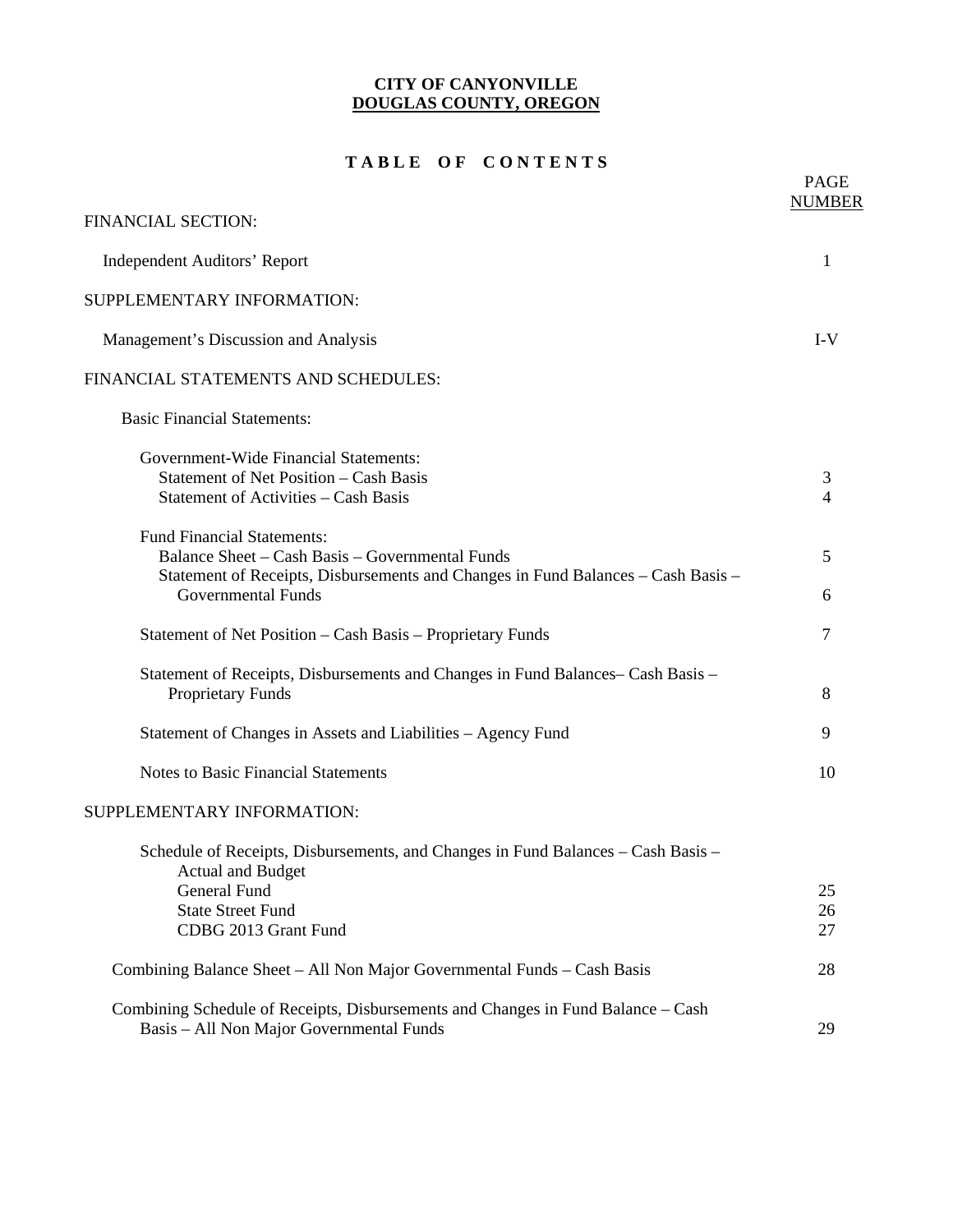#### **T A B L E O F C O N T E N T S (CONTINUED)**

### PAGE NUMBER FINANCIAL SECTION: Schedule of Receipts, Disbursements and Changes in Fund Balance – All Non Major Governmental Funds - Cash Basis – Budget And Actual: Bikeway & Footpath Reserve Fund 30 IFA Loan Fund 31 Equipment Replacement Fund 32 South County Community Center Fund 33 Facility Reserve Fund 34 Canyonville Dam Bond & Interest Fund 35 Combining Balance Sheet – All Non Major Enterprise Funds – Cash Basis 36 Combining Schedule of Receipts, Disbursements and Changes in Fund Balance – Cash Basis – All Non Major Enterprise Funds 37 Schedule of Receipts, Disbursements and Changes in Fund Balance – All Non Major Enterprise Funds – Cash Basis – Budget And Actual: Water Fund 38 Water System Development Fund 39 Capital Reserve Water Fund 40 O'Shea Creek Timber Fund 41 Sewer Fund 42 Wastewater System Development Fund 43 Capital Reserve Sewer Fund 44 Schedule of Proportionate Share of Net Pension Liability and Contributions 45 INDEPENDENT AUDITORS' COMMENTS AND DISCLOSURES 46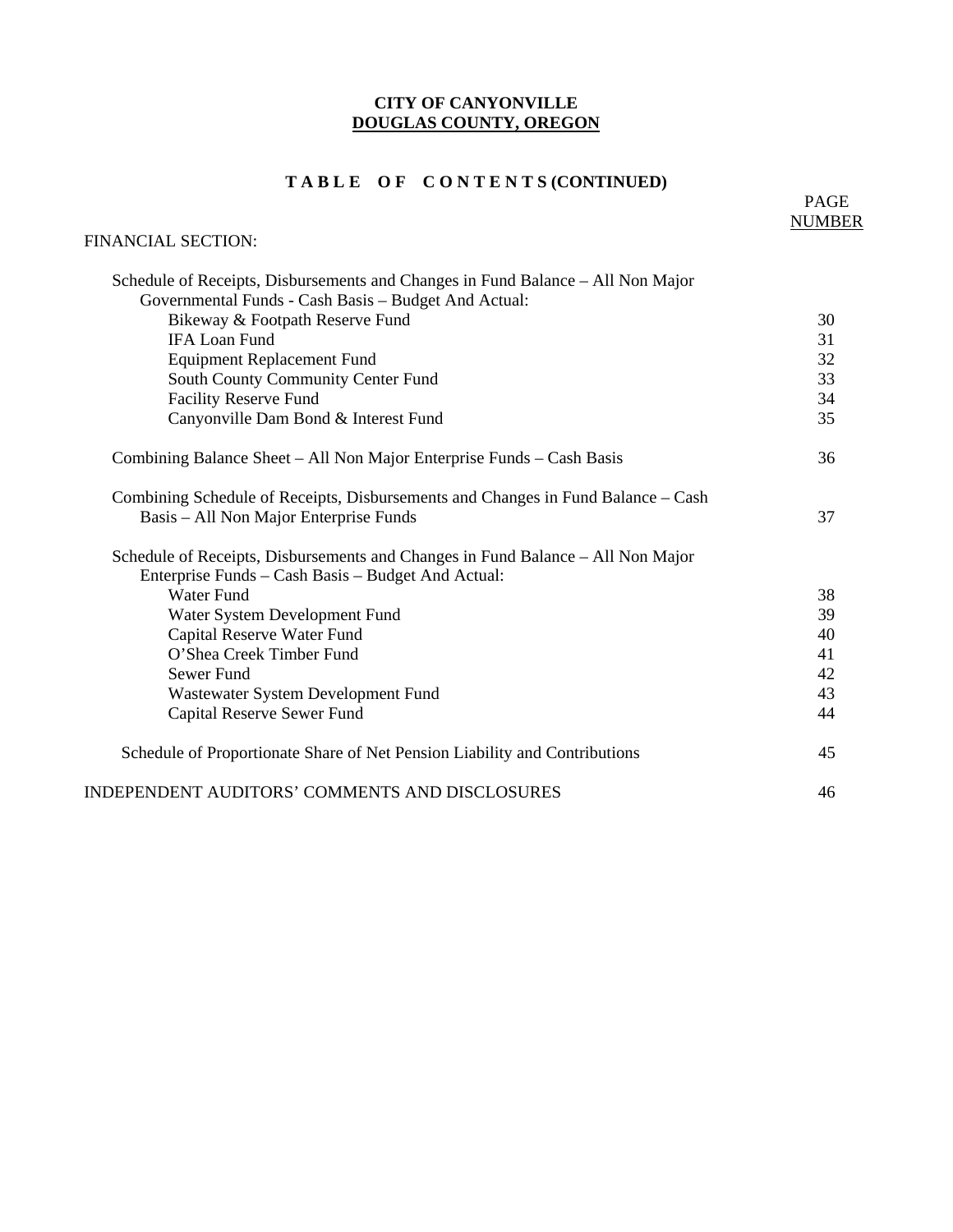

PAULY, ROGERS AND CO., P.C. 12700 SW 72<sup>nd</sup> Ave. • Tigard, OR 97223 (503) 620-2632 ♦ (503) 684-7523 FAX www.paulyrogersandcocpas.com

February 6, 2019

Mayor and City Council City of Canyonville Canyonville, Oregon

### **INDEPENDENT AUDITORS' REPORT**

### **Report on the Financial Statements**

We have audited the accompanying combined cash basis financial statements of the governmental activities, the business-type activities, each major fund and the aggregate remaining fund information of the City of Canyonville, Douglas County, Oregon, as of and for the year ended June 30, 2018, and the related notes to the financial statements which collectively comprise the basic financial statements as listed in the table of contents.

### **Management's Responsibility for the Financial Statements**

Management is responsible for the preparation and fair presentation of these financial statements in accordance with the cash basis of accounting described in Note 1; this includes determining that the cash basis of accounting is an acceptable basis for the preparation of the financial statements in the circumstances. Management is also responsible for the design, implementation and maintenance of internal control relevant to the preparation and fair presentation of financial statements that are free from material misstatement, whether due to fraud or error.

### **Auditors' Responsibility**

Our responsibility is to express opinions on these financial statements based on our audit. We conducted our audit in accordance with auditing standards generally accepted in the United States of America issued by the Comptroller General of the United States. Those standards require that we plan and perform the audit to obtain reasonable assurance about whether the basic financial statements are free of material misstatement.

An audit involves performing procedures to obtain audit evidence about the amounts and disclosures in the financial statements. The procedures selected depend on the auditor's judgment, including the assessment of the risks of material misstatement of the financial statements, whether due to fraud or error. In making those risk assessments, the auditor considers internal control relevant to the preparation and fair presentation of the financial statements in order to design audit procedures that are appropriate in the circumstances, but not for the purpose of expressing an opinion on the effectiveness of the internal control. Accordingly, we express no such opinion. An audit also includes evaluating the appropriateness of accounting policies used and the reasonableness of significant accounting estimates made by management, as well as evaluating the overall presentation of the financial statements.

We believe that the audit evidence we have obtained is sufficient and appropriate to provide a basis for our audit opinions.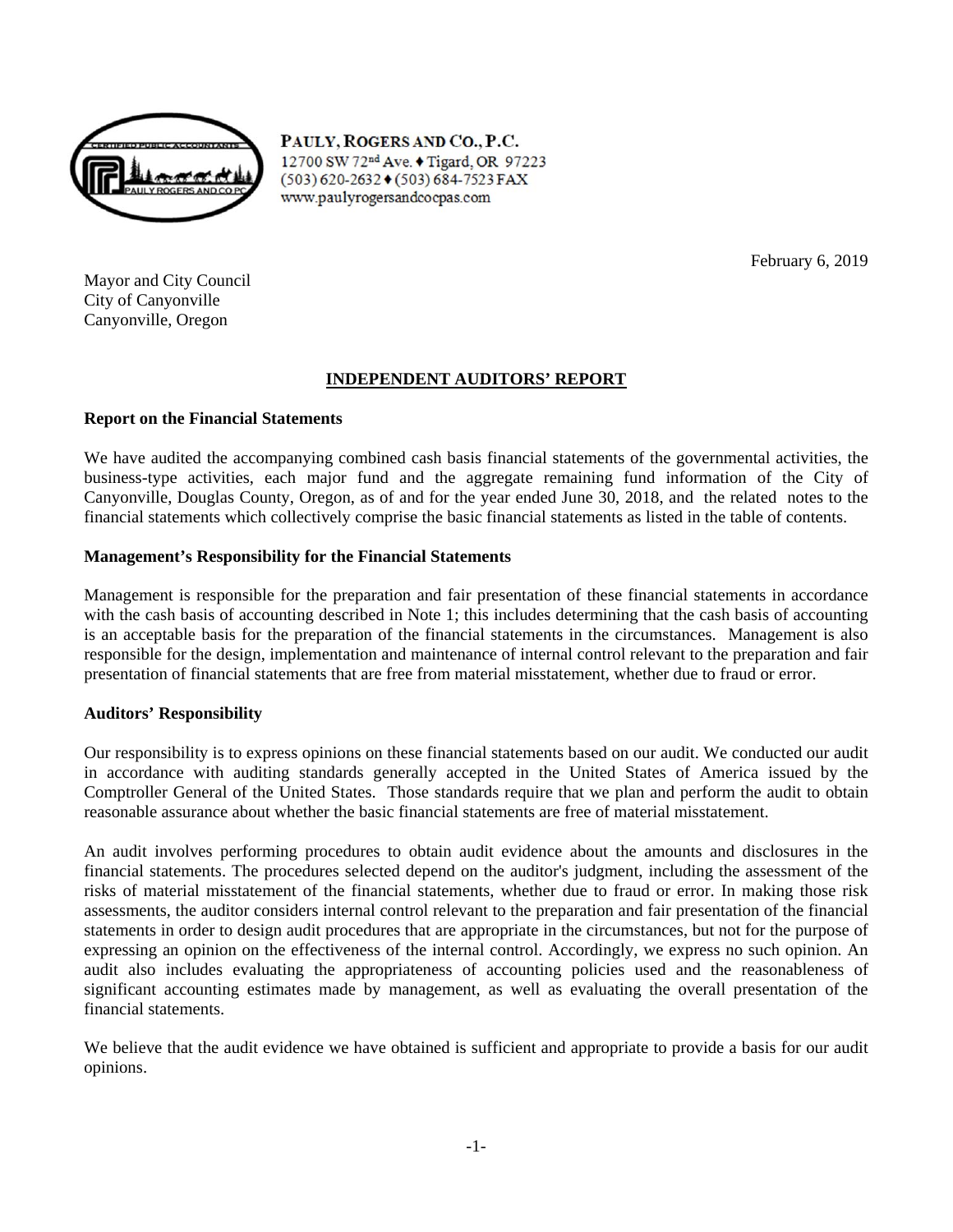#### **Opinions**

In our opinion, the financial statements referred to above present fairly, in all material respects, the respective cash basis financial position of the governmental activities, business-type activities, each major fund, and the aggregate remaining fund information of the City of Canyonville as of June 30, 2018, and the respective changes in cash basis financial position for the year then ended in accordance with the basis of accounting as described in Note 1.

#### **Basis of Accounting**

We draw attention to Note 1 of the financial statements, which describes the basis of accounting. The financial statements are prepared on the cash basis of accounting, which is a basis of accounting other than accounting principles generally accepted in the United States of America. Our opinions are not modified with respect to this matter.

#### **Other Matters**

#### *Supplementary Information*

Our audit was conducted for the purpose of forming opinions on the financial statements that collectively comprise the City of Canyonville financial statements. The supplementary information, as listed in the table of contents, is presented for the purposes of additional analysis and is not a required part of the financial statements.

The supplementary information, as listed in the table of contents, is the responsibility of management and was derived from and relates directly to the underlying accounting and other records used to prepare the financial statements. The information has been subjected to the auditing procedures applied in the audit of the financial statements and certain additional procedures, including comparing and reconciling such information directly to the underlying accounting and other records used to prepare the financial statements or to the financial statements themselves, and other additional procedures in accordance with auditing standards generally accepted in the United States of America. In our opinion, the supplementary information, as listed in the table of contents, is fairly stated in all material respects in relation to the financial statements as a whole.

#### *Other Information*

The listing of board members containing their term expiration dates, located before the table of contents, and the other information, as listed in the table of contents, have not been subjected to the auditing procedures applied in the audit of the basic financial statements and, accordingly, we do not express an opinion or provide any assurance on them.

### **Reports on Other Legal and Regulatory Requirements**

In accordance with Minimum Standards for Audits of Oregon Municipal Corporations, we have issued our report dated February 6, 2019, on our consideration of compliance with certain provisions of laws and regulations, including the provisions of Oregon Revised Statutes as specified in Oregon Administrative Rules. The purpose of that report is to describe the scope of our testing of compliance and the results of that testing and not to provide an opinion on compliance.

Wle

Kenny Allen, CPA Municipal Auditor **PAULY, ROGERS AND CO., P.C.**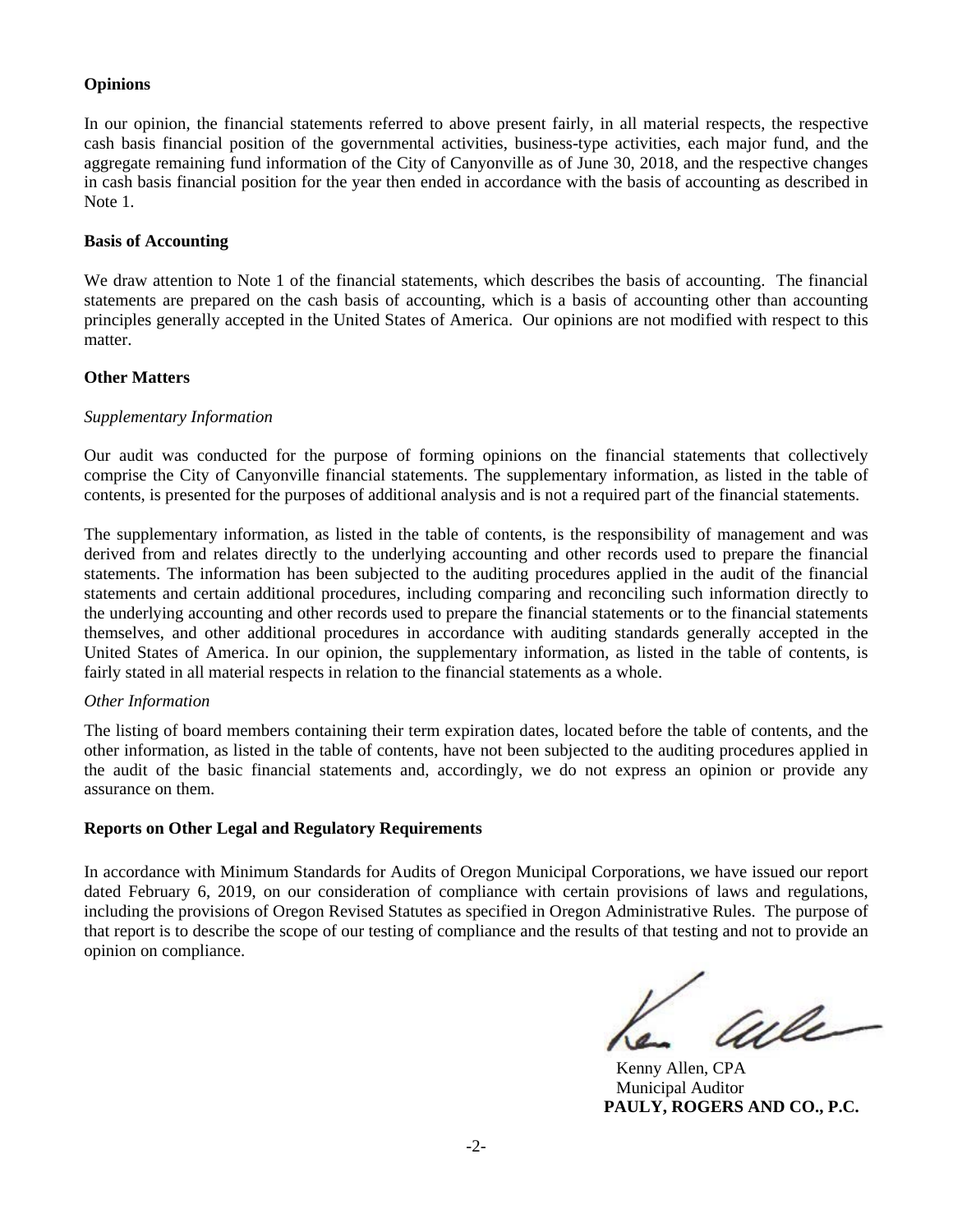### **Management's Discussion and Analysis**

As management of City of Canyonville ("the City"), we offer readers of the City's financial statements this narrative overview and analysis of the financial activities of the City for the fiscal year ended June 30, 2018.

#### **Financial Highlights**

- The city's total net position increased by \$801 thousand. The increase is attributed primarily to the increase in the utility user fees.
- As of the end of the current fiscal year, the City's governmental funds reported combined ending fund balances of \$1,302,420.00, a increase of \$123,761.00 in comparison with the prior year. Approximately \$913,647.00 of the total amount constitutes unassigned fund balance, which is available for spending at the government's discretion.
- At the end of the current fiscal year, the unreserved fund balance of the general fund was \$433,197.00 thousand.
- The City's total long-term debt is at \$72,914.00.

#### **Overview of the Financial Statements**

This discussion and analysis are intended to serve as an introduction to the City's basic financial statements. The City's basic financial statements comprise three components: 1) government-wide financial statements, 2) fund financial statements and 3) notes to the financial statements. This report also contains other supplementary information in addition to the basic financial statements themselves.

**Government-wide financial statements**. The *government-wide financial statements* are designed to provide readers with a broad view of the City's finances, in a manner similar to a private-sector business.

The *statement of net position* presents information on all of the City's assets and liabilities, with the difference between the two reported as *net position*. Over time, increases or decreases in net position may serve as a useful indicator of whether the financial position of the City is improving or deteriorating.

The *statement of activities* presents information showing how the government's net position changed during the most recent fiscal year. All changes in net position are reported as soon as the underlying event giving rise to the change occurs, *regardless of the timing of related cash flows*. Thus, revenues and expenses are reported in this statement for some items that will only result in cash flows in future fiscal periods (e.g., uncollected taxes and earned but unused time off).

Both of the government-wide financial statements distinguish functions of the City that are principally supported by taxes and intergovernmental revenues (*governmental activities*) from other functions that are intended to recover all or a significant portion of their cost through user fees and charges (*business-type activities*). The governmental activities of the City include general government, highways and streets, and culture and recreation. Business-type activities of the City include water, and wastewater.

**Fund financial statements**. A fund is a grouping of related accounts that is used to maintain control over resources that have been segregated for specific activities or objectives. The City, like other state and local governments uses fund accounting to ensure and demonstrate compliance with finance-related legal requirements. All of the funds of the City can be divided into three categories: governmental funds, proprietary funds and fiduciary funds.

*Governmental funds. Governmental funds* are used to account for essentially the same functions reported as *governmental activities* in the government-wide financial statements. However, unlike the governmentwide financial statements, governmental fund financial statements focus on *near-term inflows and outflows of spendable resources*, as well as on balances of spendable resources available at the end of the fiscal year. Such information may be useful in evaluating a government's near-term financial requirements.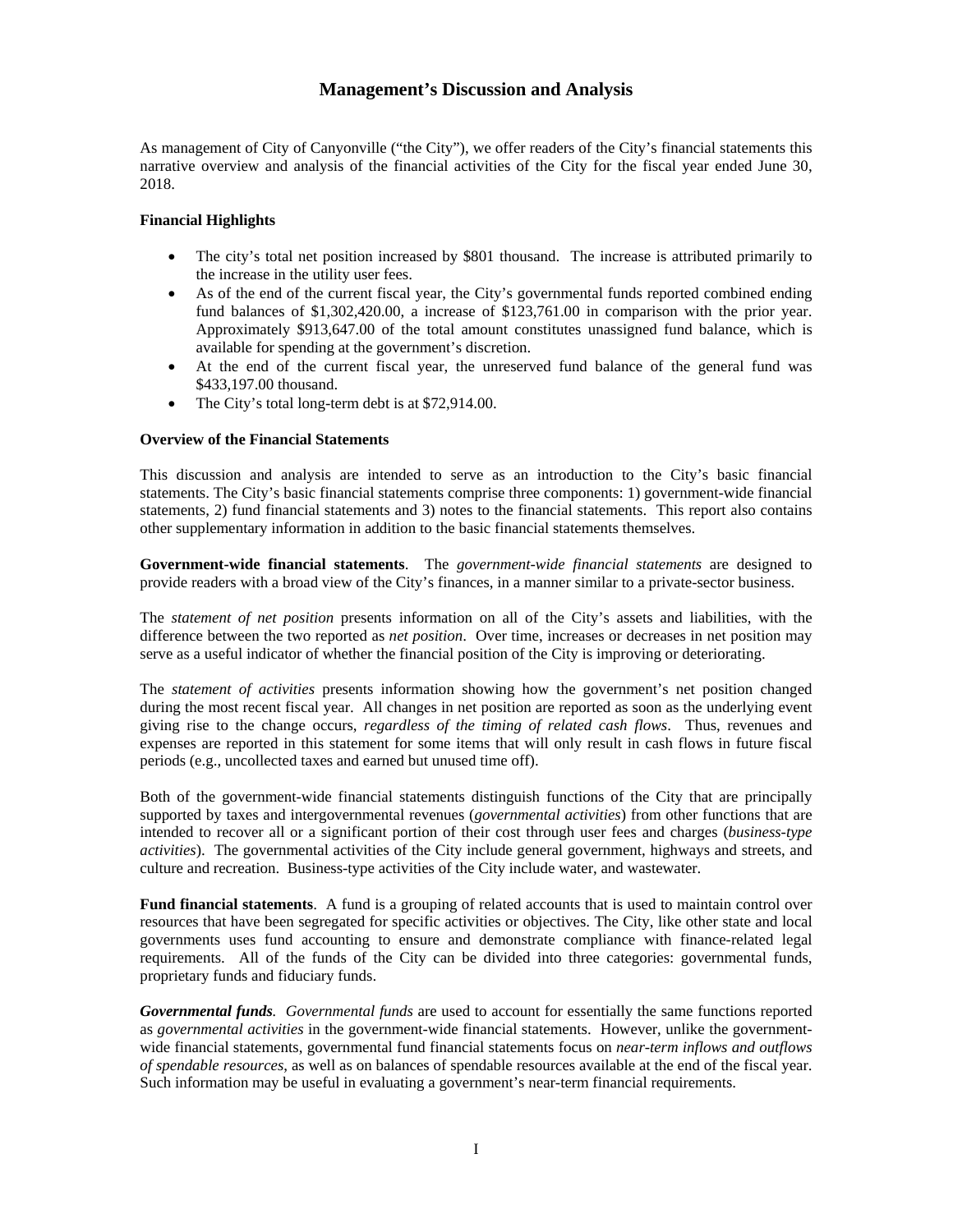Because the focus of governmental funds is narrower than that of the government-wide financial statements, it is useful to compare the information presented for *governmental funds* with similar information presented for *governmental activities* in the government-wide financial statements. By doing so, readers may better understand the long-term impact of the government's near-term financing decisions. Both the governmental fund balance sheet and governmental fund statement of revenues, expenditures and changes in fund balances provide a reconciliation to facilitate this comparison between *governmental funds* and *governmental activities*.

The City maintains 9 individual governmental funds. Information is presented separately in the governmental fund balance sheet and in the governmental fund statement of revenues, expenditures and changes in fund balances for the general fund and the street fund, both considered to be major funds. Data from the other 7 governmental funds are combined into a single, aggregated presentation. Individual fund data for each of these non-major governmental funds is provided in the form of combining statements elsewhere in this report.

The City adopts an annual appropriated budget for its general fund. A budgetary comparison statement has been provided for the general fund and street fund to demonstrate compliance with this budget.

*Proprietary funds*. The City has two proprietary funds. *Enterprise funds* are used to report the same functions presented as *business-type activities* in the government-wide financial statements. The City uses enterprise funds to account for water and wastewater.

Proprietary funds provide the same type of information as the government-wide financial statements, only in more detail.

*Fiduciary funds*. Fiduciary funds are used to account for resources held for the benefit of parties outside the government. Fiduciary funds are *not* reflected in the government-wide financial statement because the resources of those funds are *not* available to support the City's own programs. The accounting used for fiduciary funds is much like that used for governmental funds.

**Notes to the financial statements**. The notes provide additional information that is essential to a full understanding of the data provided in the government-wide and fund financial statements.

#### **Other information**.

The budgetary information for the non-major funds and the combining statements referred to earlier in connection with non-major governmental funds.

#### **Government-wide Financial Analysis**

As noted earlier, net position may serve over time as a useful indicator of a government's financial position.

|                             | Governmental | Activities | <b>Business Type</b> | Activities | Total     |           |
|-----------------------------|--------------|------------|----------------------|------------|-----------|-----------|
|                             | 2017         | 2018       | 2017                 | 2018       | 2017      | 2018      |
| Current and other<br>assets | 1,178,659    | 1,302.420  | 3,744,296            | 4,421,667  | 4,922,955 | 5,724,087 |
| Total assets                | 1,178,659    | 1,302,420  | 3,744,296            | 3,744,296  | 4,922,955 | 5,724,087 |
| Restricted                  | 365,456      | 388,773    | 67,348               | 67,348     | 432,804   | ,456121   |
| Unrestricted                | 813,203      | 913,647    | 3,676,948            | 4,354,319  | 4,490,151 | 5,267,966 |
| Total Net position          | 1,178,659    | 1,302,420  | 3,744,296            | 4,421,667  | 4,922,955 | 5,724,087 |

#### City of Canyonville's Net Position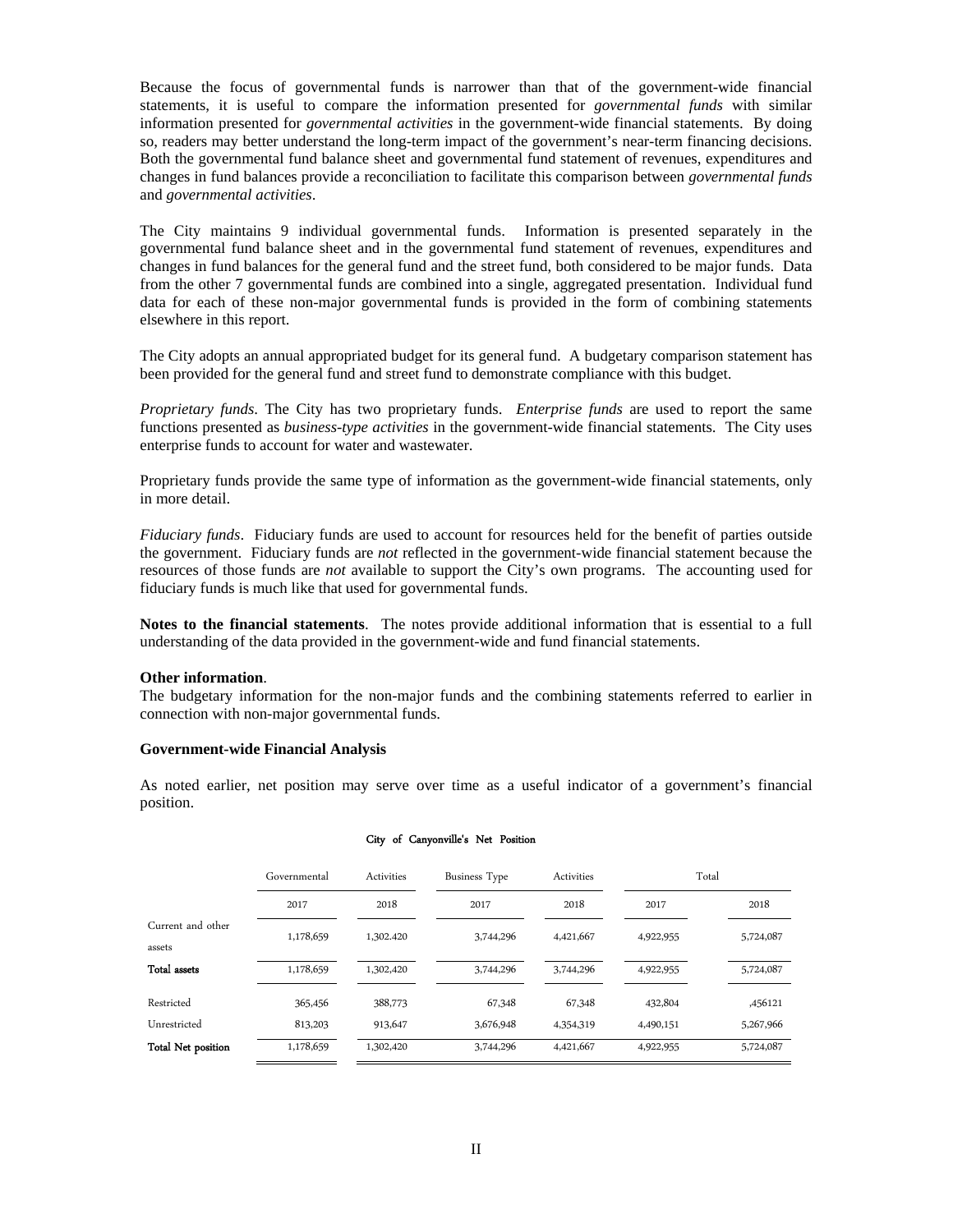An additional portion of the City's net position represents resources that are subject to external restrictions on how they may be used. The remaining balance of *unrestricted net position* (\$5,267,966.00) may be used to meet the government's ongoing obligations to citizens and creditors.

The City's net position increased by \$801 thousand during the fiscal year. This increase is due primarily to utility rate increases.

|                        |           | Governmental |            | Business-Type |                  |           |
|------------------------|-----------|--------------|------------|---------------|------------------|-----------|
|                        |           | Activities   | Activities |               | Total            |           |
|                        | 2017      | 2018         | 2017       | 2018          | 2017             | 2018      |
| Revenues:              |           |              |            |               |                  |           |
| Program revenues:      |           |              |            |               |                  |           |
| Charges for services   | 35,846    | 30,199       | 1,296,790  | 1,395,790     | 1,332,636        | 1,425,989 |
| Operating grants       |           |              |            |               |                  |           |
| /contributions         |           |              |            |               |                  |           |
| Capital grants         |           |              |            |               |                  |           |
| and contributions      | 95,831    | 436,407      |            |               | 95,831           | 436,407   |
| General revenues:      |           |              |            |               |                  |           |
| Property taxes         | 284,455   | 288,660      |            |               | 284,455          | 288,660   |
| Other taxes            | 133,035   | 136,024      |            |               | 133,035          | 136,024   |
| Intergovernmental      | 170,524   | 178,759      |            |               | 170,524          | 178,759   |
| Other Revenue          | 3,366     | 17,262       |            |               | 3,366            | 17,262    |
| Investment Income      | 10,468    | 18,184       | 38,848     | 69,085        | 49,316           | 87,269    |
| Total revenues         | 733,525   | 1,105,495    | 1,335,638  | 1,464,875     | 2,069,163        | 2,570,370 |
| <b>Expenses:</b>       |           |              |            |               |                  |           |
| General government     | 372,863   | 394,963      |            |               | 372,863          | 394,963   |
| Public safety          | 15,304    | 10,716       |            |               | 15,304           | 10,716    |
| Highways and streets   | 49,208    | 46,040       |            |               | 49,208           | 46,040    |
| Culture and recreation | 14,310    | 17,877       |            |               | 14,310           | 17,877    |
| Community              |           |              |            |               |                  |           |
| Development            | 92,324    | 454,689      |            |               | 92,324           | 454,689   |
| Capital Outlay         | 114,521   | 73,284       |            |               | 114,521          | 73,284    |
| Debt Service           | 9,888     |              |            |               | 9,888            |           |
| Water                  |           |              | 343,391    | 334,502       | 343,391          | 334,502   |
| Wastewater             |           |              | 410,784    | 437,167       | 410,784          | 437,167   |
| <b>Total expenses</b>  | 668,418   | 997,569      | 754,175    | 771,669       | 1,422,593        | 1,769,238 |
|                        |           |              |            |               |                  |           |
| Transfers              | 25,000    | 15,835       | $-25,000$  | $-15,835$     | $\boldsymbol{0}$ | 0         |
| Change in net position | 90,107    | 123,761      | 556,463    | 677,371       | 646,570          | 801,132   |
| Beginning net position | 1,088,552 | 1,178,659    | 3,187,833  | 3,744,296     | 4,276,385        | 4,922,955 |
| Ending net position    | 1,178,659 | 1,302,420    | 3,744,296  | 4,421,667     | 4,922,955        | 5,724,087 |

### **Governmental Business**. Change in net position are as follows: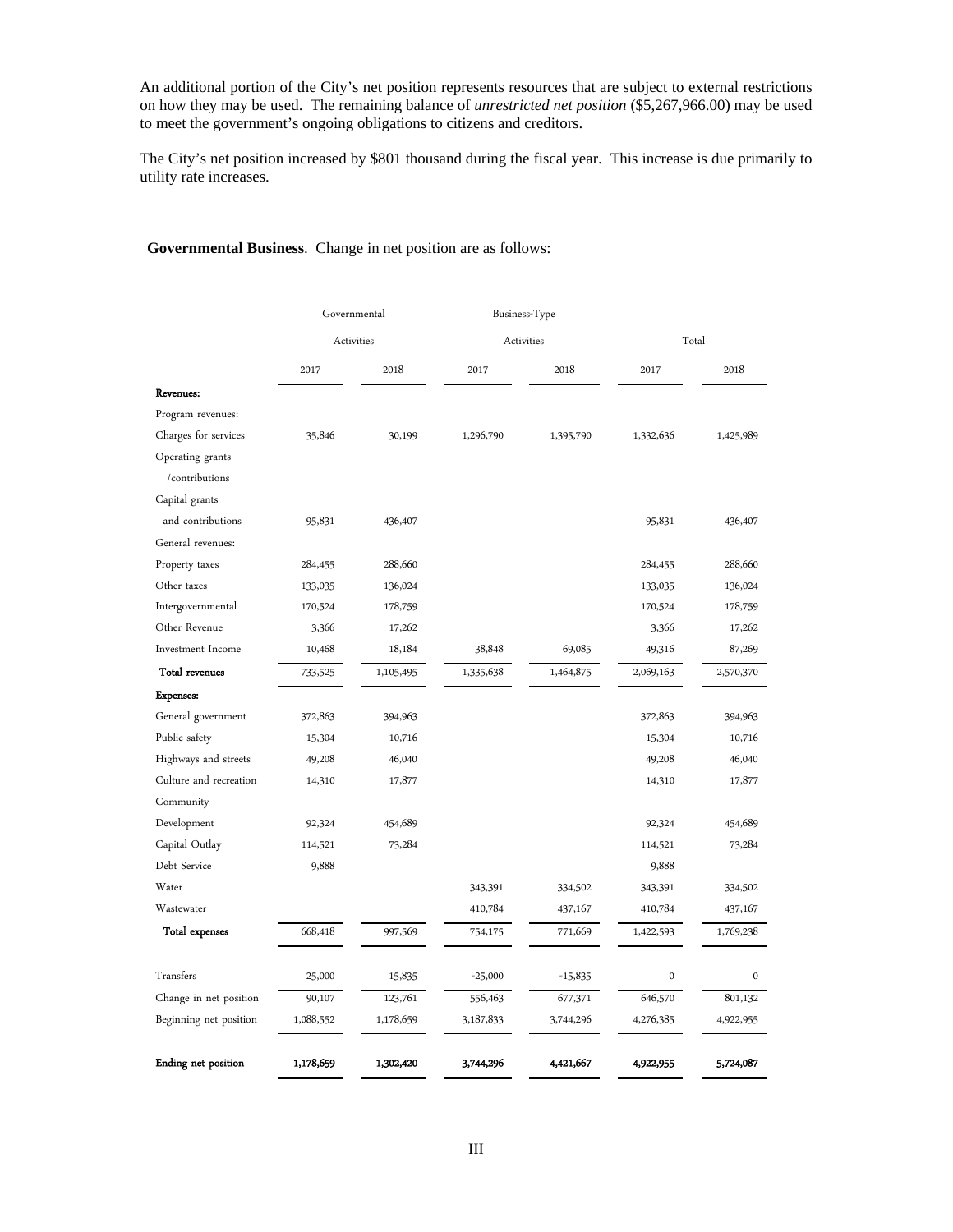#### **Financial Analysis of the Government's Funds**

As noted earlier, the City uses fund accounting to ensure and demonstrate compliance with finance-related legal requirements.

*Governmental funds*. The focus of the City's *governmental funds* is to provide information on near-term inflows, outflows and balances of spendable resources. Such information is useful in assessing the City's financing requirements. In particular, *unreserved fund balance* may serve as a useful measure of a government's net resources available for spending at the end of the fiscal year.

As of the end of the current fiscal year, the City's governmental funds reported combined ending fund balances of \$1,302,420.00, an increase of \$123,761.00 in comparison with the prior year. Approximately \$913,647.00 of the total amount constitutes unreserved fund balance, which is available for spending at the government's discretion. The remainder of fund balance is reserved to indicate that it is not available for new spending because it has already been committed

The General Fund is the chief operating fund of the City. At the end of the current fiscal year, total fund balance reached \$403,742.00 all of which is unreserved.

The fund balance of the City's general fund decreased by \$4,491.00 during the current fiscal year, key factors in this decrease were decreases in some of the revenue.

#### **General Fund Budgetary Highlights**

The City of Canyonville is not in compression so the General Fund is relatively stable. The City is extremely conservative with the money spent from the General Fund and has managed to build a little reserve. This year's budget included a contingency of approximately \$162,427.00 which was not spent. The original budget and the final budget were the same for the fiscal year. The City actually received \$96,811.00 more in revenue than estimated.

#### **Capital Assets and Debt Administration**

**Capital assets**. The City's investment in capital assets for its governmental and business type activities as of June 30, 2018 amounts to \$12,768,880.00. This investment in capital assets includes land, buildings and utility systems, improvements, machinery and equipment, park facilities, and roads.

|                                     |   | Governmental |     |             |          | <b>Business-Type</b> |    |              |       |              |   |              |
|-------------------------------------|---|--------------|-----|-------------|----------|----------------------|----|--------------|-------|--------------|---|--------------|
|                                     |   | Activity     |     |             | Activity |                      |    |              | Total |              |   |              |
|                                     |   | 2017         |     | 2018        |          | 2017                 |    | 2018         |       | 2017         |   | 2018         |
| Land                                | S | 143,400      | \$. | 143,400     | \$.      | 82,721               | \$ | 82,721       | \$.   | 226,121      | S | 226,121      |
| Dam and water impoundment fac       |   |              |     |             |          | 1,984,789            |    | 1,984,789    |       | 1,984,789    |   | 1,984,789    |
| Utility Plant & distribution system |   |              |     |             |          | 6,190,014            |    | 6,190,014    |       | 6,190,014    |   | 6,190,014    |
| Construction in progress            |   |              |     |             |          | 2,325,706            |    | 2,325,706    |       | 2,325,706    |   | 2,325,706    |
| <b>Buildings</b>                    |   | 495.336      |     | 495,336     |          |                      |    |              |       | 495,336      |   | 495,336      |
| Machinery and equipment             |   | 290,327      |     | 303.808     |          | 585.126              |    | 585.126      |       | 875,453      |   | 888,934      |
| Infrastructure / Systems            |   | 657,980      |     | 657,980     |          |                      |    |              |       | 657,980      |   | 657,980      |
|                                     |   | \$1,587,043  |     | \$1,600,524 |          | \$11.162.356         |    | \$11,168,356 |       | \$12,755,399 |   | \$12,768,880 |

#### **City of Canyonville's Capital Assets**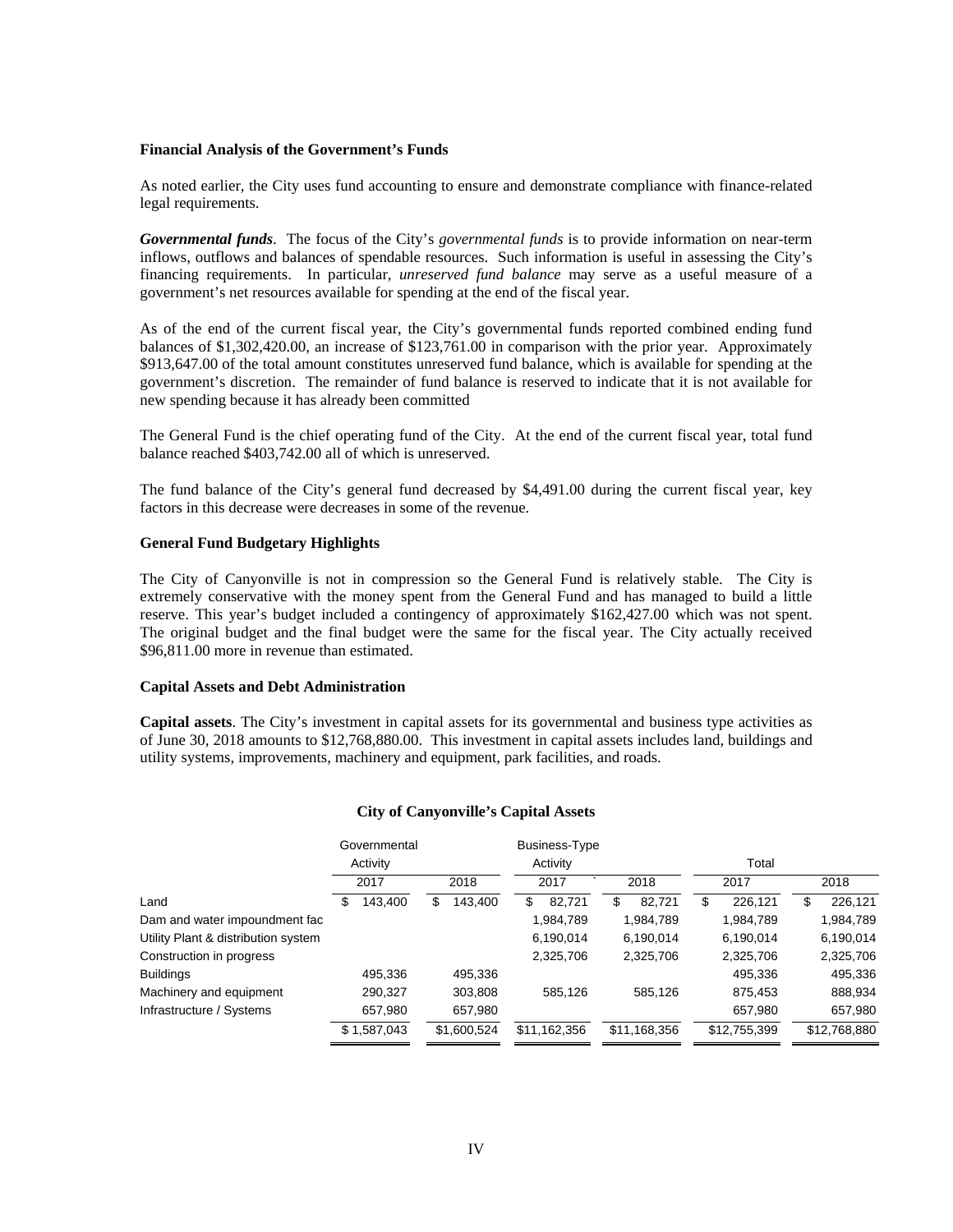#### **Long-term Debt**

At the end of the current fiscal year, the city had a total bonded debt of \$71,342.00 consisting of general obligation bonds and loans payable, net of unamortized premiums. Additional information on the City's long term debt can be found on page 22 of this report.

#### **Economic Factors and Next Year's Budgets and Rates.**

The City is under a Mutual Agreement Order from the Department of Environment Quality to upgrade the City's wastewater treatment plant. The City has completed a facility master plan and the total project cost is estimated at \$12.9 million. The project has been broken down into 2 phases. Phase 1 is approximately \$2.4 million and was funded with grants. Phase 2 is \$10.5 million and will be funded with a combination of low interest loans and grants. The City has completed a sewer rate study which projects that the sewer rate will reach \$89.00 by the end of the project which is schedule to be completed in 2018. In January 2013 the City adopted Resolution 604 establishing the necessary rate increases for the next 5 years. The last sewer rate was needed so the sewer rate stayed the same as last fiscal year.

At the end of the fiscal year the following had accumulated for future needs:

| Capital Reserve Water Fund 26   | 429,887.00      |
|---------------------------------|-----------------|
| Water SDC Fund 20               | 174,627.00      |
| Water Plant                     | 604,514.00      |
| Capital Reserve Sewer Fund 27   | \$2,357,670.00  |
| Wastewater SDC Fund 21          | \$ 854,396.00   |
| Sewer Plant                     | \$3,212,066.00  |
| Bikeway/Footpath Fund 17        | 16.498.00<br>S. |
| Equipment Replacement fund 08   | 142,156.00      |
| <b>Facility Reserve Fund 30</b> | 325,726.00      |

#### **Request for Information**

This financial report is designed to provide a general overview of the City of Canyonville's finances for all or those interested in the government's finances. Questions concerning any of the information provided in this report or requests for additional financial information should be addressed to the City Manager.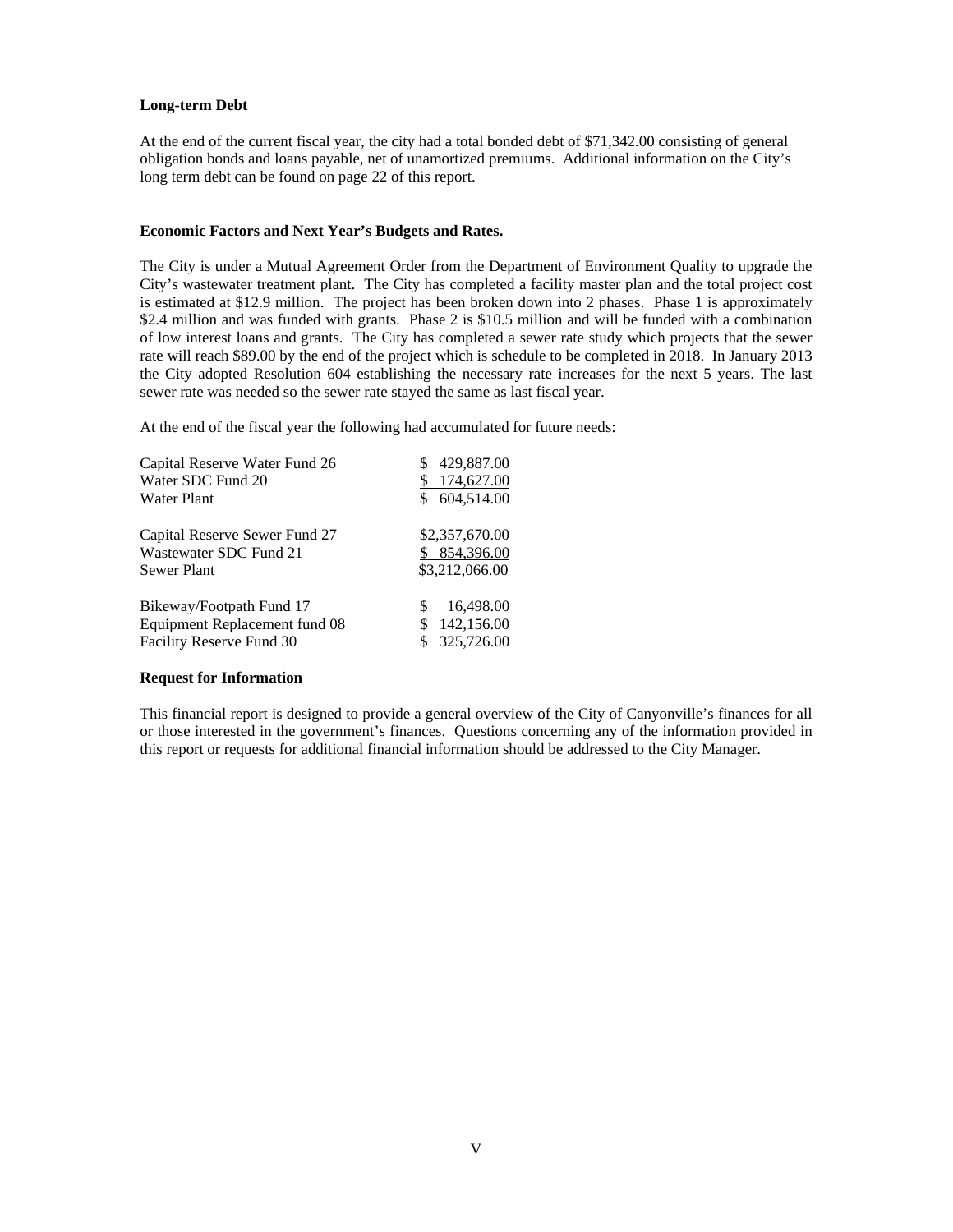### **BASIC FINANCIAL STATEMENTS**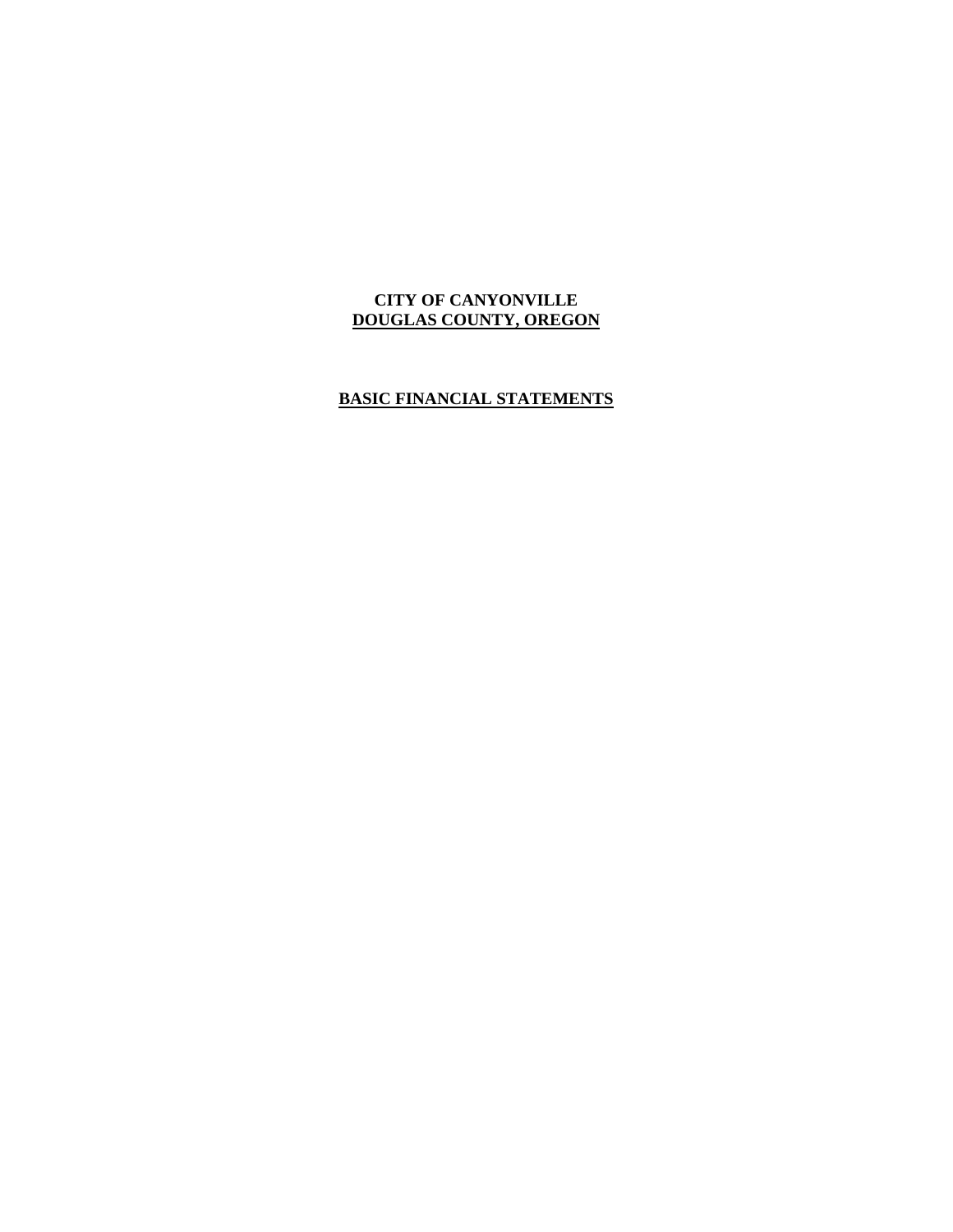### **STATEMENT OF NET POSITION - CASH BASIS June 30, 2018**

|                                      | <b>GOVERNMENTAL</b> |           |    | <b>BUSINESS</b><br><b>TYPE</b> | <b>TOTAL</b> |           |  |
|--------------------------------------|---------------------|-----------|----|--------------------------------|--------------|-----------|--|
| <b>ASSETS</b>                        |                     |           |    |                                |              |           |  |
| Cash and Investments                 |                     | 1,302,420 | \$ | 4,421,667                      | \$           | 5,724,087 |  |
| <b>Total Assets</b>                  |                     | 1,302,420 |    | 4,421,667                      |              | 5,724,087 |  |
| <b>NET POSITION</b>                  |                     |           |    |                                |              |           |  |
| <b>Restricted for Debt Covenant</b>  |                     | 52,663    |    | 67,348                         |              | 120,011   |  |
| <b>Restricted for Other Purposes</b> |                     | 336,110   |    |                                |              | 336,110   |  |
| Unrestricted                         |                     | 913,647   |    | 4,354,319                      |              | 5,267,966 |  |
| <b>TOTAL NET POSITION</b>            | \$                  | 1,302,420 | \$ | 4,421,667                      | \$           | 5,724,087 |  |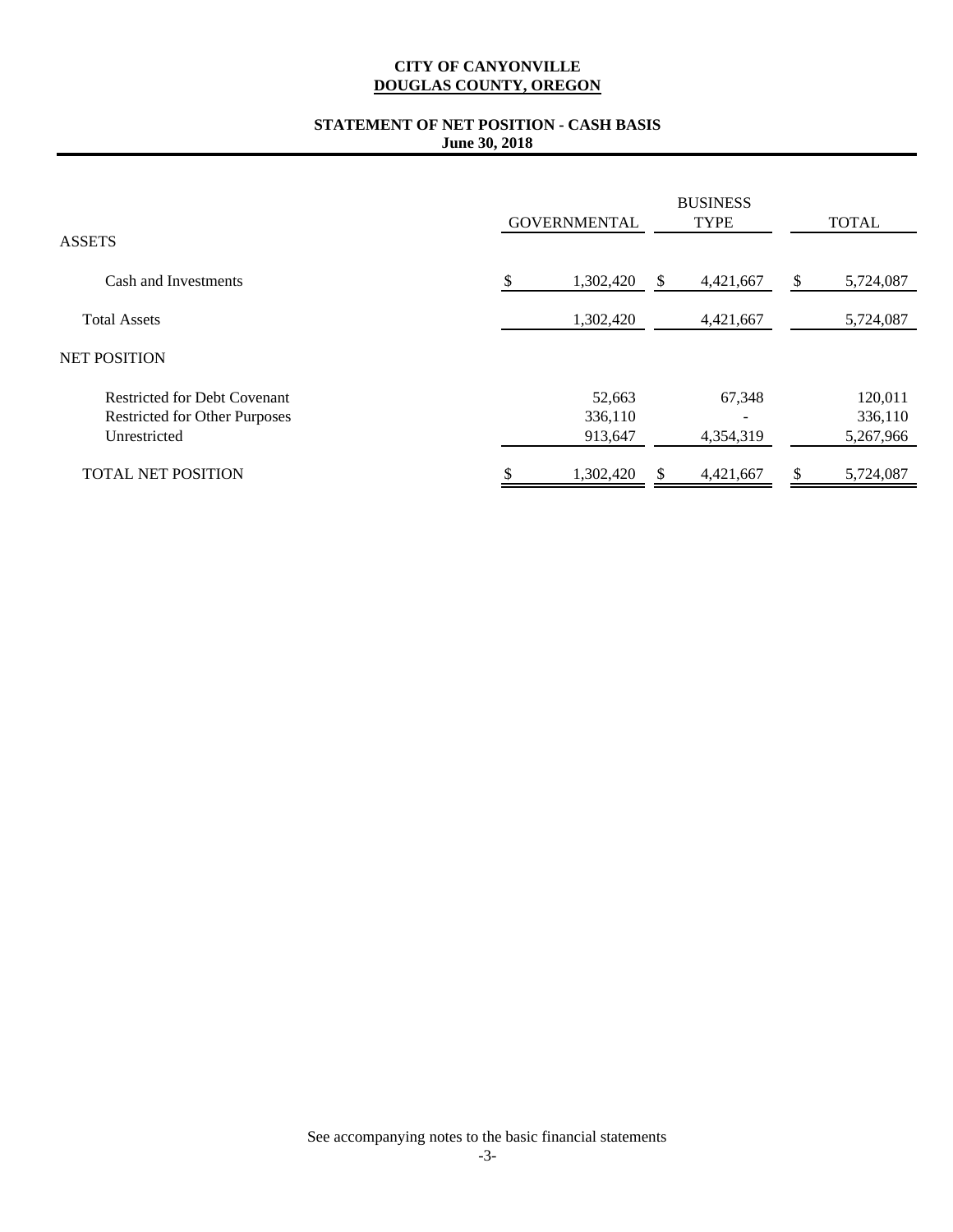#### **STATEMENT OF ACTIVITIES - CASH BASIS For the Year Ended June 30, 2018**

|                                  |    | Program Cash Receipts |              |              |                         |    |                       |
|----------------------------------|----|-----------------------|--------------|--------------|-------------------------|----|-----------------------|
|                                  |    |                       |              | Charges      | Operating<br>Grants and |    | Capital<br>Grants and |
|                                  |    | Disbursements         |              | For Services | Contributions           |    | Contributions         |
| Functions/Programs               |    |                       |              |              |                         |    |                       |
| Governmental Activities          |    |                       |              |              |                         |    |                       |
| General Governmental             | \$ | 394,963               | $\mathbb{S}$ | 19,415       | \$                      | \$ |                       |
| Public Safety/Municpal Court     |    | 10,716                |              | 9,959        |                         |    |                       |
| <b>Highways and Streets</b>      |    | 46,040                |              |              |                         |    |                       |
| Culture and Recreation           |    | 17,877                |              | 825          |                         |    |                       |
| <b>Community Development</b>     |    | 454,689               |              |              | 436,407                 |    |                       |
| Capital Outlay                   |    | 73,284                |              |              |                         |    |                       |
| Long Term Debt Payments          |    |                       |              |              |                         |    |                       |
| <b>Total Governmental</b>        |    |                       |              |              |                         |    |                       |
| Activities                       |    | 997,569               |              | 30,199       | 436,407                 |    |                       |
| <b>Business-Type Activities</b>  |    |                       |              |              |                         |    |                       |
| Water                            |    | 334,502               |              | 460,588      |                         |    |                       |
| Sewer                            |    | 437,167               |              | 935,202      |                         |    |                       |
| <b>Total Business Activities</b> |    | 771,669               |              | 1,395,790    |                         |    |                       |
| Totals                           |    | 1,769,238             | \$           | 1,425,989    | 436,407                 |    |                       |

General Receipts

Taxes: Property Taxes Levied for General Purpose Franchise and other Taxes Intergovernmental Interest Income Miscellaneous

**Transfers** 

Total General Receipts and Transfers

Change in Cash Basis Net Position

Beginning Cash Basis Net Position

Ending Cash Basis Net Position

See accompanying notes to the basic financial statements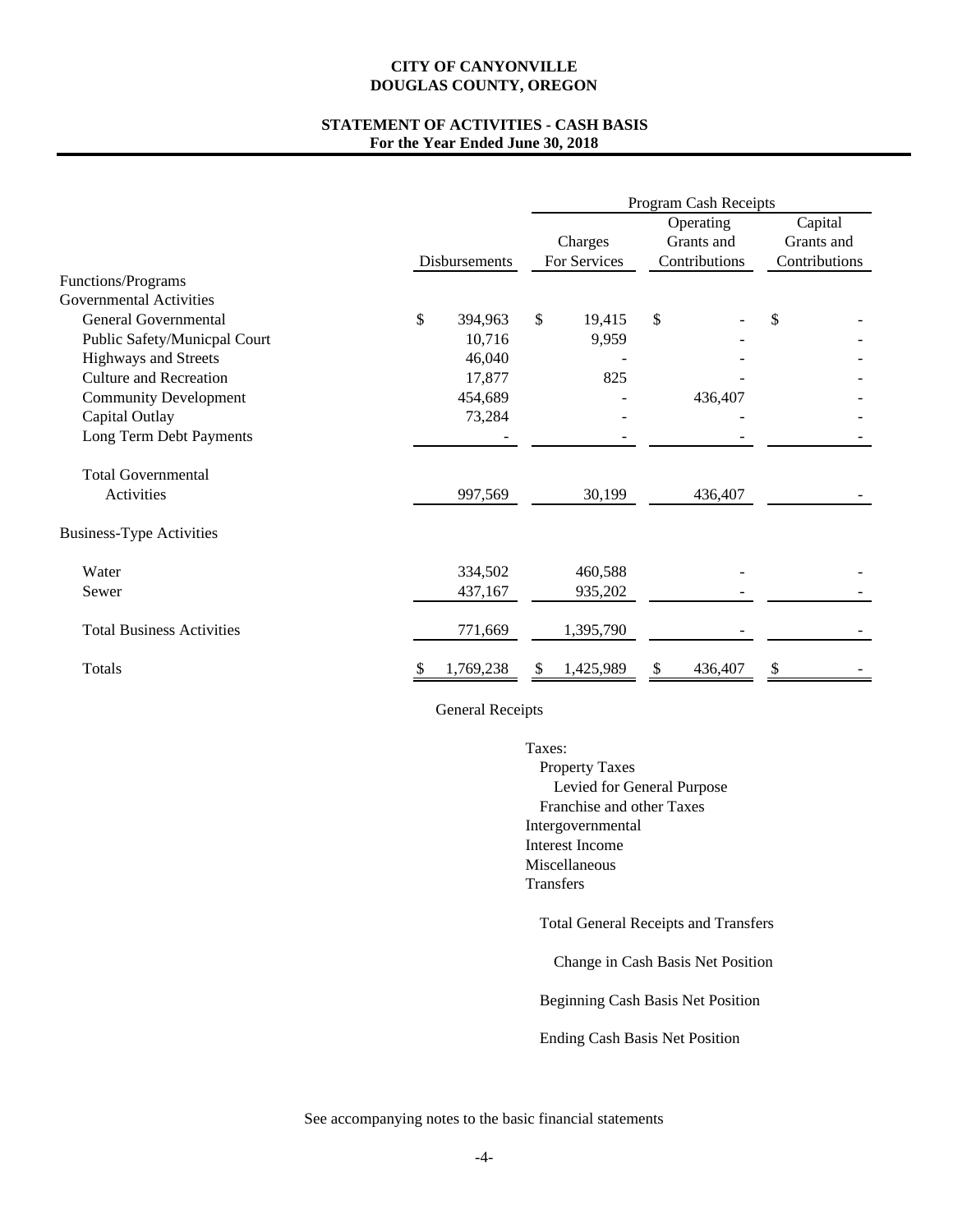| Net Receipts (Disbursements) and<br>Changes in Net Position                |                             |       |                                                                      |  |  |
|----------------------------------------------------------------------------|-----------------------------|-------|----------------------------------------------------------------------|--|--|
| Governmental<br>Activities                                                 | Business-Type<br>Activities | Total |                                                                      |  |  |
| \$<br>(375,548)<br>(757)<br>(46,040)<br>(17,052)<br>(18, 282)<br>(73, 284) |                             | \$    | (375,548)<br>(757)<br>(46,040)<br>(17,052)<br>(18, 282)<br>(73, 284) |  |  |
| (530, 963)                                                                 |                             |       | (530, 963)                                                           |  |  |
|                                                                            | \$<br>126,086<br>498,035    |       | 126,086<br>498,035                                                   |  |  |
|                                                                            | 624,121                     |       | 624,121                                                              |  |  |
| (530, 963)                                                                 | 624,121                     |       | 93,158                                                               |  |  |
|                                                                            |                             |       |                                                                      |  |  |
| 288,660<br>136,024                                                         |                             |       | 288,660<br>136,024                                                   |  |  |
| 178,759                                                                    |                             |       | 178,759                                                              |  |  |
| 18,184                                                                     | 69,085                      |       | 87,269                                                               |  |  |
| 17,262<br>15,835                                                           | (15, 835)                   |       | 17,262                                                               |  |  |
| 654,724                                                                    | 53,250                      |       | 707,974                                                              |  |  |
| 123,761                                                                    | 677,371                     |       | 801,132                                                              |  |  |
| 1,178,659                                                                  | 3,744,296                   |       | 4,922,955                                                            |  |  |
| \$<br>1,302,420                                                            | \$<br>4,421,667             | \$    | 5,724,087                                                            |  |  |

-4A-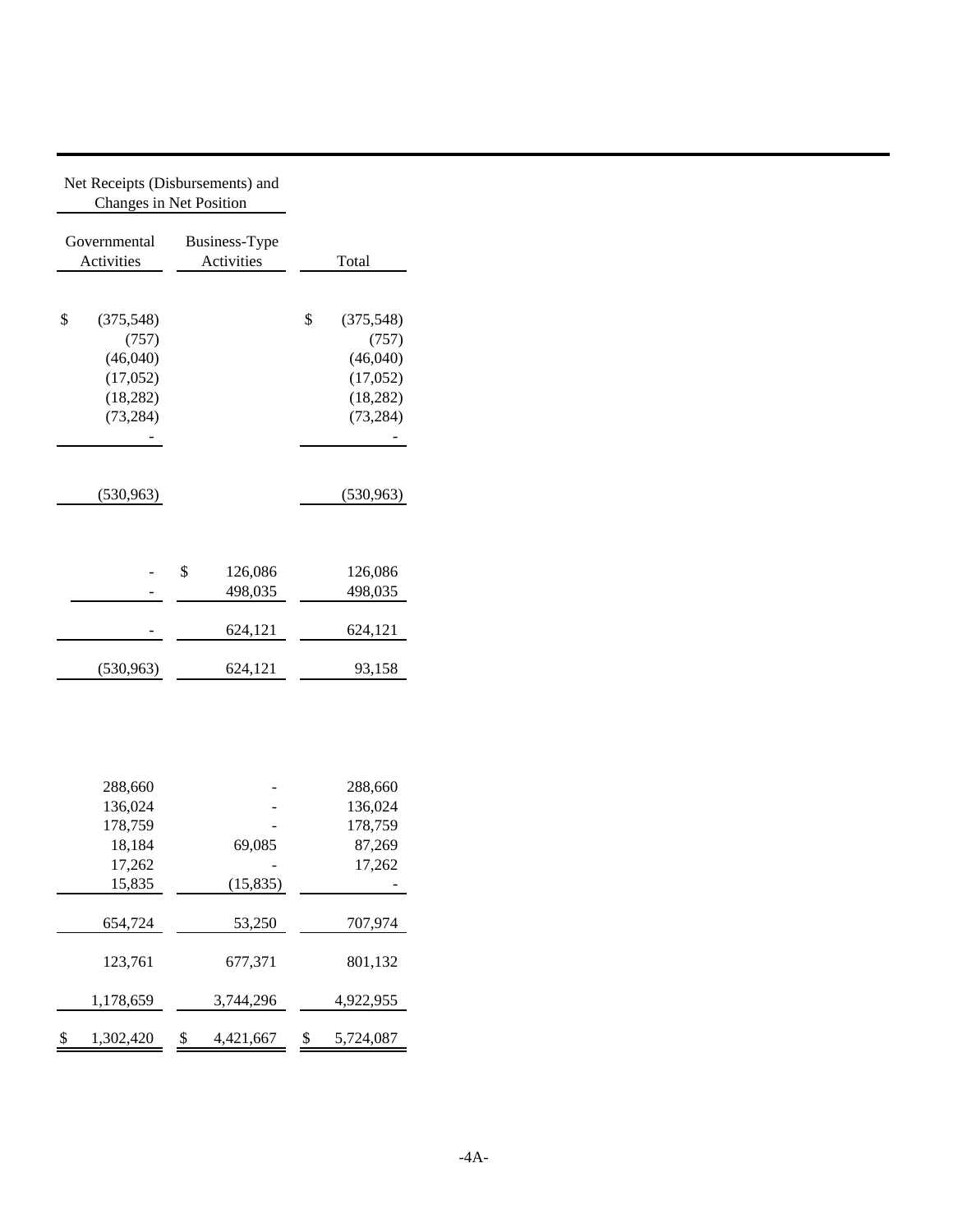#### **BALANCE SHEET - CASH BASIS GOVERNMENTAL FUNDS June 30, 2018**

|                                       |               | <b>GENERAL</b><br><b>FUND</b> |         | <b>STATE</b><br><b>STREET</b><br><b>FUND</b> |         | <b>CDBG</b><br>2013<br><b>GRANT FUND</b> |              | <b>OTHER</b><br><b>GOVERNMENTAL</b><br><b>FUNDS</b> |                           | <b>TOTAL</b> |
|---------------------------------------|---------------|-------------------------------|---------|----------------------------------------------|---------|------------------------------------------|--------------|-----------------------------------------------------|---------------------------|--------------|
| <b>ASSETS</b>                         |               |                               |         |                                              |         |                                          |              |                                                     |                           |              |
|                                       |               |                               |         |                                              |         |                                          |              |                                                     |                           |              |
| Cash and Investments                  | <sup>\$</sup> | 433,197                       | $\sqrt$ | 321,256                                      | $\sqrt$ | (727)                                    | $\mathbb{S}$ | 548,694                                             | $\boldsymbol{\mathsf{S}}$ | 1,302,420    |
| <b>Total Assets</b>                   | <b>S</b>      | 433,197                       | \$      | 321,256                                      | \$      | (727)                                    | \$           | 548,694                                             | \$                        | 1,302,420    |
| <b>Cash Basis Fund Balances:</b>      |               |                               |         |                                              |         |                                          |              |                                                     |                           |              |
| Restricted for:                       |               |                               |         |                                              |         |                                          |              |                                                     |                           |              |
| <b>Streets</b>                        | \$            |                               | \$      | 321,256                                      | \$      |                                          | \$           |                                                     | \$                        | 321,256      |
| <b>Bikeway and Footpath</b>           |               |                               |         |                                              |         |                                          |              | 16,841                                              |                           | 16,841       |
| Debt Service                          |               |                               |         |                                              |         |                                          |              | 52,663                                              |                           | 52,663       |
| Committed                             |               |                               |         |                                              |         |                                          |              |                                                     |                           |              |
| <b>Equipment Replacement</b>          |               |                               |         |                                              |         |                                          |              | 142,156                                             |                           | 142,156      |
| South County Community Center         |               |                               |         |                                              |         |                                          |              | 12,568                                              |                           | 12,568       |
| Facilities                            |               |                               |         |                                              |         |                                          |              | 325,726                                             |                           | 325,726      |
| Unassigned                            |               | 433,197                       |         |                                              |         | (727)                                    |              |                                                     |                           | 432,470      |
| <b>Total Cash Basis Fund Balances</b> |               | 433,197                       |         | 321,256                                      |         | (727)                                    |              | 548,694                                             |                           | 1,302,420    |
| <b>Total Cash Basis Fund Balances</b> | \$            | 433,197                       | \$      | 321,256                                      | \$      | (727)                                    | \$           | 548,694                                             | \$                        | 1,302,420    |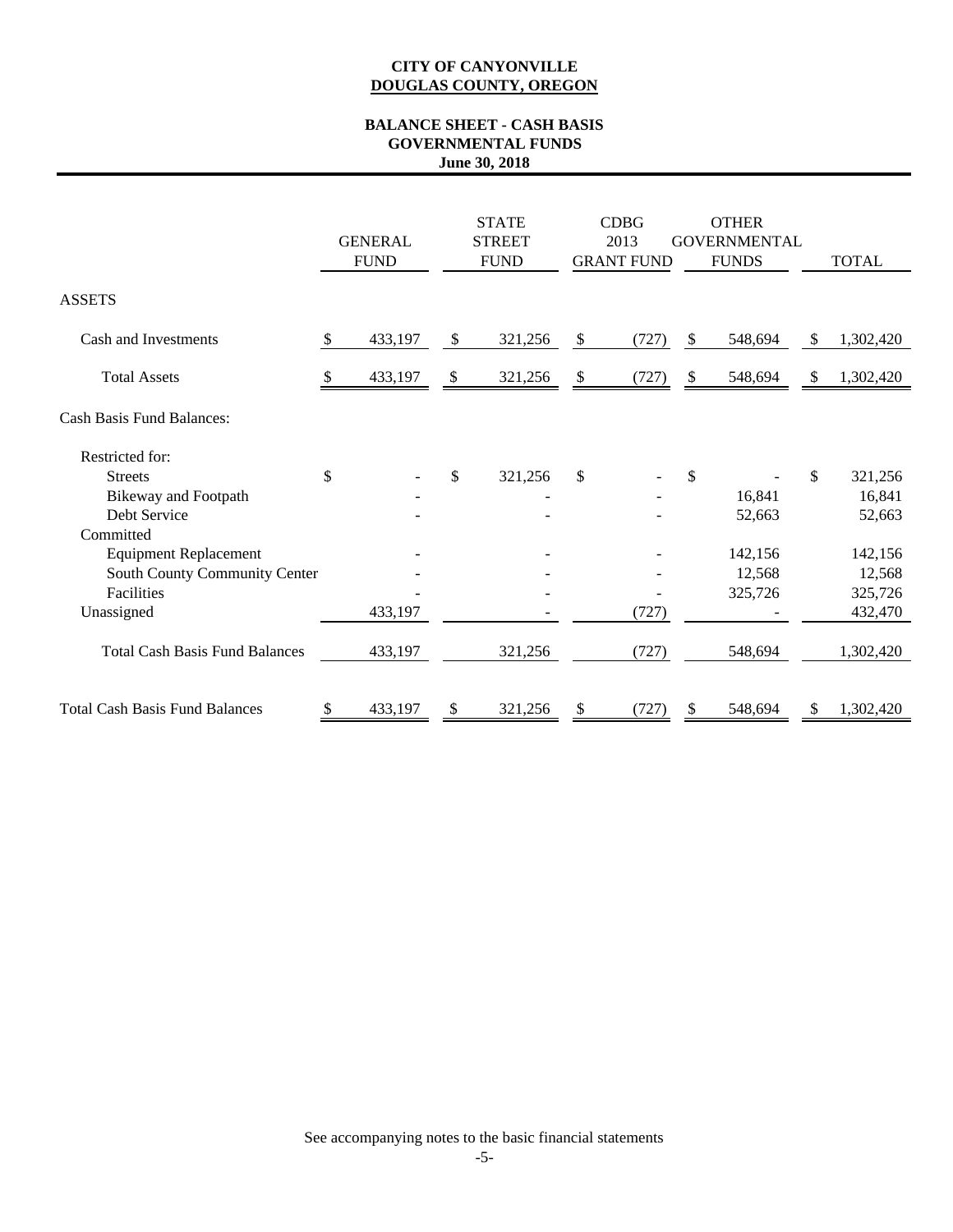#### **STATEMENT OF RECEIPTS, DISBURSEMENTS AND CHANGES IN FUND BALANCE - CASH BASIS GOVERNMENTAL FUNDS For the Year Ended June 30, 2018**

|                                                | <b>GENERAL</b><br><b>FUND</b> | <b>STATE</b><br><b>STREET</b><br><b>FUND</b> | <b>CDGB</b><br>2013<br><b>GRANT FUND</b> | <b>OTHER</b><br><b>GOVERNMENTAL</b><br><b>FUNDS</b> | <b>TOTAL</b>    |
|------------------------------------------------|-------------------------------|----------------------------------------------|------------------------------------------|-----------------------------------------------------|-----------------|
| Receipts                                       |                               |                                              |                                          |                                                     |                 |
| Taxes                                          | \$<br>288,660                 | \$                                           | \$                                       | \$                                                  | \$<br>288,660   |
| Interest                                       | 8,086                         | 3,824                                        |                                          | 6,274                                               | 18,184          |
| Intergovernmental                              | 54,377                        | 124,382                                      |                                          |                                                     | 178,759         |
| Grants                                         |                               |                                              |                                          | 436,407                                             | 436,407         |
| Fees, Permits, and Rents                       | 153,688                       |                                              |                                          |                                                     | 153,688         |
| Fines                                          | 9,959                         |                                              |                                          |                                                     | 9,959           |
| Miscellaneous                                  | 14,241                        | 4,597                                        |                                          | 1,000                                               | 19,838          |
| <b>Total Receipts</b>                          | 529,011                       | 132,803                                      |                                          | 443,681                                             | 1,105,495       |
| Disbursements<br>Current                       |                               |                                              |                                          |                                                     |                 |
| <b>General Governmental</b>                    | 394,963                       |                                              |                                          |                                                     | 394,963         |
| Public Safety/Municpal Court                   | 10,716                        |                                              |                                          |                                                     | 10,716          |
| <b>Highways and Streets</b>                    |                               | 46,040                                       |                                          |                                                     | 46,040          |
| <b>Culture and Recreation</b>                  | 17,877                        |                                              |                                          |                                                     | 17,877          |
| <b>Community Development</b>                   |                               |                                              | 13,482                                   | 441,207                                             | 454,689         |
| Capital Outlay                                 |                               | 20,554                                       |                                          | 52,730                                              | 73,284          |
| <b>Debt Services</b>                           |                               |                                              |                                          |                                                     |                 |
| <b>Total Disbursements</b>                     | 423,556                       | 66,594                                       | 13,482                                   | 493,937                                             | 997,569         |
| Excess of Receipts Over,                       |                               |                                              |                                          |                                                     |                 |
| -Under Disbursements                           | 105,455                       | 66,209                                       | (13, 482)                                | (50, 256)                                           | 107,926         |
| Other Financing Sources, -Uses<br>Transfers In |                               |                                              |                                          | 117,935                                             | 117,935         |
| <b>Transfers Out</b>                           | (76,000)                      | (26,100)                                     |                                          |                                                     | (102, 100)      |
| <b>Total Other Financing Sources,</b>          |                               |                                              |                                          |                                                     |                 |
| -Uses                                          | (76,000)                      | (26,100)                                     |                                          | 117,935                                             | 15,835          |
| Net Change in Cash Basis Fund Balance          | 29,455                        | 40,109                                       | (13, 482)                                | 67,679                                              | 123,761         |
| Beginning Cash Basis Fund Balance              | 403,742                       | 281,147                                      | 12,755                                   | 481,015                                             | 1,178,659       |
| <b>Ending Cash Basis Fund Balance</b>          | 433,197<br>\$                 | 321,256<br>\$                                | (727)<br>P.                              | 548,694                                             | 1,302,420<br>\$ |

See accompanying notes to the basic financial statements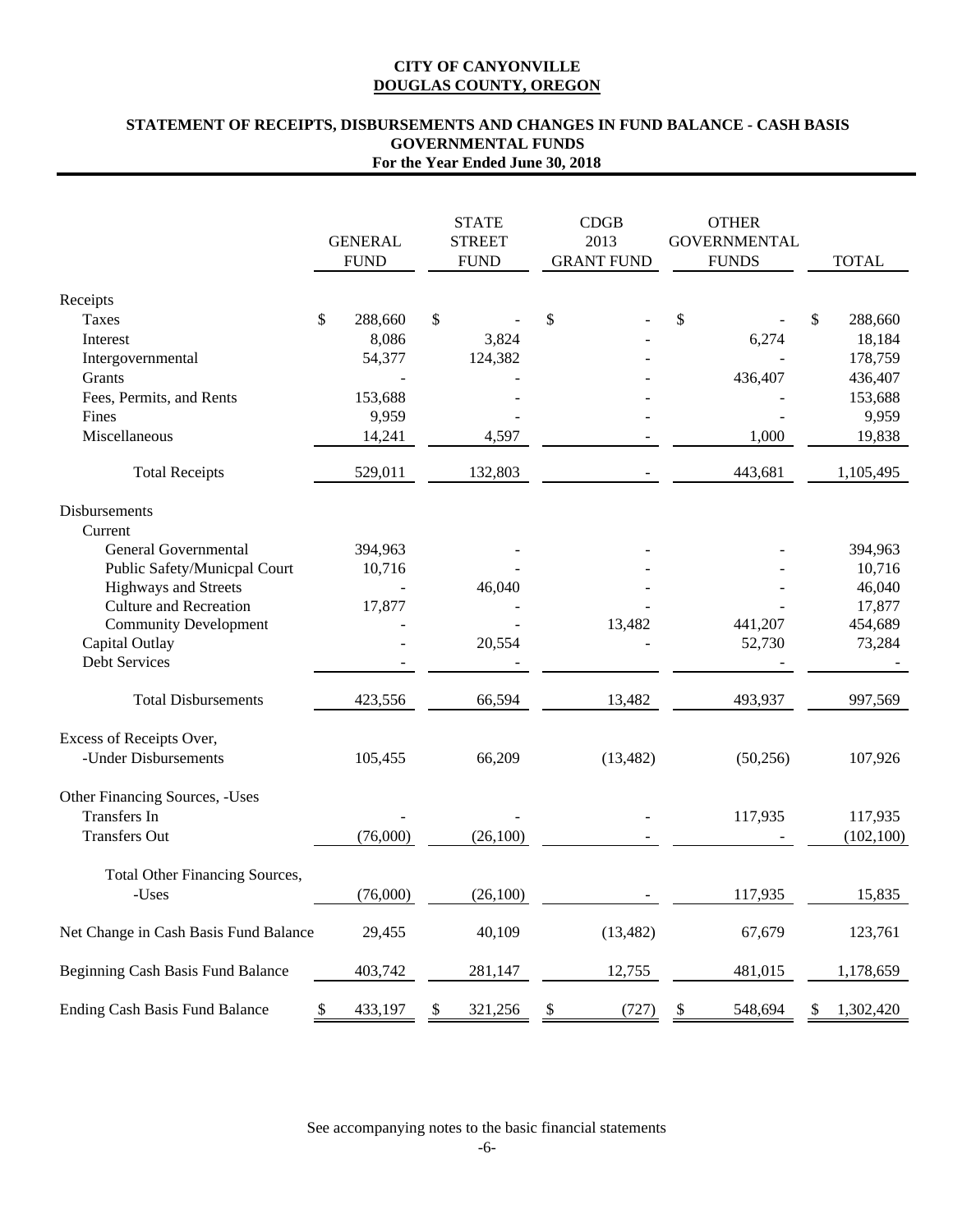#### **STATEMENT OF NET POSITION - CASH BASIS PROPRIETARY FUNDS June 30, 2018**

| <b>ASSETS</b>              |    | <b>WATER</b><br><b>FUND</b> |               | <b>SEWER</b><br><b>FUND</b> |              | <b>TOTAL</b>        |
|----------------------------|----|-----------------------------|---------------|-----------------------------|--------------|---------------------|
| Cash and Investments       | S. | 972,858                     | \$            | 3,448,809                   | \$           | 4,421,667           |
| <b>Total Assets</b>        |    | 972,858                     | \$            | 3,448,809                   | $\mathbb{S}$ | 4,421,667           |
| <b>Net Position</b>        |    |                             |               |                             |              |                     |
| Restricted<br>Unrestricted | \$ | $\equiv$<br>972,858         | $\mathcal{S}$ | 67,348<br>3,381,461         | \$           | 67,348<br>4,354,319 |
| <b>Total Net Position</b>  |    | 972,858                     | \$            | 3,448,809                   | \$           | 4,421,667           |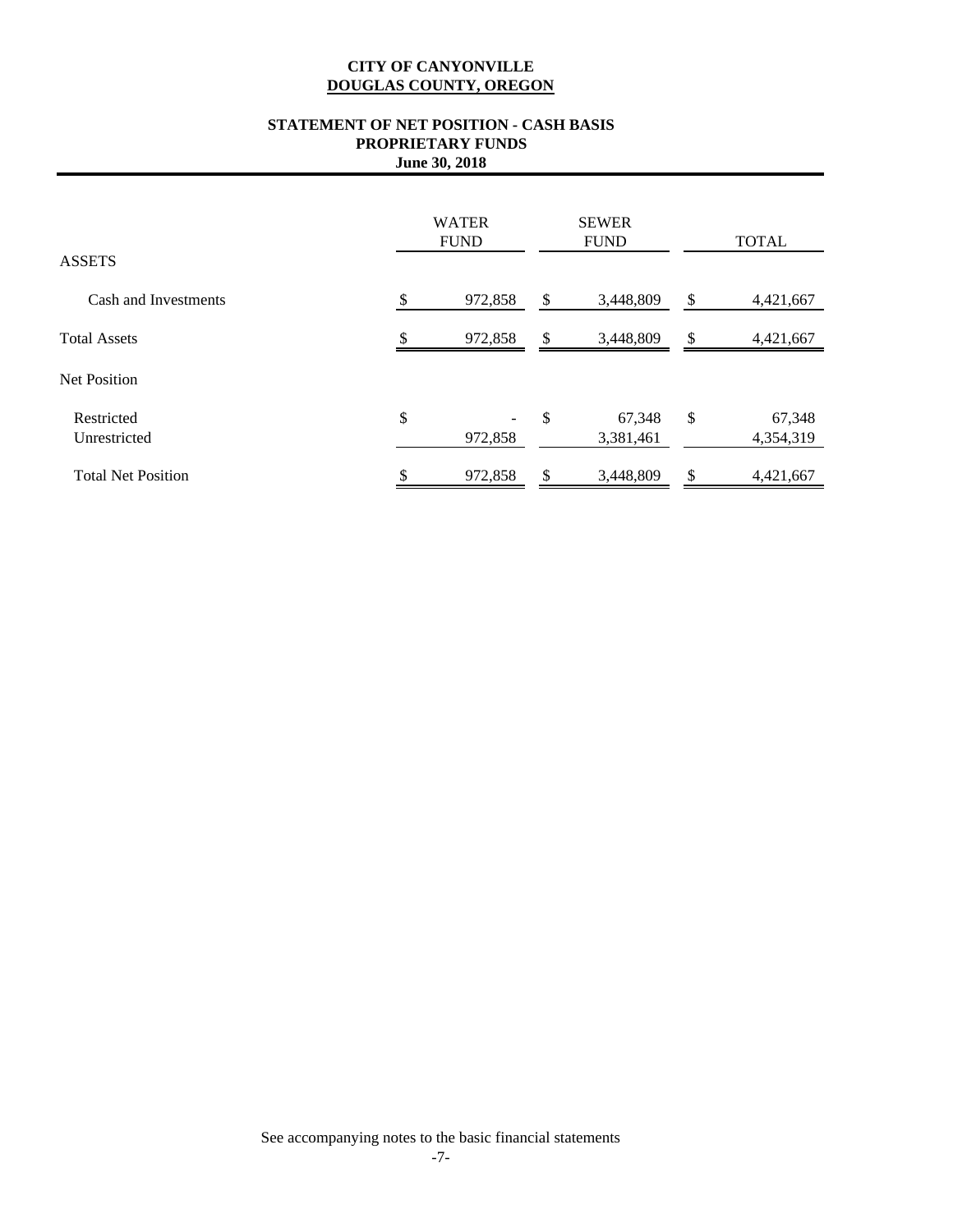#### **STATEMENT OF RECEIPTS, DISBURSEMENTS AND CHANGES IN FUND BALANCE - CASH BASIS PROPRIETARY FUNDS For the Year Ended June 30, 2018**

|                                        | <b>WATER</b><br><b>FUND</b> | <b>SEWER</b><br><b>FUND</b> |    | <b>TOTAL</b> |
|----------------------------------------|-----------------------------|-----------------------------|----|--------------|
| <b>Operating Receipts</b>              |                             |                             |    |              |
| <b>Charges for Services</b>            | \$<br>444,872               | \$<br>933,619               | \$ | 1,378,491    |
| Miscellaneous                          | 15,716                      | 1,583                       |    | 17,299       |
| <b>Total Operating Receipts</b>        | 460,588                     | 935,202                     |    | 1,395,790    |
| <b>Operating Disbursements</b>         |                             |                             |    |              |
| <b>Personal Services</b>               | 206,174                     | 189,234                     |    | 395,408      |
| <b>Other Operating Disbursments</b>    | 120,094                     | 180,287                     |    | 300,381      |
| Capital Outlay                         | 6,329                       | 20,325                      |    | 26,654       |
| Debt Service                           | 1,905                       | 47,321                      |    | 49,226       |
| <b>Total Operating Disbursements</b>   | 334,502                     | 437,167                     |    | 771,669      |
| Operating Income (Loss)                | 126,086                     | 498,035                     |    | 624,121      |
| Non-Operating Receipts (Disbursements) |                             |                             |    |              |
| <b>Interest Income</b>                 | 16,068                      | 53,017                      |    | 69,085       |
| <b>Transfers</b> In                    | 70,000                      | 485,000                     |    | 555,000      |
| <b>Transfers Out</b>                   | (90, 835)                   | (480,000)                   |    | (570, 835)   |
| <b>Total Non-Operating Receipts</b>    |                             |                             |    |              |
| (Disbursements)                        | (4,767)                     | 58,017                      |    | 53,250       |
| Net Change in Cash Basis Fund Balance  | 121,319                     | 556,052                     |    | 677,371      |
| Beginning Cash Basis Fund Balance      | 851,539                     | 2,892,757                   |    | 3,744,296    |
| <b>Ending Cash Basis Fund Balance</b>  | \$<br>972,858               | \$<br>3,448,809             | P. | 4,421,667    |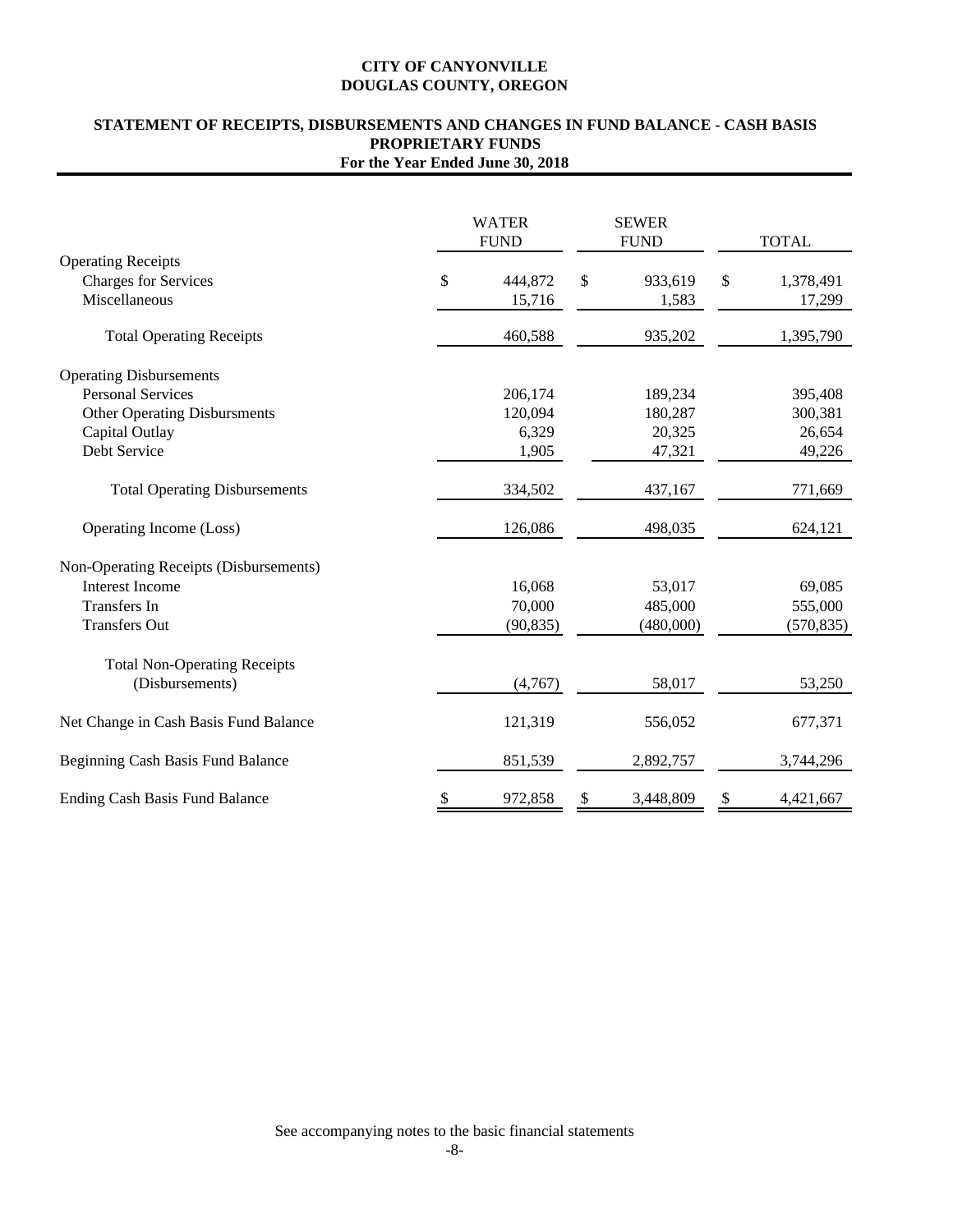### **STATEMENT OF CHANGES IN ASSETS AND LIABILITIES - AGENCY FUND**

#### **For the Year Ended June 30, 2018**

|                                 |     | Balance at<br>June 30, 2017 |    | <b>Additions</b> | Deductions  | Balance at<br>June 30, 2018 |
|---------------------------------|-----|-----------------------------|----|------------------|-------------|-----------------------------|
| <b>WATER AND SEWER DEPOSITS</b> |     |                             |    |                  |             |                             |
| <b>Assets</b>                   |     |                             |    |                  |             |                             |
| Cash                            | \$. | 36,221                      | S  | 10,194           | \$<br>9,001 | \$<br>37,414                |
| <b>Total Assets</b>             | \$  | 36,221                      | \$ | 10,194           | \$<br>9,001 | \$<br>37,414                |
|                                 |     |                             |    |                  |             |                             |
| <b>Liabilities</b>              |     |                             |    |                  |             |                             |
| Due to Customers                |     | 36,221                      |    | 10,194           | 9,001       | \$<br>37,414                |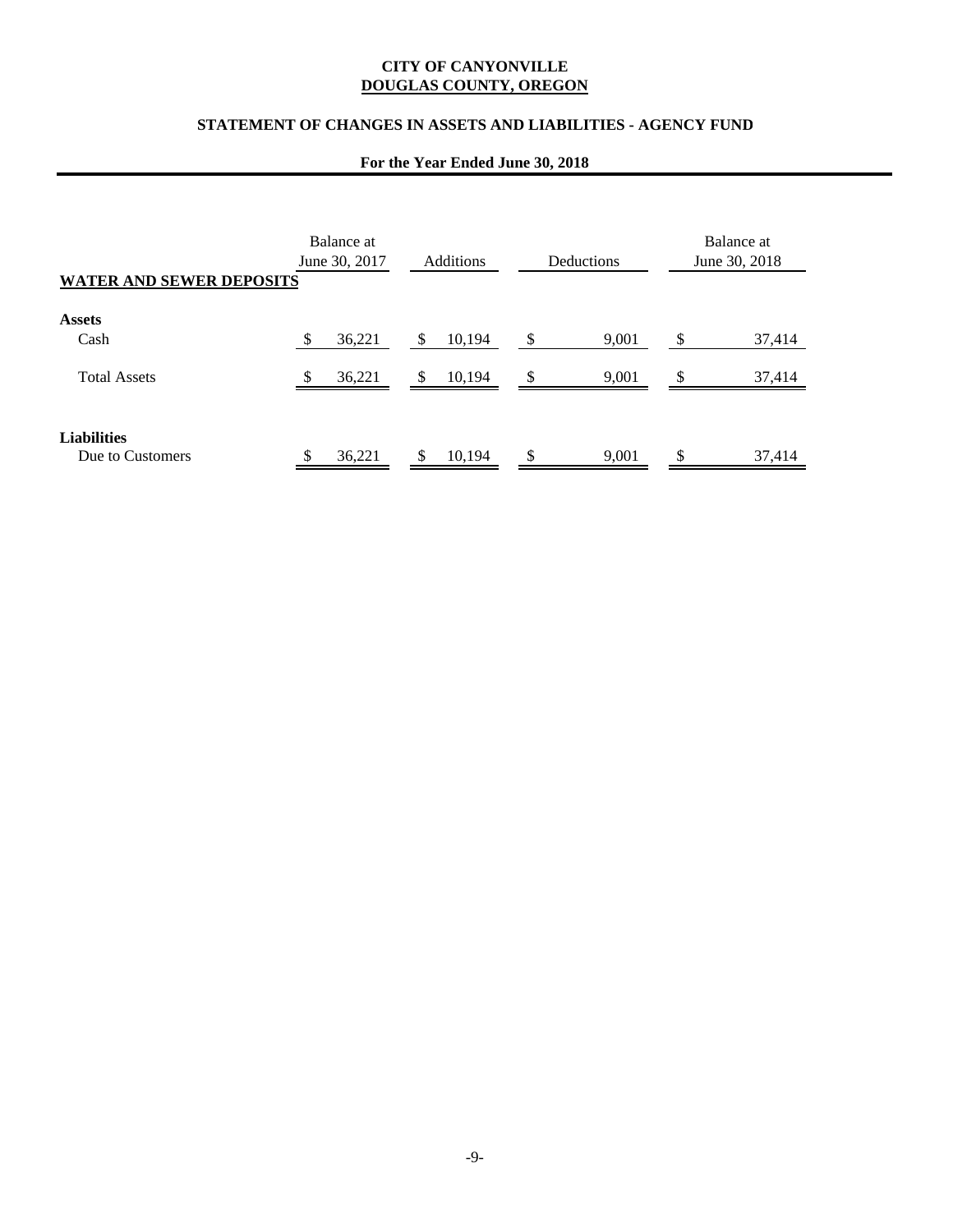### **NOTES TO BASIC FINANCIAL STATEMENTS**

### **1. SUMMARY OF SIGNIFICANT ACCOUNTING POLICIES**

The basic financial statements of the City have been prepared in conformity with the cash basis of accounting. The Governmental Accounting Standards Board (GASB) is the accepted standard setting body for establishing governmental accounting and financial reporting principles. The more significant of the City's accounting policies are described below.

### **A. THE FINANCIAL REPORTING ENTITY**

The City of Canyonville is a municipal corporation governed by an elected mayor and six-member governing council (council). The accompanying financial statements present the government and its component units, entities for which the government is considered to be financially accountable. Blended component units are, in substance, part of the primary government's operations, even though they are legally separate entities. Thus, blended component units are appropriately presented as funds of the primary government. Each discretely presented component unit is reported in a separate column in the government-wide financial statements to emphasize that it is legally separate from the government. The City has no component units.

The City operates under a charter enacted in 1901. Under the charter, the City is governed by a mayor and six council members who comprise the City Council.

### **B. MEASUREMENT FOCUS, BASIS OF ACCOUNTING AND BASIS OF PRESENTATION**

### BASIS OF ACCOUNTING

The City follows the cash basis of accounting. Under the cash basis of accounting, receipts are recorded when received and disbursements are recorded as paid in cash or by check. This basis of accounting is applied to both the government-wide financial statements, and the governmental type fund financial statements uniformly.

This basis of accounting is not equivalent to the generally accepted accounting principles (GAAP) basis of accounting. Under GAAP the fund financial statements require that revenues be recorded as they become susceptible to accrual (i.e. when they become measurable and available) and expenditures recorded as goods and services received. For the government-wide statements GAAP requires that the accrual basis of accounting be applied. Under the accrual basis of accounting the cost of capital assets is capitalized and depreciated over their estimated useful lives, debt is recorded as incurred, revenues are recorded when earned irrespective of the collection of cash, and disbursements, including depreciation, are recorded when incurred. Management believes the cash basis of accounting is preferable for the City due to the City's small size and the necessity of assessing available cash resources. The cash basis of accounting is allowed under Oregon Local Budget Law.

#### FUND FINANCIAL STATEMENTS

The accounts of the City are organized and operated on the basis of fund accounting. A fund is an independent fiscal and accounting entity with a self-balancing set of accounts. Fund accounting segregates funds according to their intended purpose and is used to aid management in demonstrating compliance with finance-related legal and contractual provisions. The minimum numbers of funds are maintained consistent with legal and managerial requirements.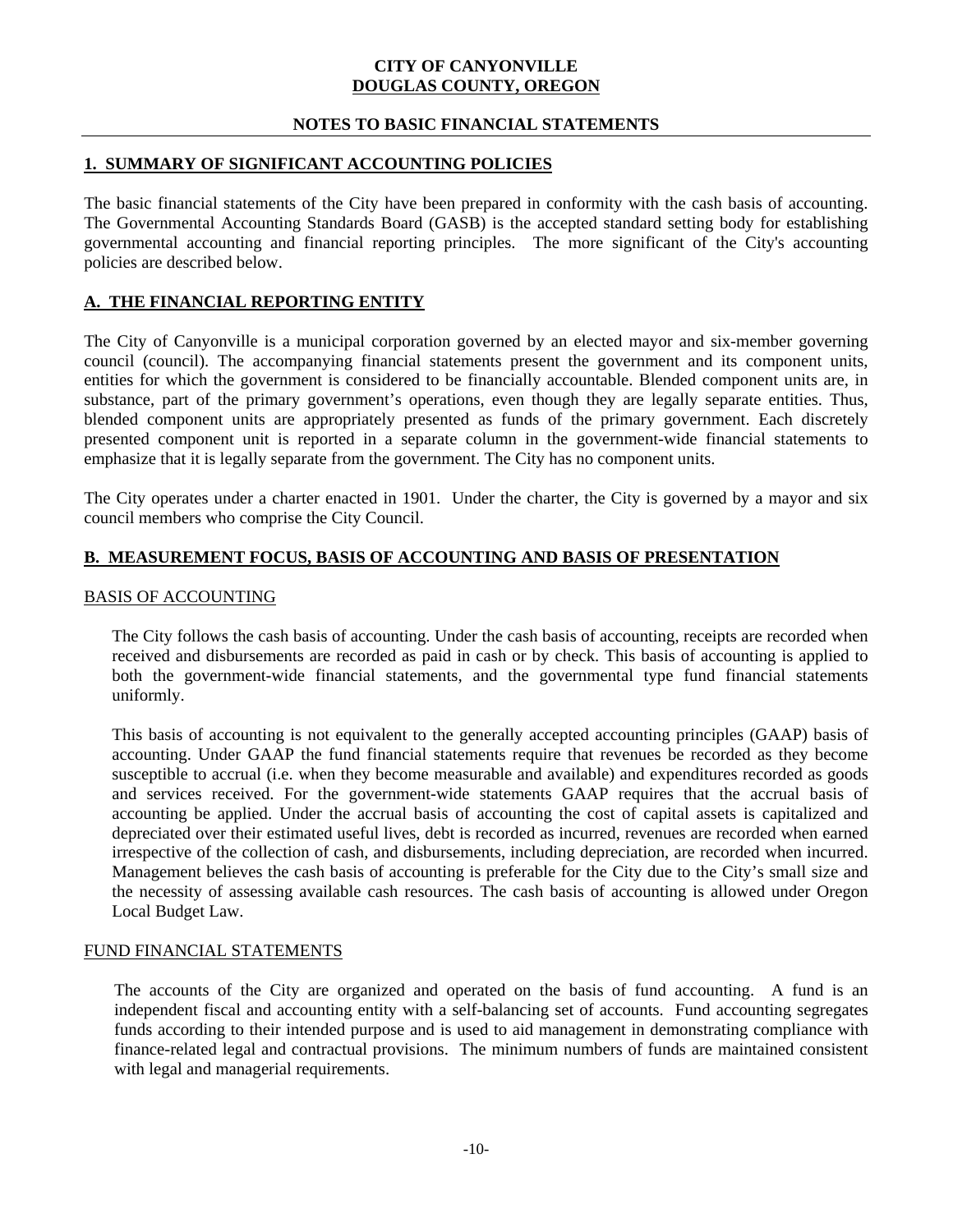### **NOTES TO BASIC FINANCIAL STATEMENTS**

### **1. SUMMARY OF SIGNIFICANT ACCOUNTING POLICIES (CONTINUED)**

#### **C. DESCRIPTION OF FUNDS**

The City reports the following major funds:

#### GENERAL FUND

The General Fund accounts for all financial resources and expenditures of the City, except those required to be accounted for in another fund. Its main sources of revenues are local property taxes, intergovernmental receipts, utility franchise fees, and permits.

#### STATE STREET FUND

This fund accounts for monies expended for maintenance and improvement of the City's roads and streets.

#### CDBG 2013 GRANT FUND

This fund accounts for monies expended and revenues from CDBG grant projects.

#### WATER FUND

The Water Fund is used to document revenues and expenditures for maintenance and operation of the City's water utility system. The primary revenue source is "user fees" paid by customers of the utility for water consumed.

#### SEWER FUND

The Sewer Fund is used to document revenues and expenditures for maintenance, operation, and debt service of the City's sanitary sewer system. The primary revenue source is "user fees" paid by customers of the utility.

### **D. BUDGET**

A budget is prepared and legally adopted for each governmental fund type on the cash basis of accounting in the main program categories required by the Oregon Local Budget Law. The City begins its budget process early in each fiscal year with the establishment of the budget committee. Recommendations are developed through late winter with the budget committee approving the budget in early spring. Public notices of the budget hearing are published generally in early spring with a public hearing being held approximately three weeks later. The Council may amend the budget prior to adoption, however, budgeted expenditures for each fund may not be increased by more than ten percent. The budget is then adopted, appropriations are made and the tax levy declared no later than June 30th.

Expenditure budgets are appropriated at the following levels for each fund: Personal Services, Materials and Services, Capital Outlay, Operating Contingency, and Interfund Transactions. Expenditures cannot legally exceed the above appropriation levels except in the case of grants which could not be estimated at the time of budget adoption. Appropriations lapse at the fiscal year end. Management may amend line items in the budget without Council approval as long as appropriation levels (the legal level of control) are not changed. Supplemental appropriations may occur if the Council approves them due to a need which exists which was not determined at the time the budget was adopted. Budget amounts shown in the Basic Financial Statements reflect the original budget and appropriation adjustments. Disbursements of the various funds were within authorized appropriations, except the CDBG Grant Fund which overexpended materials and services by \$3,482 and Capital Outlay by \$10,000.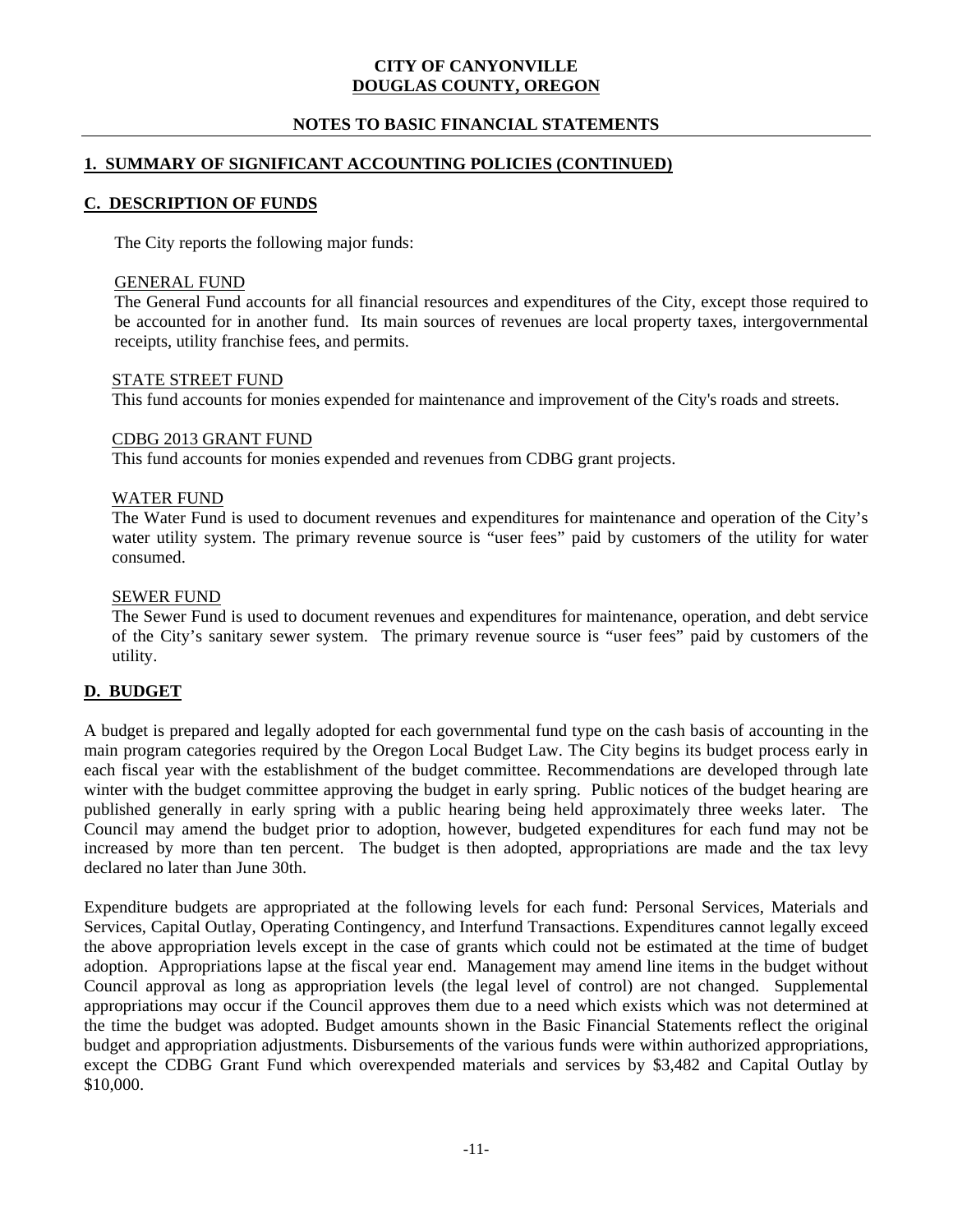### **NOTES TO BASIC FINANCIAL STATEMENTS**

### **1. SUMMARY OF SIGNIFICANT ACCOUNTING POLICIES (CONTINUED)**

#### **E. GOVERNMENT-WIDE FUND FINANCIAL STATEMENTS**

The City has adopted the principles of Governmental Accounting Standards Board Statement No. 34, *Basic Financial Statements – and Management's Discussion and Analysis – for State and Local Governments* (GASB 34), as they are applicable to cash basis financial statements. The Statement requires that the City present both government-wide and fund financial statements, and reconcile the two types of statements, if necessary. The government-wide financial reports information on the primary government. For the most part, the effect of interfund activity has been removed from these statements. Governmental activities, which normally are supported by taxes and intergovernmental receipts, are reported separately from business-type activities, which rely to a significant extent on fees and charges for support.

The statement of activities demonstrates the degree to which the direct disbursements of a given function or segments are offset by program receipts. Direct disbursements are those that are clearly identifiable with a specific function or segment. Program receipts include 1) charges to customers or applicants who purchase, use, or directly benefit from goods, services, or privileges provided by a given function or segment and 2) grants and contributions that are restricted to meeting the operational or capital requirements of a particular function or segment. Taxes and other items not properly included among program receipts are reported instead as general receipts.

### **F. PROPERTY TAXES RECEIVABLE**

Property taxes receivable is disclosed to indicate the amount of uncollected taxes that the City can expect to receive in the future. Real and personal property are assessed and property taxes become a lien against the property as of July 1 of each year. Property taxes are payable in three installments, following the lien date on November 15, February 15, and May 15. Taxes not received by May 15<sup>th</sup> are considered delinquent. As required by law, Douglas County manages tax collections for the City. Substantially all taxes receivable are considered collectible through liens on the underlying property.

### **G. CAPITAL ASSETS**

Non-expendable equipment purchased is usually recorded as a capital outlay disbursement in the governmental and proprietary funds. The original historical cost of such assets has been estimated or tracked and is recorded by the City, but, under the cash basis of accounting the cost of capital assets of the City are not required to be displayed in the financial statements. The costs of significant betterments to capital assets are similarly recorded as disbursements and not capitalized. Depreciation is not recorded. When assets are donated, the estimated value is used to increase the balances of the capital assets. No receipts or disbursements are recorded since no cash was received or used when assets are donated. Normal repairs and maintenance are charged to disbursements as capital outlay or as materials and services. When property is retired or sold, any related proceeds are recorded in a governmental or proprietary fund.

### **H. LONG-TERM DEBT**

Although the cash basis of accounting does not require that debt be displayed, the City believes that presentation of this information is important. Accordingly, the details of debt are presented in these notes to the financial statements.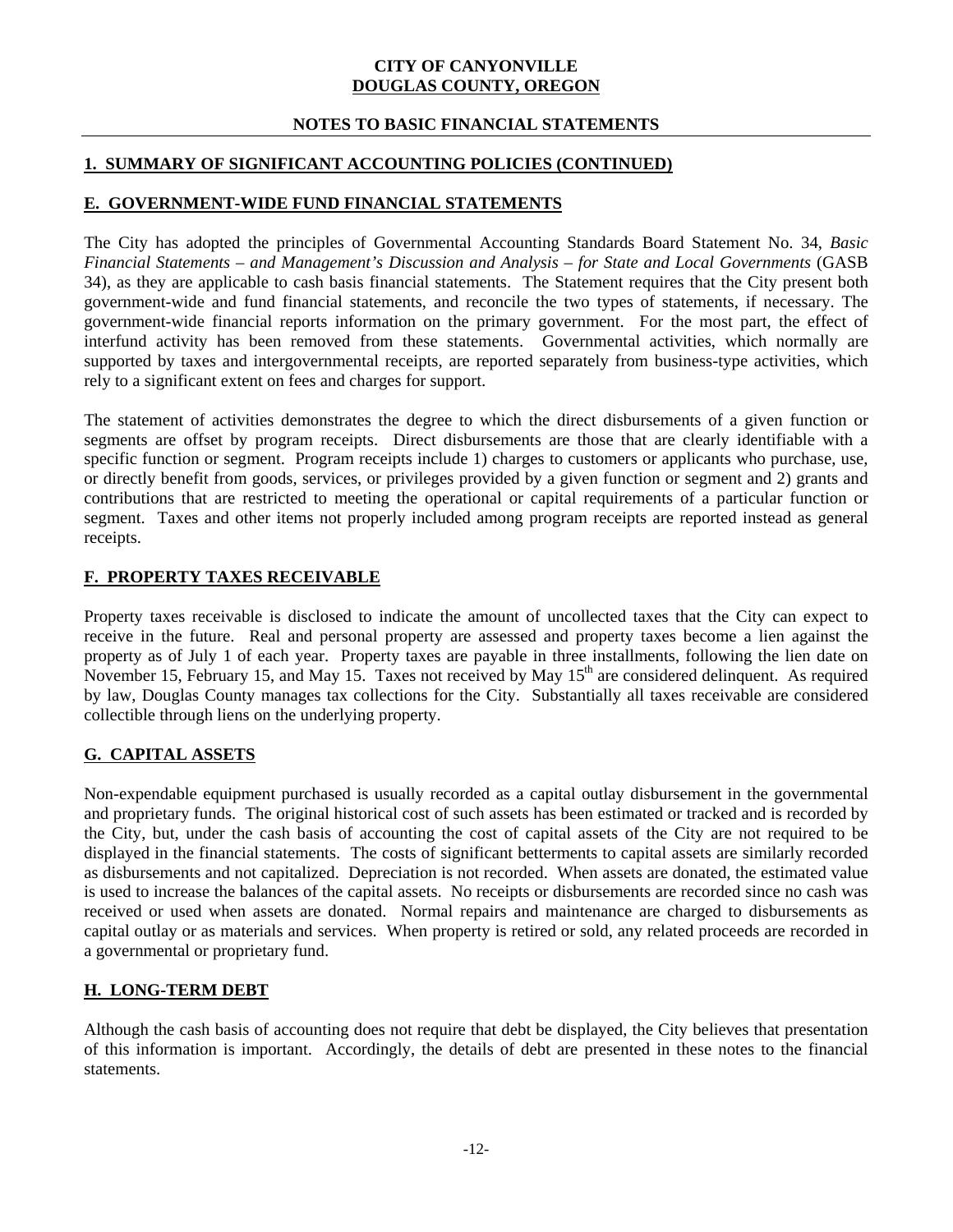### **NOTES TO BASIC FINANCIAL STATEMENTS**

### **1. SUMMARY OF SIGNIFICANT ACCOUNTING POLICIES (CONTINUED)**

### **I. RETIREMENT PLAN**

Substantially all of the City's employees are participants in the State of Oregon Public Employees Retirement System (PERS). For the purpose of measuring the net pension liability, deferred outflows of resources and deferred inflows of resources related to pensions, and pension expense, information about fiduciary net position of PERS and additions to/deductions from PERS's fiduciary net position have been determined on the same basis as they are reported by PERS. For this purpose, benefit payments (including refunds of employee contributions) are recognized when due and payable in accordance with the benefit terms. Investments are reported at fair value. GASB Statements 68 and 71 have been implemented as of July 1, 2014. City employees are participants in Public Employees Retirement System (PERS). Contributions to PERS are made on a current basis as required by the plan and are charged to expenditures as funded.

### **J. NET POSITION**

Net position comprise the various net earnings from operations, nonoperating revenues, expenses and contributions of capital. Net position are classified in the following two categories:

Restricted – consists of external constraints placed on asset use by creditors, grantors, contributors, or laws or regulations of other governments or constraints imposed by law through constitutional provisions or enabling legislation. There are no restricted assets.

Unrestricted net position – consists of all other assets that are not included in the other categories previously mentioned.

### **K. FUND BALANCE**

In March 2009, the GASB issued Statement No. 54, *Fund Balance Reporting and Governmental Fund-type Definitions*. The objective of this statement is to enhance the usefulness of fund balance information by providing clearer fund balance classifications that can be more consistently applied and by clarifying the existing governmental fund-type definitions. This statement establishes fund balance classifications that comprise a hierarchy based primarily on the extent to which a government is bound to observe constraints imposed on the use of the resources reported in governmental funds. Under this standard, the fund balance classifications of reserved, designated, and unreserved/undesignated were replaced with five new classifications – non-spendable, restricted, committed, assigned, and unassigned.

- Non-spendable fund balance represents amounts that are not in a spendable form.
- Restricted fund balance represents amounts that are legally restricted by outside parties for a specific purpose (such as debt covenants, grant requirements, donor requirements, or other governments) or are restricted by law (constitutionally or by enabling legislation).
- Committed fund balance represents funds formally set aside by the governing body for a particular purpose. The use of committed funds would be approved by resolution.
- Assigned fund balance represents amounts that are constrained by the expressed intent to use resources for specific purposes that do not meet the criteria to be classified as restricted or committed. Intent can be stipulated by the governing body or by an official to whom that authority has been given by the governing body. The governing body has given this authority to the City Manager.
- Unassigned fund balance is the residual classification of the General Fund. Only the General Fund may report a positive unassigned fund balance. Other governmental funds would report any negative residual fund balance as unassigned.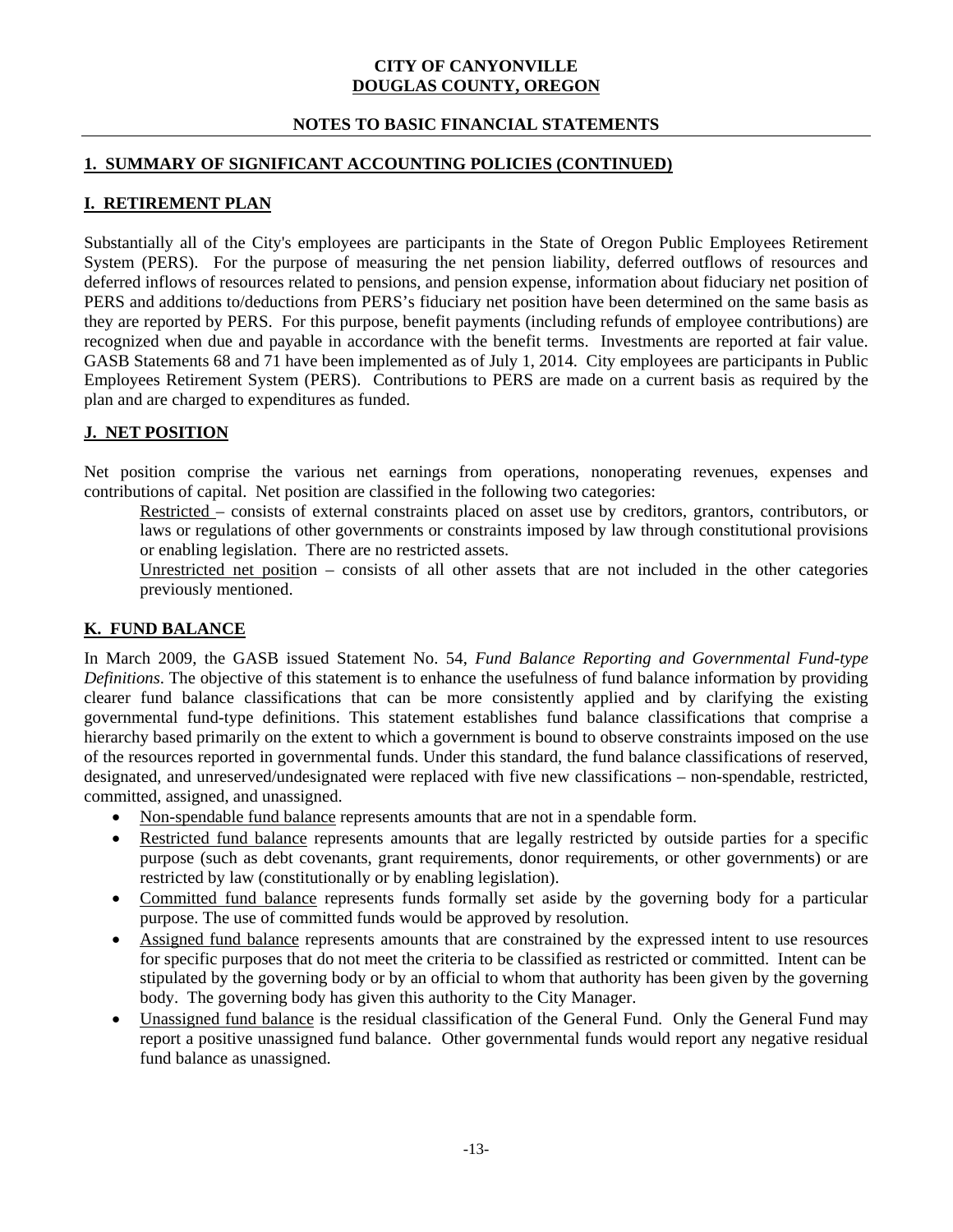### **NOTES TO BASIC FINANCIAL STATEMENTS**

#### **1. SUMMARY OF SIGNIFICANT ACCOUNTING POLICIES (CONTINUED)**

The governing body has approved the following order of spending regarding fund balance categories: Restricted resources are spent first when both restricted and unrestricted (committed, assigned or unassigned) resources are available for expenditures. When unrestricted resources are spent, the order of spending is committed (if applicable), assigned (if applicable) and unassigned.

#### **2. CASH AND INVESTMENTS**

State statutes govern the City's cash management policies, because the City does not have an official investment policy. Statutes authorize the City to invest in banker's acceptances, time certificates of deposit, repurchase agreements, obligations of the United States and its agencies and instrumentalities, and the Oregon State Treasurer's Local Government Investment Pool.

#### Investments

Investments in the Local Government Investment Pool (LGIP) are included in the Oregon Short-Term Fund, which is an external investment pool that is not a 2a-7-like external investment pool, and is not registered with the U.S. Securities and Exchange Commission as an investment company. Fair value of the LGIP is calculated at the same value as the number of pool shares owned. The unit of account is each share held, and the value of the position would be the fair value of the pool's share price multiplied by the number of shares held. Investments in the Short-Term Fund are governed by ORS 294.135, Oregon Investment Council, and portfolio guidelines issued by the Oregon Short-Term Fund Board, which establish diversification percentages and specify the types and maturities of investments. The portfolio guidelines permit securities lending transactions as well as investments in repurchase agreements and reverse repurchase agreements. The fund appears to be in compliance with all portfolio guidelines at June 30, 2018. The LGIP seeks to exchange shares at \$1.00 per share; an investment in the LGIP is neither insured nor guaranteed by the FDIC or any other government agency. Although the LGIP seeks to maintain the value of share investments at \$1.00 per share, it is possible to lose money by investing in the pool. We intend to measure these investments at book value since it approximates fair value, and since the entity uses the cash basis of accounting. Amounts in the State Treasurer's Local Government Investment Pool are not required to be collateralized

The City maintains a cash pool that is available for use by all funds. Each fund's portion of this pool is reported on the combined balance sheet as Cash and Investments or amounts Due to/from Other Funds. Cash and Investments (recorded at fair value) consisted of:

| Petty Cash             | S | 400       |
|------------------------|---|-----------|
| <b>Demand Deposits</b> |   | 337,217   |
| Investments            |   | 5,423,884 |
|                        |   | 5,761,501 |

The City had the following investments and maturities:

|                                  |              |             |                          | Investment Maturities (months) |  |
|----------------------------------|--------------|-------------|--------------------------|--------------------------------|--|
| Investment Type                  | Fair Value   | Less Than 3 |                          | More than 3                    |  |
| State Treasurers Investment Pool | \$ 5,423,884 |             | $\overline{\phantom{0}}$ |                                |  |
| Total                            | 5,423,884    |             | $\overline{\phantom{0}}$ |                                |  |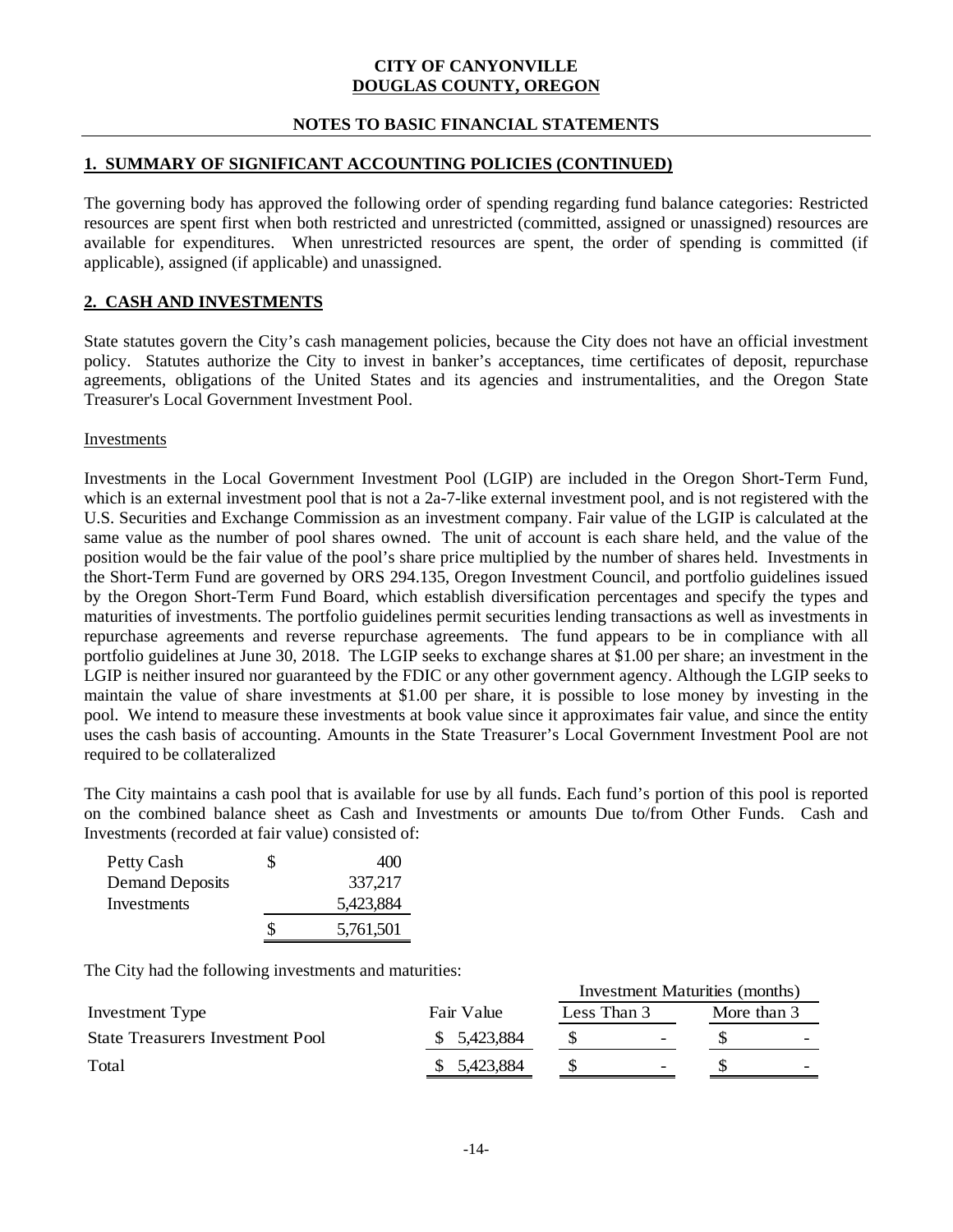### **NOTES TO BASIC FINANCIAL STATEMENTS**

### **2. CASH AND INVESTMENTS (CONTINUED)**

#### Interest Rate Risk

Oregon Revised Statutes require investments to not exceed a maturity of 18 months, except when the local government has adopted a written investment policy that was submitted to and reviewed by the OSTFB. The City does not have any investments that have a maturity date.

#### Credit Risk

Oregon Revised Statutes does not limit investments as to credit rating for securities purchased from US Government Agencies or USGSE. The State Investment Pool is not rated.

### Concentration of Credit Risk

In the case of deposits, this is the risk that in the event of a bank failure, the City's deposits may not be returned to it. The City does not have a deposit policy for custodial credit risk. As of June 30, 2018, the City's bank balance was \$414,827, of which \$250,000 is covered by FDIC insurance. Any deposits not covered by federal depository insurance are collateralized by the State of Oregon.

### **3. PENSION PLAN**

Plan Description – The Oregon Public Employees Retirement System (PERS) consists of a single cost-sharing multiple-employer defined benefit plan. All benefits of the system are established by the legislature pursuant to Oregon Revised Statute (ORS) Chapters 238 and 238A. Oregon PERS produces an independently audited Comprehensive Annual Financial Report which can be found at:

http://www.oregon.gov/pers/documents/financials/CAFR/2017-CAFR.pdf If the link is expired please contact Oregon PERS for this information.

- a. **PERS Pension (Chapter 238)**. The ORS Chapter 238 Defined Benefit Plan is closed to new members hired on or after August 29, 2003.
	- i. **Pension Benefits**. The PERS retirement allowance is payable monthly for life. It may be selected from 13 retirement benefit options. These options include survivorship benefits and lump-sum refunds. The basic benefit is based on years of service and final average salary. A percentage (2.0 percent for police and fire employees, and 1.67 percent for general service employees) is multiplied by the number of years of service and the final average salary. Benefits may also be calculated under either a formula plus annuity (for members who were contributing before August 21, 1981) or a money match computation if a greater benefits results.

A member is considered vested and will be eligible at minimum retirement age for a service retirement allowance if he or she has had a contribution in each of five calendar years or has reached at least 50 years of age before ceasing employment with a participating employer (age 45 for police and fire members). General service employees may retire after reaching age 55. Police and fire members are eligible after reaching age 50. Tier 1 general service employee benefits are reduced if retirement occurs prior to age 58 with fewer than 30 years of service. Police and fire member benefits are reduced if retirement occurs prior to age 55 with fewer than 25 years of service. Tier 2 members are eligible for full benefits at age 60. The ORS Chapter 238 Defined Benefit Pension Plan is closed to new members hired on or after August 29, 2003.

- ii. **Death Benefits**. Upon the death of a non-retired member, the beneficiary receives a lump-sum refund of the member's account balance (accumulated contributions and interest). In addition, the beneficiary will receive a lump-sum payment from employer funds equal to the account balance, provided on or more of the following contributions are met:
	- member was employed by PERS employer at the time of death,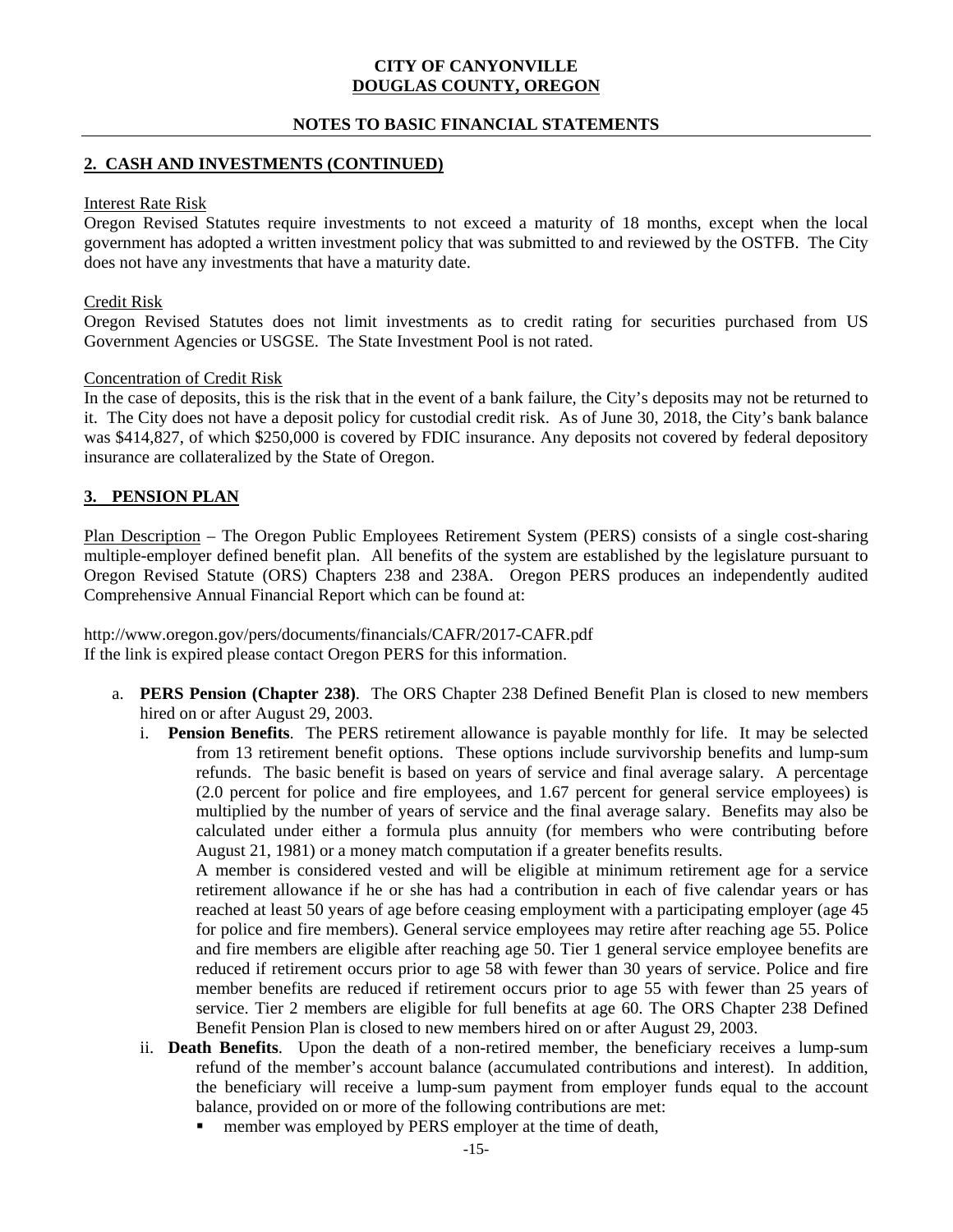### **NOTES TO BASIC FINANCIAL STATEMENTS**

### **3. PENSION PLAN (CONTINUED)**

- **EXECUTE:** member died within 120 days after termination of PERS covered employment,
- member died as a result of injury sustained while employed in a PERS-covered job, or
- member was on an official leave of absence from a PERS-covered job at the time of death.
- iii. **Disability Benefits**. A member with 10 or more years of creditable service who becomes disable from other than duty-connected causes may receive a non-duty disability benefit. A disability resulting from a job-incurred injury or illness qualifies a member (including PERS judge members) for disability benefits regardless of the length of PERS-covered service. Upon qualifying for either a non-duty or duty disability, service time is computed to age 58 (55 for police and fire members) when determining the monthly benefit.
- iv. **Benefit Changes After Retirement**. Members may choose to continue participation in a variable equities investment account after retiring and may experience annual benefit fluctuations due to changes in the market value equity investments. Under ORS 238.360 monthly benefits are adjusted annually through cost-of-living changes. The cap on the COLA will vary based on the amount of the annual benefit.
- b. **OPSRP Pension Program (OPSRP DB)**. The ORS Chapter 238A Defined Benefit Pension Program provides benefits to members hired on or after August 29, 2003.
	- i. **Pension Benefits**. This portion of OPSRP provides a life pension funded by employer contributions. Benefits are calculated with the following formula for members who attain normal retirement age:

*Police and fire*: 1.8 percent is multiplied by the number of years of service and the final average salary. Normal retirement age for police and fire members is age 60 or age 53 with 25 years of retirement credit. To be classified as a police and fire member, the individual must have been employed continuously as a police and fire member for at least five years immediately preceding retirement.

*General service*: 1.5 percent is multiplied by the number of years of service and the final average salary. Normal retirement age for general service members is age 65, or age 58 with 30 years of retirement credit.

 A member of the pension program becomes vested on the earliest of the following dates: the date the member completes 600 hours of service in each of five calendar years, the date the member reaches normal retirement age, and, if the pension program is terminated, the date on which termination becomes effective.

 ii. **Death Benefits**. Upon the death of a non-retired member, the spouse or other person who is constitutionally required to be treated in the same manner as the spouse, receives for life 50 percent of the pension that would otherwise have been paid to the deceased member.

 iii. **Disability Benefits**. A member who has accrued 10 or more years of retirement credits before the member becomes disabled or a member who becomes disabled due to job-related injury shall receive a disability benefit of 45 percent of the member's salary determined as of the last full month of employment before the disability occurred.

iv. **Benefit Changes After Retirement**. Under ORS 238A.210 monthly benefits are adjusted annually through cost-of-living changes. The cap on the COLA will vary based on the amount of the annual benefit.

**Contributions** – PERS funding policy provides for monthly employer contributions at actuarially determined rates. These contributions, expressed as a percentage of covered payroll, are intended to accumulate sufficient assets to pay benefits when due. The funding policy applies to the PERS Defined Benefit Plan and the Other Postemployment Benefit Plans. Employer contribution rates during the period were based on the December 31, 2015 actuarial valuation, which became effective July 1, 2017. The state of Oregon and certain schools, community colleges, and political subdivision have made unfunded actuarial liability payments and their rates have been reduced. Employer contributions for the year ended June 30, 2018 were \$31,018, excluding amounts to fund employer specific liabilities.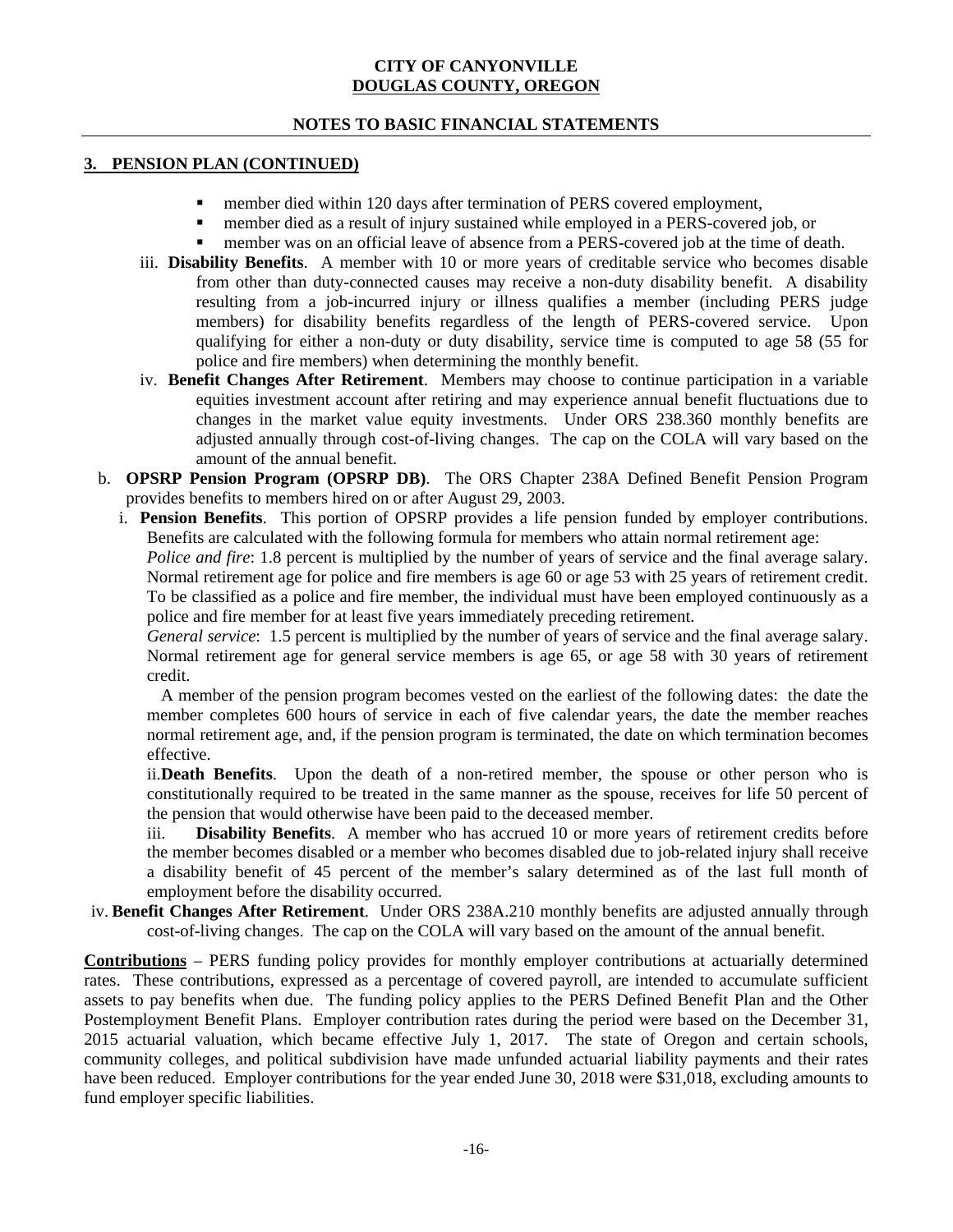### **NOTES TO BASIC FINANCIAL STATEMENTS**

### **3. PENSION PLAN (CONTINUED)**

Since the City's financial statements are reported on the cash basis, no amounts are reported on the balance sheet for pension related assets, deferred outflows, liabilities or deferred inflows. Had the City's financial statements been reported in accordance with GAAP, it would have reported a net pension liability of \$356,176 at June 30, 2018 for its proportionate share of the net pension asset. The pension liability was measured as of June 30, 2017, and the total pension liability used to calculate the net pension liability was determined by an actuarial valuation dated December 31, 2015. The City's proportion of the net pension liability was based on a projection of the City's long-term share of contributions to the pension plan relative to the projected contributions of all participating employers, actuarially determined. As of the measurement date of June 30, 2017, the City's proportion was .0026 percent. Pension expense for the year ended June 30, 2018 was \$31,018.

- The rates in effect for the year ended June 30, 2018 were:
	- (1) Tier 1/Tier 2 17.91%
	- (2) OPSRP general services 9.63%

All assumptions, methods and plan provisions used in these calculations are described in the Oregon PERS system-wide GASB 68 reporting summary dated February 16, 2018. Oregon PERS produces an independently audited CAFR which can be found at:

http://www.oregon.gov/pers/documents/financials/CAFR/2017-CAFR.pdf

**Actuarial Valuations** – The employer contribution rates effective July 1, 2017 through June 30, 2019, were set using the entry age normal actuarial cost method. For the Tier One/Tier Two component of the PERS Defined Benefit Plan, this method produced an employer contribution rate consisting of (1) an amount for normal cost (estimated amount necessary to finance benefits earned by employees during the current service year), (2) an amount for the amortization unfunded actuarial accrued liabilities, which are being amortized over a fixed period with new unfunded actuarial liabilities being amortized over 20 years.

For the OPSRP Pension Program component of the PERS Defined Benefit Plan, this method produced an employer rate consisting of (a) an amount for normal cost (the estimated amount necessary to finance benefits earned by the employees during the current service year), (b) an actuarially determined amount for funding a disability benefit component, and (c) an amount for the amortization of unfunded actuarial accrued liabilities, which are being amortized over a fixed period with new unfunded actuarial accrued liabilities being amortized over 16 years.

| Assumed Asset Anocanon.     |                  |            |                   |
|-----------------------------|------------------|------------|-------------------|
| <b>Asset Class/Strategy</b> | <b>Low Range</b> | High Range | <b>OIC</b> Target |
| Cash                        | 0.0%             | 3.0%       | $0.0\%$           |
| Debt Securities             | 15.0%            | 25.0%      | 20.0%             |
| <b>Public Equity</b>        | 32.5%            | 42.5%      | 37.5%             |
| <b>Real Estate</b>          | 9.5%             | 15.5%      | 12.5%             |
| Private Equity              | 14.0%            | 21.0%      | 17.5%             |
| <b>Alternative Equity</b>   | 0.0%             | 12.5%      | 12.5%             |
| Opportunity Portfolio       | 0.0%             | 3.0%       | 0.0%              |
| Total                       |                  |            | 100%              |

**Assumed Asset Allocation:** 

*(Source: June 30, 2017 PERS CAFR; p. 92)*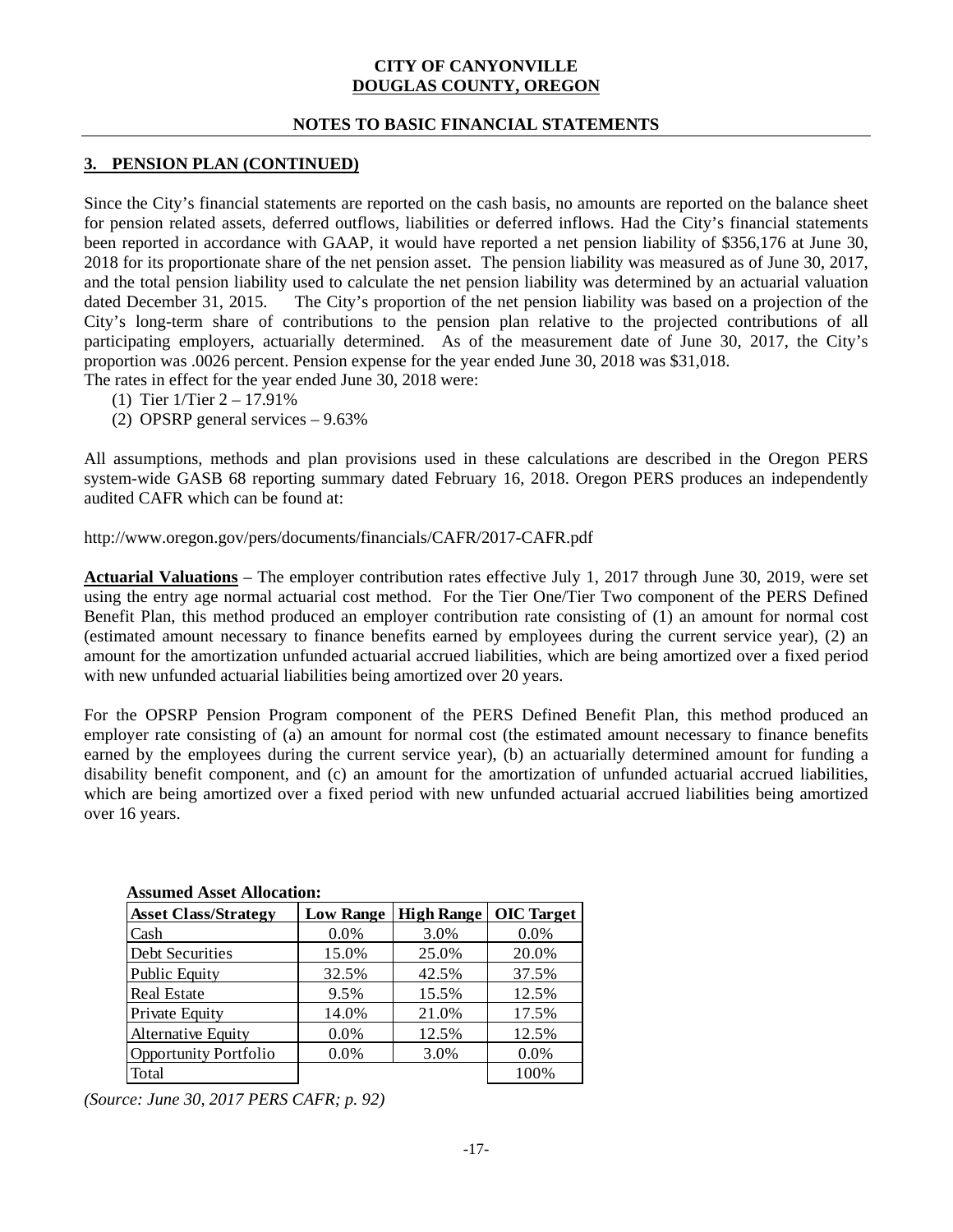### **NOTES TO BASIC FINANCIAL STATEMENTS**

### **3. PENSION PLAN (CONTINUED)**

#### **Actuarial Methods and Assumptions:**

| Valuation date                 | December 31, 2015 rolled forward to June 30, 2017 measurement date                     |
|--------------------------------|----------------------------------------------------------------------------------------|
| <b>Experience Study Report</b> | 2014, Published September 23, 2015                                                     |
| Actuarial cost method          | <b>Entry Age Normal</b>                                                                |
| Amortization method            | Amortized as a level percentage of payroll as layered amortization bases over a closed |
|                                | period; Tier One/Tier Two UAL is amortized over 20 years and OPSRP pension UAL         |
|                                | is amortized over 16 years                                                             |
| Asset valuation method         | Market value of assets                                                                 |
| Inflation rate                 | 2.50 percent                                                                           |
| Investment rate of return      | 7.50 percent                                                                           |
| Projected salary increase      | 3.5 percent overall payroll growth                                                     |
| Cost of Living                 | Blend of 2% COLA and graded COLA (1.25%/0.15%) in accordance with <i>Moro</i>          |
| Adjustment                     | decision, blend based on service                                                       |
| Mortality                      | Healthy retirees and beneficiaries:                                                    |
|                                | RP-2000 Sex-distinct, generational per Scale BB, with collar adjustments and set-      |
|                                | backs as described in the valuation. Active members: Mortality rates are a             |
|                                | percentage of healthy retiree rates that vary by group, as described in the valuation. |
|                                | Disabled retirees: Mortality rates are a percentage (70% for males and 95% for         |
|                                | females) of the RP-2000 sex-distinct, generational per scale BB, disabled mortality    |
|                                | table.                                                                                 |

Actuarial valuations of an ongoing plan involve estimates of value of reported amounts and assumptions about the probability of events far into the future. Actuarially determined amounts are subject to continual revision as actual results are compared to past expectations and new estimates are made about the future. Experience studies are performed as of December 31 of even numbered years. The method and assumptions shown are based on the 2015 Experience Study which is reviewed for the four-year period ending December 31, 2015.

### **Long-Term Expected Rate of Return:**

To develop an analytical basis for the selection of the long-term expected rate of return assumption, in July 2015 the PERS Board reviewed long-term assumptions developed by both Milliman's capital market assumptions team and the Oregon Investment Council's (OIC) investment advisors. The table below shows Milliman's assumptions for each of the asset classes in which the plan was invested at that time based on the OIC long-term target asset allocation. The OIC's description of each asset class was used to map the target allocation to the asset classes shown below. Each asset class assumption is based on a consistent set of underlying assumptions, and includes adjustment for the inflation assumption. These assumptions are not based on historical returns, but instead are based on a forward-looking capital market economic model.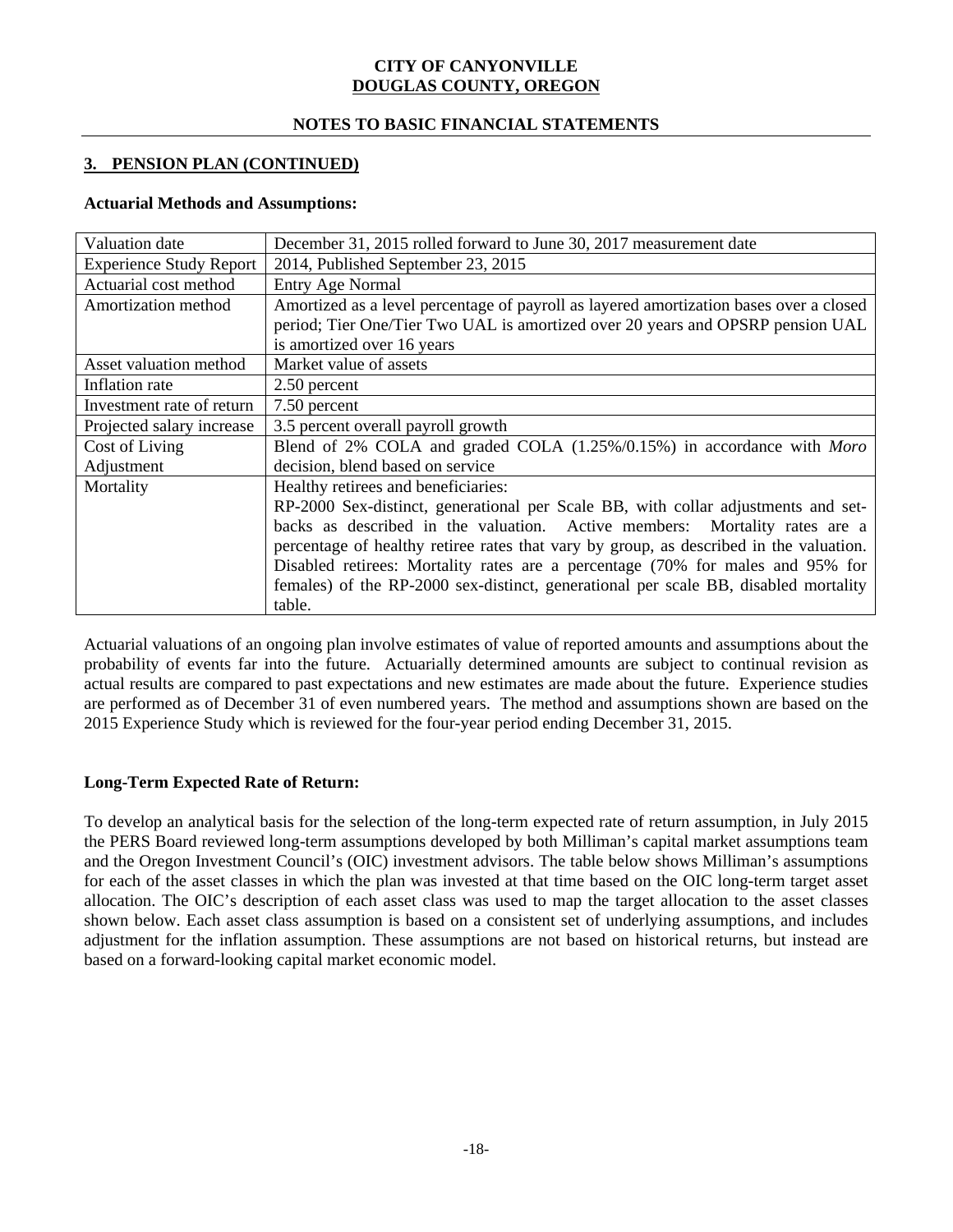### **NOTES TO BASIC FINANCIAL STATEMENTS**

### **3. PENSION PLAN (CONTINUED)**

| <b>Asset Class</b>                |               | <b>Compound Annual</b><br><b>Return (Geometric)</b> |
|-----------------------------------|---------------|-----------------------------------------------------|
|                                   | <b>Target</b> |                                                     |
| Core Fixed Income                 | 8.00%         | 4.00%                                               |
| Short-term Bonds                  | 8.00%         | 3.61%                                               |
| <b>Bank/Leveraged Loans</b>       | 3.00%         | 5.42%                                               |
| <b>High Yield Bonds</b>           | 1.00%         | 6.20%                                               |
| Large/Mid Cap US Equities         | 15.75%        | 6.70%                                               |
| Small Cap US Equities             | 1.31%         | 6.99%                                               |
| Micro Cap US Equities             | 1.31%         | 7.01%                                               |
| Developed Foreign Equities        | 13.13%        | 6.73%                                               |
| <b>Emerging Market Equities</b>   | 4.12%         | 7.25%                                               |
| Non-US Small Cap Equities         | 1.88%         | 7.22%                                               |
| Private Equity                    | 17.50%        | 7.97%                                               |
| Real Estate (Property)            | 10.00%        | 5.84%                                               |
| Real Estate (REITS)               | 2.50%         | 6.69%                                               |
| Hedge Fund of Funds - Diversified | 2.50%         | 4.64%                                               |
| Hedge Fund - Event-driven         | 0.63%         | 6.72%                                               |
| Timber                            | 1.88%         | 5.85%                                               |
| Farmland                          | 1.88%         | 6.37%                                               |
| Infrastructure                    | 3.75%         | 7.13%                                               |
| Commodities                       | 1.88%         | 4.58%                                               |
| <b>Assumed Inflation - Mean</b>   |               | 2.50%                                               |

 *(Source: June 30, 2017 PERS CAFR; p. 69)* 

**Discount Rate** – The discount rate used to measure the total pension liability was 7.50 percent for the Defined Benefit Pension Plan. The projection of cash flows used to determine the discount rate assumed that contributions from the plan members and those of the contributing employers are made at the contractually required rates, as actuarially determined. Based on those assumptions, the pension plan's fiduciary net position was projected to be available to make all projected future benefit payments of current plan members. Therefore, the long-term expected rate of return on pension plan investments for the Defined Benefit Pension Plan was applied to all periods of projected benefit payments to determine the total pension liability.

Sensitivity of the City's proportionate share of the net pension liability to changes in the discount rate – The following presents the City's proportionate share of the net pension liability calculated using the discount rate of 7.50 percent, as well as what the City's proportionate share of the net pension liability would be if it were calculated using a discount rate that is 1-percentage-point lower (6.50 percent) or 1-perentage-point higher (8.50 percent) than the current rate.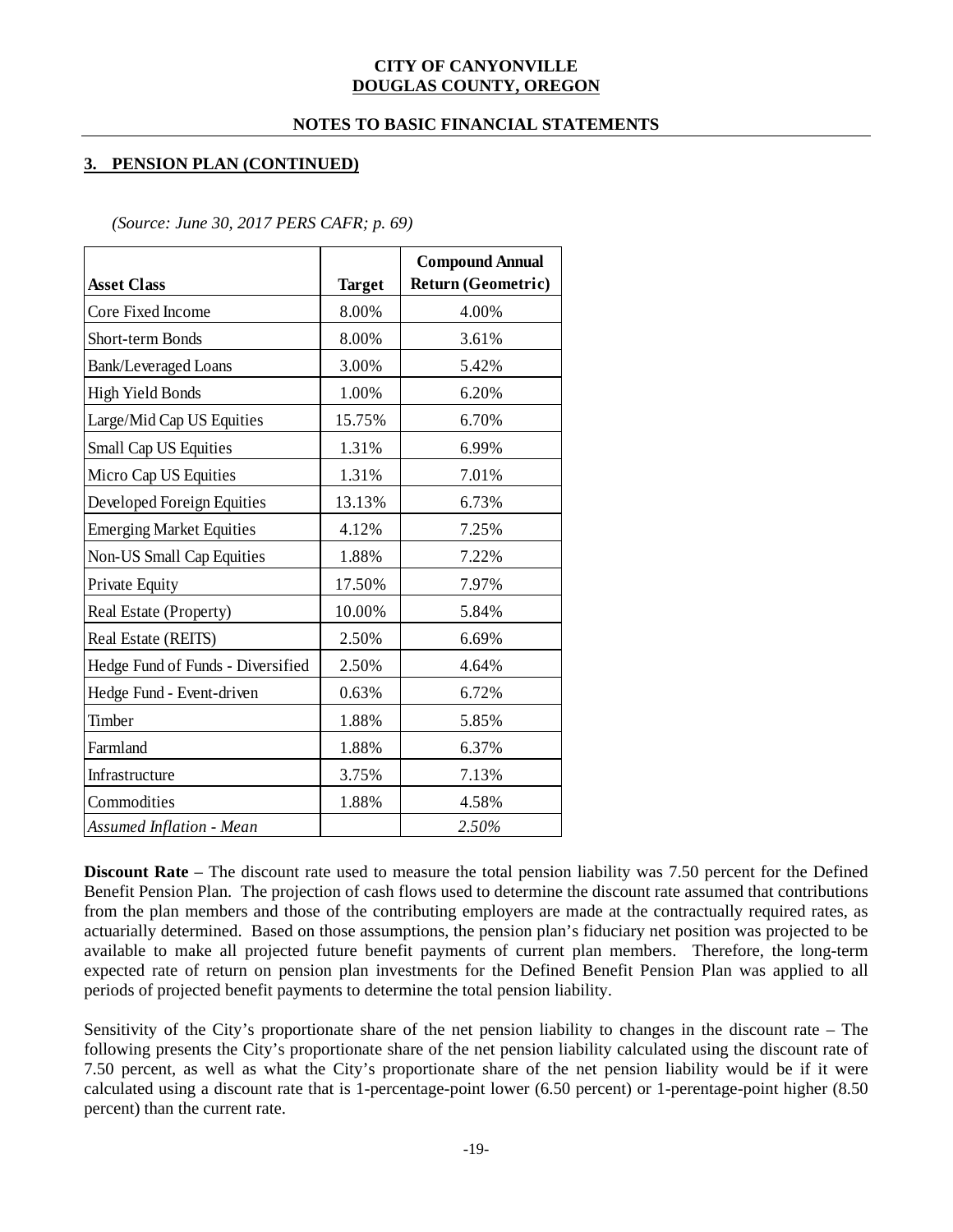### **NOTES TO BASIC FINANCIAL STATEMENTS**

### **3. PENSION PLAN (CONTINUED)**

|                               | 1%         | Discount |            | 1%         |
|-------------------------------|------------|----------|------------|------------|
|                               | Decrease   | Rate     |            | Increase   |
|                               | $(6.50\%)$ |          | $(7.50\%)$ | $(8.50\%)$ |
| City's proportionate share of |            |          |            |            |
| the net pension liability     | 606.989 \$ |          | 356,176 \$ | 146,450    |

### **Changes Subsequent to the Measurement Date**

As described above, GASB 67 and GASB 68 require the Total Pension Liability to be determined based on the benefit terms in effect at the Measurement Date. Any changes to benefit terms that occurs after that date are reflected in amounts reported for the subsequent Measurement Date. However, Paragraph 80f of GASB 68 requires employers to briefly describe any changes between the Measurement Date and the employer's reporting date that are expected to have a significant effect on the employer's share of the collective Net Pension Liability, along with an estimate of the resulting change, if available.

At its July 28, 2017 meeting, the PERS Board lowered the assumed rate to 7.2 percent. For member transactions, this rate will take effect January 1, 2018. The current assumed rate is 7.5 percent and has been in effect for member transactions since January 1, 2016.

### **Deferred Compensation Plan**

A deferred compensation plan is available to employees wherein they may execute an individual agreement with the City for amounts earned by them to not be paid until a future date when certain circumstances are met. These circumstances are: termination by reason of death, disability, resignation, or retirement. Payment to the employee will be made over a period not to exceed 15 years. The deferred compensation plan is one which is authorized under IRC Section 457 and has been approved in its specifics by a private ruling from the Internal Revenue Service. The assets of the plan are held by the administrator for the sole benefit of the plan participants and are not considered assets or liabilities of the City.

### **OPSRP Individual Account Program (OPSRP IAP)**

### *Plan Description:*

Employees of the City are provided with pensions through OPERS. All the benefits of OPERS are established by the Oregon legislature pursuant to Oregon Revised Statute (ORS) Chapters 238 and 238A. Chapter 238 Defined Benefit Pension Plan is closed to new members hired on or after August 29, 2003. Chapter 238A created the Oregon Public Service Retirement Plan (OPSRP), which consists of the Defined Benefit Pension Program and the Individual Account Program (IAP). Membership includes public employees hired on or after August 29, 2003. PERS members retain their existing defined benefit plan accounts, but member contributions are deposited into the member's IAP account. OPSRP is part of OPERS, and is administered by the OPERS Board.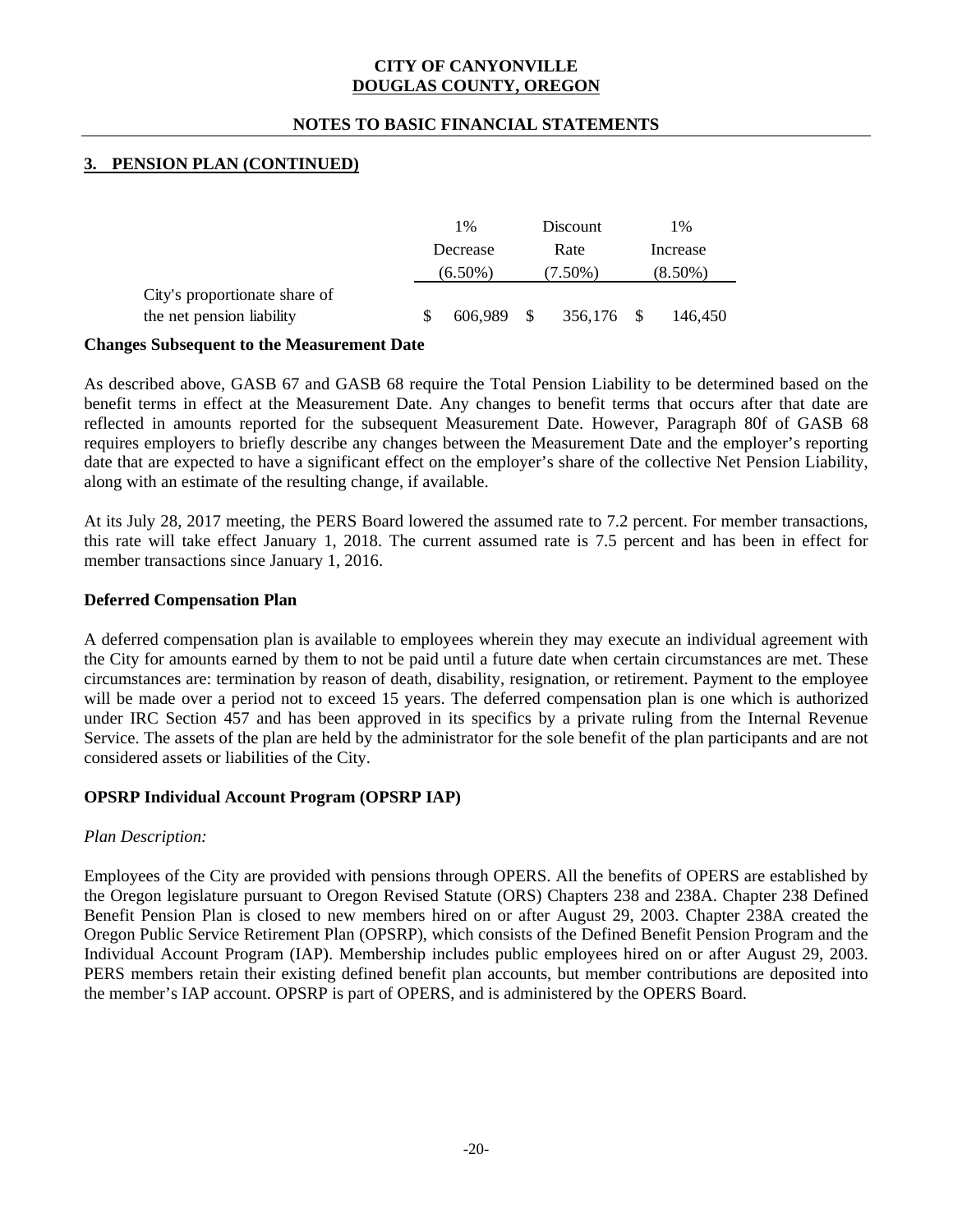### **NOTES TO BASIC FINANCIAL STATEMENTS**

### **3. PENSION PLAN (CONTINUED)**

#### *Pension Benefits:*

Participants in OPERS defined benefit pension plans also participate in their defined contribution plan. An IAP member becomes vested on the date the employee account is established or on the date the rollover account was established. If the employer makes optional employer contributions for a member, the member becomes vested on the earliest of the following dates: the date the member completes 600 hours of service in each of five calendar years, the date the member reaches normal retirement age, the date the IAP is terminated, the date the active member becomes disabled, or the date the active member dies. Upon retirement, a member of the OPSRP IAP may receive the amounts in his or her employee account, rollover account, and vested employer account as a lump-sum payment or in equal installments over a 5-, 10-, 15-, 20-year period or an anticipated life span option. Each distribution option has a \$200 minimum distribution limit.

### *Death Benefits:*

Upon the death of a non-retired member, the beneficiary receives in a lump sum the member's account balance, rollover account balance, and vested employer optional contribution account balance. If a retired member dies before the installment payments are completed, the beneficiary may receive the remaining installment payments or choose a lump-sum payment.

#### *Contributions:*

Employees of the City pay six (6) percent of their covered payroll. The City did not make any optional contributions to member IAP accounts for the year ended June 30, 2018.

### **Retirement Health Insurance Account**

*Plan Description:* 

As a member of Oregon Public Employees Retirement System (OPERS) the City contributes to the Retirement Health Insurance Account (RHIA) for each of its eligible employees. RHIA is a cost-sharing multiple-employer defined benefit other postemployment benefit plan administered by OPERS. RHIA pays a monthly contribution toward the cost of Medicare companion health insurance premiums of eligible retirees. Oregon Revised Statute (ORS) 238.420 established this trust fund. Authority to establish and amend the benefit provisions of RHIA reside with the Oregon Legislature. The plan is closed to new entrants after January 1, 2004. OPERS issues a publicly available financial report that includes financial statements and required supplementary information. That report may be obtained by writing to Oregon Public Employees Retirement System, PO Box 23700, Tigard, OR 97281- 3700.

### *Funding Policy:*

Because RHIA was created by enabling legislation (ORS 238.420), contribution requirements of the plan members and the participating employers were established and may be amended only by the Oregon Legislature. ORS require that an amount equal to \$60 dollars or the total monthly cost of Medicare companion health insurance premiums coverage, whichever is less, shall be paid from the Retirement Health Insurance Account established by the employer, and any monthly cost in excess of \$60 dollars shall be paid by the eligible retired member in the manner provided in ORS 238.410. To be eligible to receive this monthly payment toward the premium cost the member must: (1) have eight years or more of qualifying service in OPERS at the time of retirement or receive a disability allowance as if the member had eight years or more of creditable service in OPERS, (2) receive both Medicare Parts A and B coverage, and (3) enroll in an OPERS-sponsored health plan. A surviving spouse or dependent of a deceased OPERS retiree who was eligible to receive the subsidy is eligible to receive the subsidy if he or she (1) is receiving a retirement benefit or allowance from OPERS or (2) was insured at the time the member died and the member retired before May 1, 1991.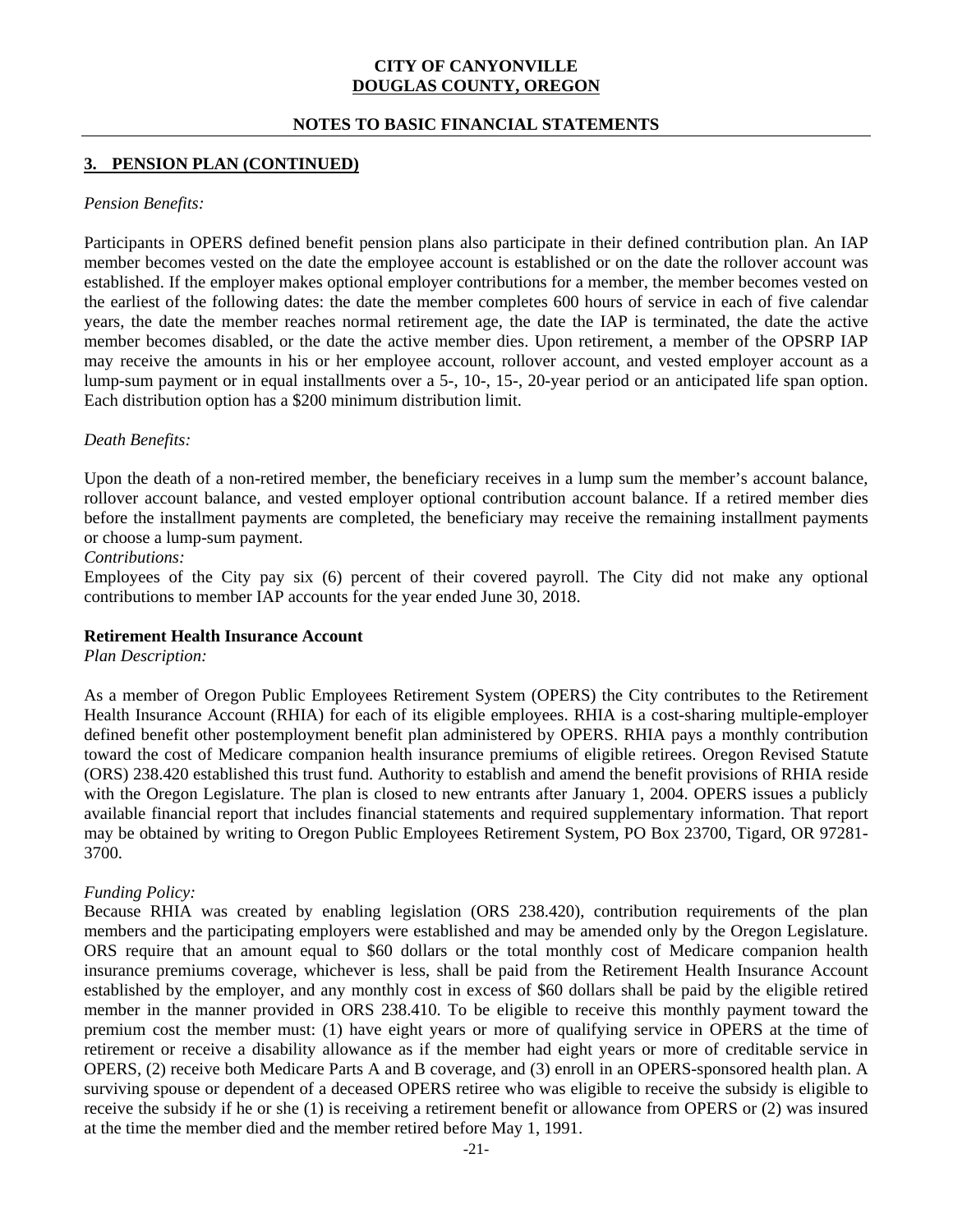### **NOTES TO BASIC FINANCIAL STATEMENTS**

### **3. PENSION PLAN (CONTINUED)**

Participating cities are contractually required to contribute to RHIA at a rate assessed each year by OPERS, and the City currently contributes 0.53% of annual covered OPERF payroll and 0.45% of OPSRP payroll under a contractual requirement in effect until June 30, 2019. The OPERS Board of Trustees sets the employer contribution rates based on the annual required contribution of the employers (ARC), an amount actuarially determined in accordance with the parameters of GASB Statement 45. The ARC represents a level of funding that, if paid on an ongoing basis, is projected to cover normal cost each year and amortize any unfunded actuarial liabilities (or funding excess) of the plan over a period not to exceed thirty years. The City's contributions to RHIA for the years ended June 30, 2018 was \$1,404, which equaled the required contributions each year.

At June 30, 2018, the City's net OPEB liability/(asset) and deferred inflows and outflows were not presented since the City is on the cash basis of accounting.

### *Actuarial Methods and Assumptions:*

Assets are valued at their market value. Gains and losses between odd-year valuations are amortized as a level percentage of combined valuation payroll over 20 years from the odd-year valuation in which they are first recognized. The assumed rate of return on investments is 7.5% compounded annually. The assumed consumer price inflation rate used is 2.5% per year.

Additional disclosures related to Oregon PERS not applicable to specific employers are available online, or by contacting PERS at the following address: PO Box 23700 Tigard, OR 97281-3700.

http://www.oregon.gov/pers/EMP/Pages/GASB.aspx

### **4. RISK MANAGEMENT**

The City is exposed to various risks of loss related to torts, theft of, damage to, and destruction of assets, errors and omissions, injuries to employees and natural disasters. The City purchases commercial insurance to minimize its exposure to these risks. Settled claims have not exceeded this commercial coverage for any of the past three years.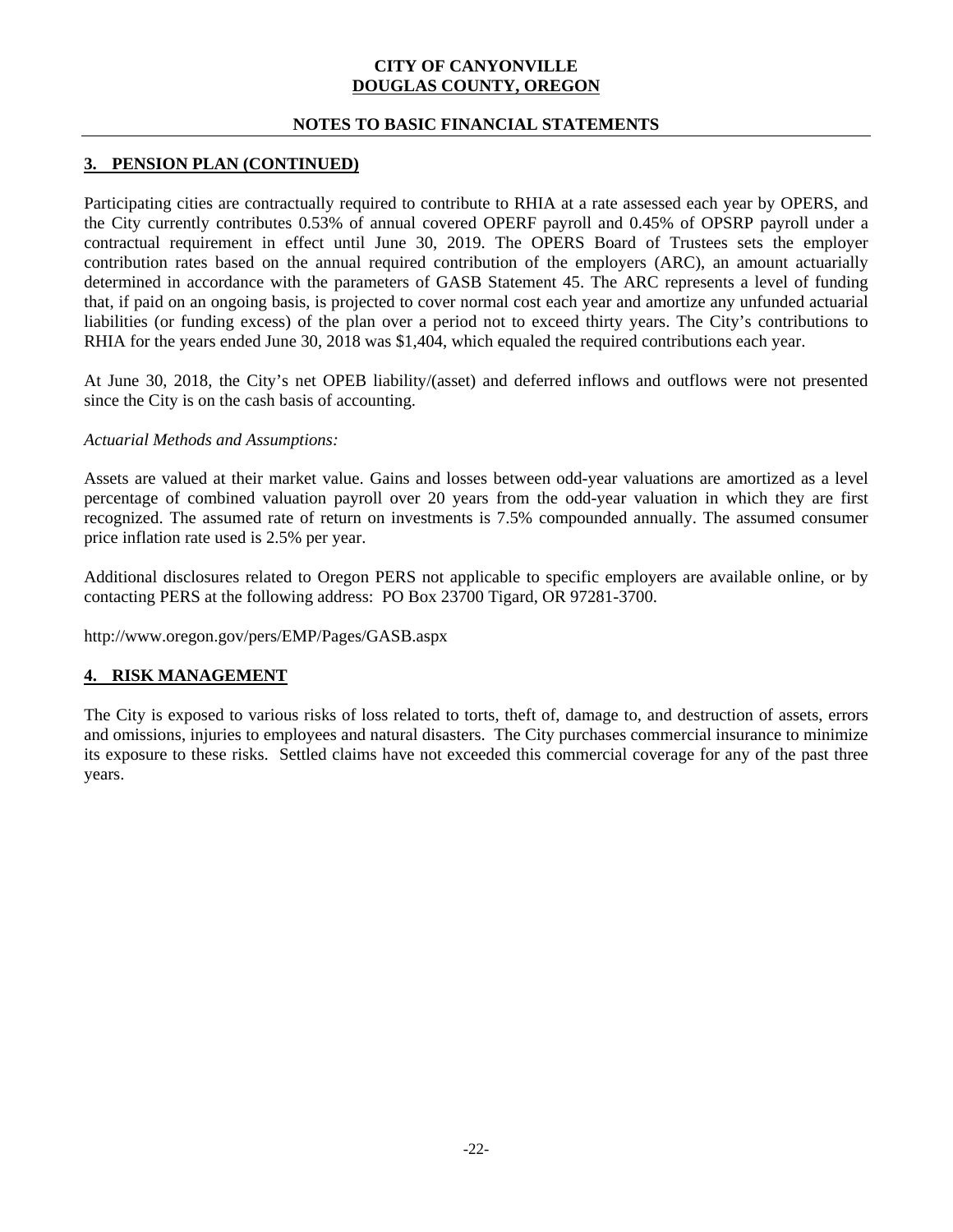### **NOTES TO BASIC FINANCIAL STATEMENTS**

### **5. LONG-TERM DEBT**

The following changes occurred in the general long-term debt during the year ended June 30, 2018:

|                                                                                                                                                                  |    |              |     |           |                               |    |        |      | June 30, 2018 |
|------------------------------------------------------------------------------------------------------------------------------------------------------------------|----|--------------|-----|-----------|-------------------------------|----|--------|------|---------------|
|                                                                                                                                                                  |    |              |     |           |                               |    |        |      | Due Within    |
|                                                                                                                                                                  |    | July 1, 2017 |     | Payments  | Additions                     |    | Total  |      | one year      |
| \$650,000 loan was issued in 1997. The loan was<br>issued from State of Oregon DEQ. Tearms are 20<br>year loan, with interest of 3.69%. Loan matures in<br>2018. | \$ | 67.949       | \$. | 44.844 \$ |                               | \$ | 23.105 | - \$ | 23,065        |
| \$55,495 loan was issued in 2017. The loan was<br>issued by KS State Bank. Terms are a 7 year loan<br>at $2.39\%$ maturing in 2024.                              |    | 55,495       |     | 7,258     |                               |    | 48.237 |      | 7,470         |
| Total Long Term Debt                                                                                                                                             | S  | 123.444      | \$. | 52.102    | S<br>$\overline{\phantom{0}}$ | -S | 71.342 | - \$ | 30,535        |

Future maturities of long-term debt are as follows:

|         | Sweeper Loan |          | 1997 Loan |          | Total         |          |  |  |
|---------|--------------|----------|-----------|----------|---------------|----------|--|--|
|         | Principal    | Interest | Principal | Interest | Principal     | Interest |  |  |
| 2018-19 | 7.470        | 1,413    | 23,065    | 426      | 30,535        | 1,839    |  |  |
| 2019-20 | 7,689        | 1,194    |           |          | 7,689         | 1,194    |  |  |
| 2020-21 | 7.915        | 969      |           |          | 7,915         | 969      |  |  |
| 2021-22 | 8,147        | 737      |           |          | 8,147         | 737      |  |  |
| 2022-23 | 8,385        | 499      |           |          | 8,385         | 499      |  |  |
| 2023-24 | 8,631        | 253      |           |          | 8,631         | 253      |  |  |
|         |              |          |           |          |               |          |  |  |
|         | \$48,237     | \$5,065  | \$23,065  | 426<br>S | 71,302<br>\$. | \$5,491  |  |  |

The City also has a lonan with Business Oregon on an IFA loan. The City has drawn down \$266,120, the amortization schedule has not been set since the City is still drawing down on the loan. The total amount available to draw down is \$1,000,000.

### **6. PROPERTY TAX LIMITATIONS**

The State of Oregon imposes a constitutional limit on property taxes for schools and nonschool government operations. School operations include community colleges, local school districts, and education service districts. The limitation provides that property taxes for nonschool operations are limited to \$10 for each \$1,000 of property market value. This limitation does not apply to taxes levied for principal and interest on general obligation bonded debt. The State further reduced property taxes by replacing the previous constitutional limits on tax bases with a rate and value limit in 1997.

This reduction is accomplished by rolling property values back to their 1995-96 values less 10% and limiting future tax value growth of each property to no more than 3% per year, subject to certain exceptions. Taxes levied to support bonded debt are exempted from the reductions. The State Constitution sets restrictive voter approval requirements for most tax and many fee increases and new bond issues, and requires the State to minimize the impact to school districts from the impact of the tax cuts.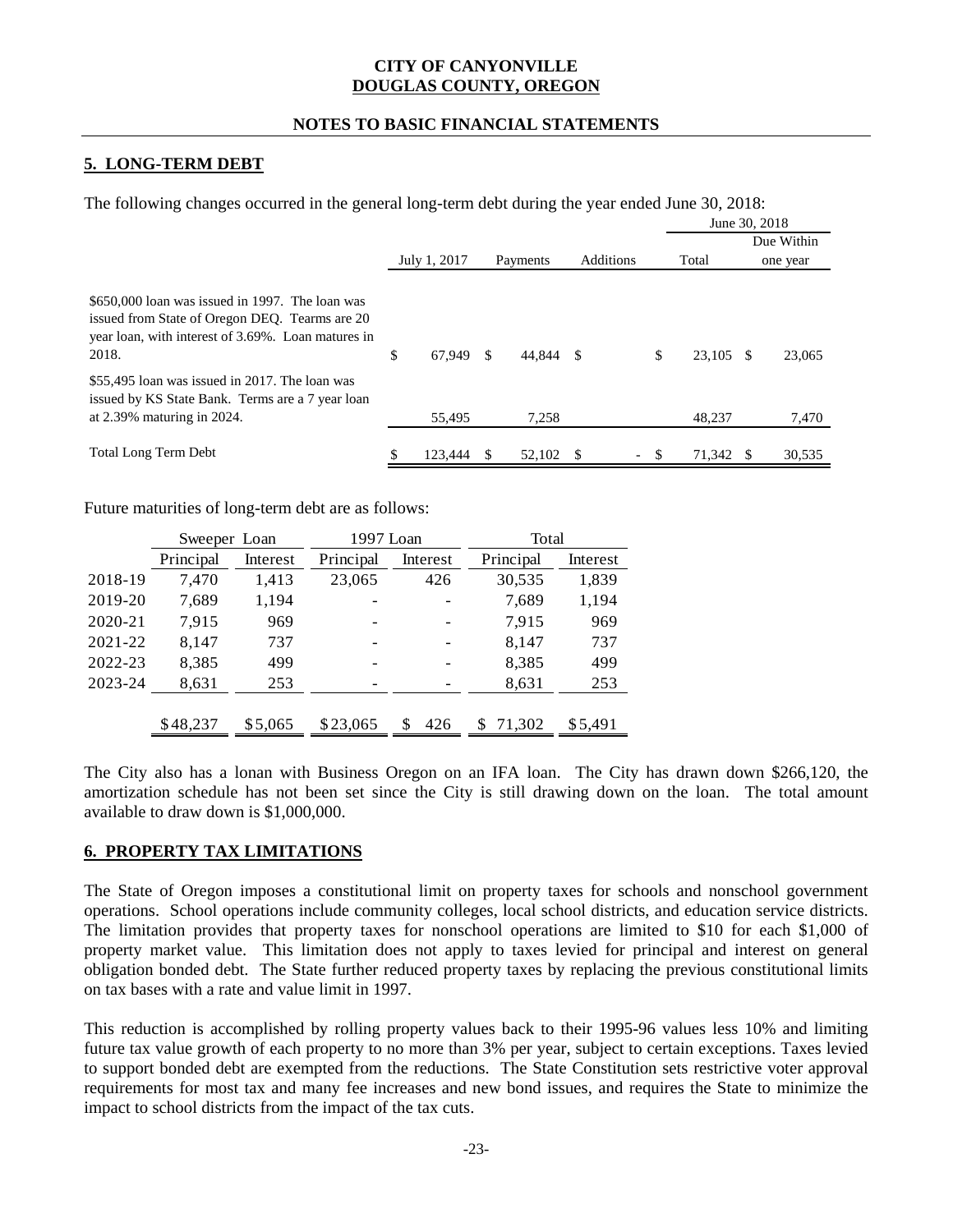### **NOTES TO BASIC FINANCIAL STATEMENTS**

### **7. INTERFUND TRANSFERS**

The following interfund transfers occurred during fiscal year 2017-2018 (all transfers are normal operating transfers):

|                            | Transfers In |         |    | <b>Transfers Out</b> |
|----------------------------|--------------|---------|----|----------------------|
| Governmental Funds         |              |         |    |                      |
| General Fund               | \$           |         | \$ | 76,000               |
| <b>State Street Fund</b>   |              |         |    | 26,100               |
| Non Major                  |              | 117,935 |    |                      |
| <b>Business Type Funds</b> |              |         |    |                      |
| Water Fund                 |              | 70,000  |    | 90,835               |
| Sewer Fund                 |              | 485,000 |    | 480,000              |
| Total                      | \$           | 672,935 | S  | 672,935              |

### **8 INTERGOVERNMENTAL AGREEMENT**

On August 19, 1981, the City of Canyonville entered into an intergovernmental agreement with Douglas County to construct, maintain and operate a joint water impoundment project on the West Fork of Canyon Creek.

The City has taken title to all the assets and improvements and has in return indemnified the County against all claims, liens, demands, encumbrances or litigation related to the impound facilities and operations.

Through the year 2027, the City will pay the County an amount equal to \$1 for each resident within the area served by the City's water system and 50 percent of each new user fee or \$200 per new connect, whichever is greater.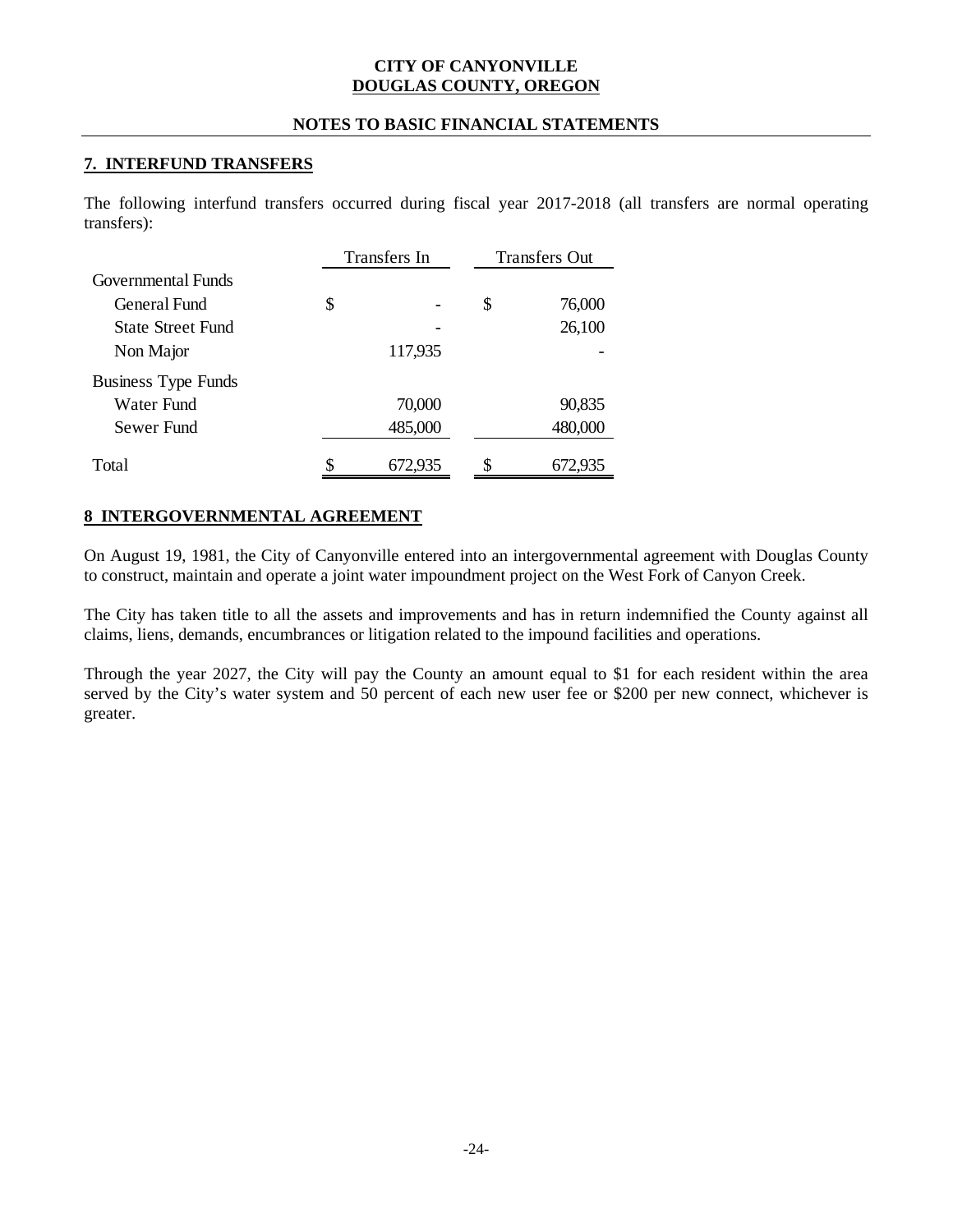### **SUPPLEMENTARY INFORMATION**

Combining, Individual Fund, And Other Financial Statements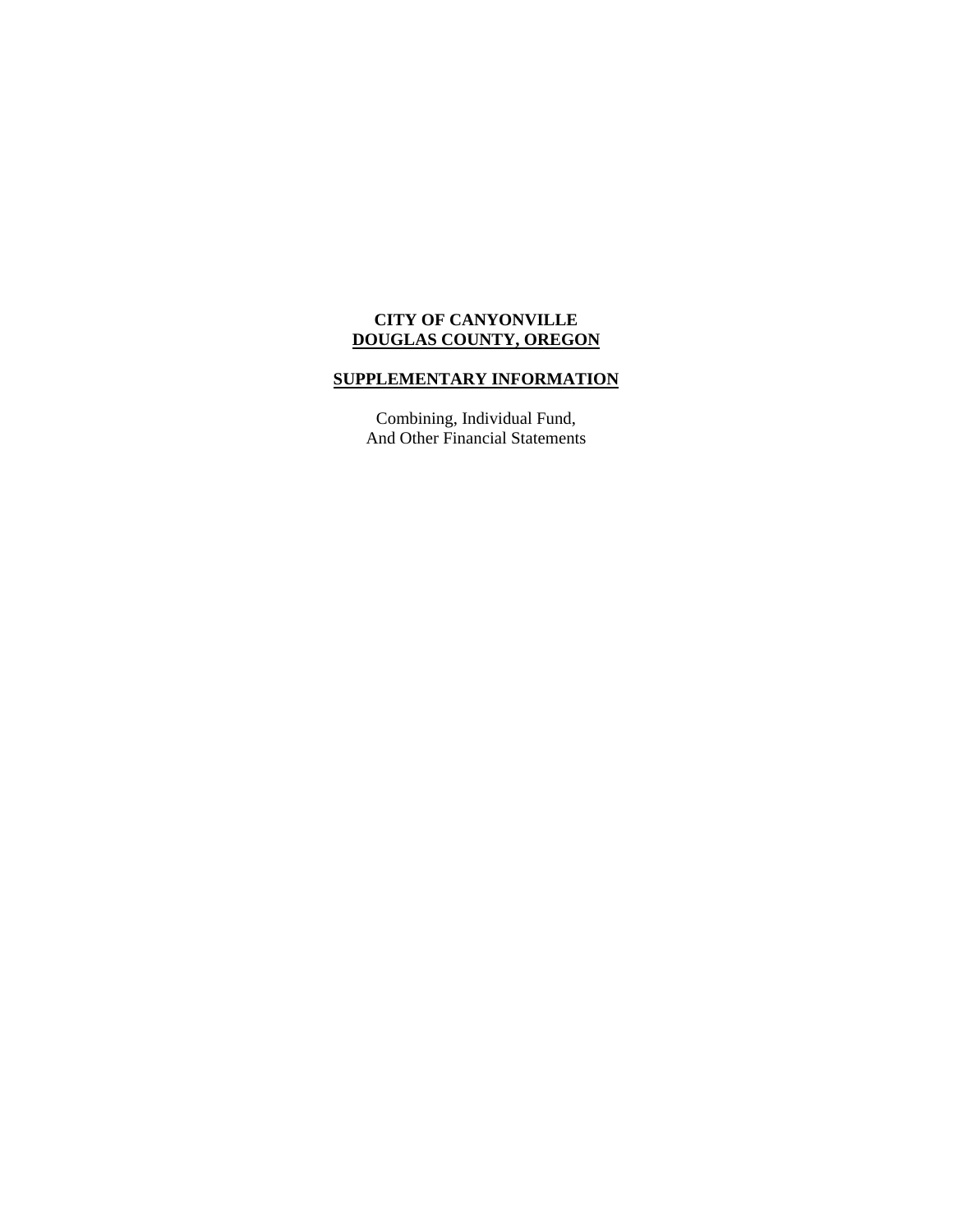### **SCHEDULE OF RECEIPTS, DISBURSEMENTS AND CHANGES IN FUND BALANCE - CASH BASIS ACTUAL AND BUDGET For the Year Ended June 30, 2018**

|                                                        | ORIGINAL<br><b>BUDGET</b> | <b>FINAL</b><br><b>BUDGET</b> |     | <b>ACTUAL</b> | <b>VARIANCE</b><br>TO FINAL BUDGET<br>POSITIVE/(NEGATIVE) |
|--------------------------------------------------------|---------------------------|-------------------------------|-----|---------------|-----------------------------------------------------------|
| Receipts                                               |                           |                               |     |               |                                                           |
| Taxes, Current                                         | \$<br>230,000             | \$<br>230,000                 | \$  | 279,951       | \$<br>49,951                                              |
| Taxes, Prior                                           | 5,000                     | 5,000                         |     | 8,709         | 3,709                                                     |
| Interest                                               | 1,800                     | 1,800                         |     | 8,086         | 6,286                                                     |
| Intergovernmental                                      | 39,300                    | 39,300                        |     | 54,377        | 15,077                                                    |
| Planning, Engineering, and Review Fees                 | 9,500                     | 9,500                         |     | 2,664         | (6, 836)                                                  |
| Fees, Licenses, and Permits                            | 127,800                   | 127,800                       |     | 151,024       | 23,224                                                    |
| Fines                                                  | 15,000                    | 15,000                        |     | 9,959         | (5,041)                                                   |
| Miscellaneous                                          | 3,800                     | 3,800                         |     | 14,241        | 10,441                                                    |
| <b>Total Receipts</b>                                  | 432,200                   | 432,200                       |     | 529,011       | 96,811                                                    |
| Disbursements                                          |                           |                               |     |               |                                                           |
| Administration                                         | 495,727                   | 495,727                       | (1) | 315,620       | 180,107                                                   |
| City/County Library                                    | 3,803                     | 3,803                         | (1) | 3,612         | 191                                                       |
| Pioneer Park                                           | 19,200                    | 19,200                        | (1) | 11,915        | 7,285                                                     |
| <b>Community Projects</b>                              | 1,200                     | 1,200                         | (1) | 490           | 710                                                       |
| <b>Public Officials</b>                                | 2,225                     | 2,225                         | (1) | 1,536         | 689                                                       |
| <b>YMCA</b>                                            | 2,500                     | 2,500                         | (1) | 1,860         | 640                                                       |
| Municipal Court                                        | 18,445                    | 18,445                        | (1) | 10,716        | 7,729                                                     |
| Planning and Community Development                     | 12,500                    | 12,500                        | (1) |               | 12,500                                                    |
| <b>Auxilary/ Support Services</b>                      | 100,600                   | 100,600                       | (1) | 77,807        | 22,793                                                    |
| <b>Total Disbursements</b>                             | 656,200                   | 656,200                       |     | 423,556       | 232,644                                                   |
| Excess of Receipts Over, -Under Disbursements          | (224,000)                 | (224,000)                     |     | 105,455       | 329,455                                                   |
| Other Financing Sources, -Uses<br><b>Transfers Out</b> | (76,000)                  | $(76,000)$ (1)                |     | (76,000)      |                                                           |
| Total Other Financing Sources, -Uses                   | (76,000)                  | (76,000)                      |     | (76,000)      |                                                           |
| Net Change in Cash Basis Fund Balance                  | (300,000)                 | (300,000)                     |     | 29,455        | 329,455                                                   |
| <b>Beginning Cash Basis Fund Balance</b>               | 300,000                   | 300,000                       |     | 403,742       | 103,742                                                   |
| <b>Ending Cash Basis Fund Balance</b>                  | \$                        | \$                            | \$  | 433,197       | \$<br>433,197                                             |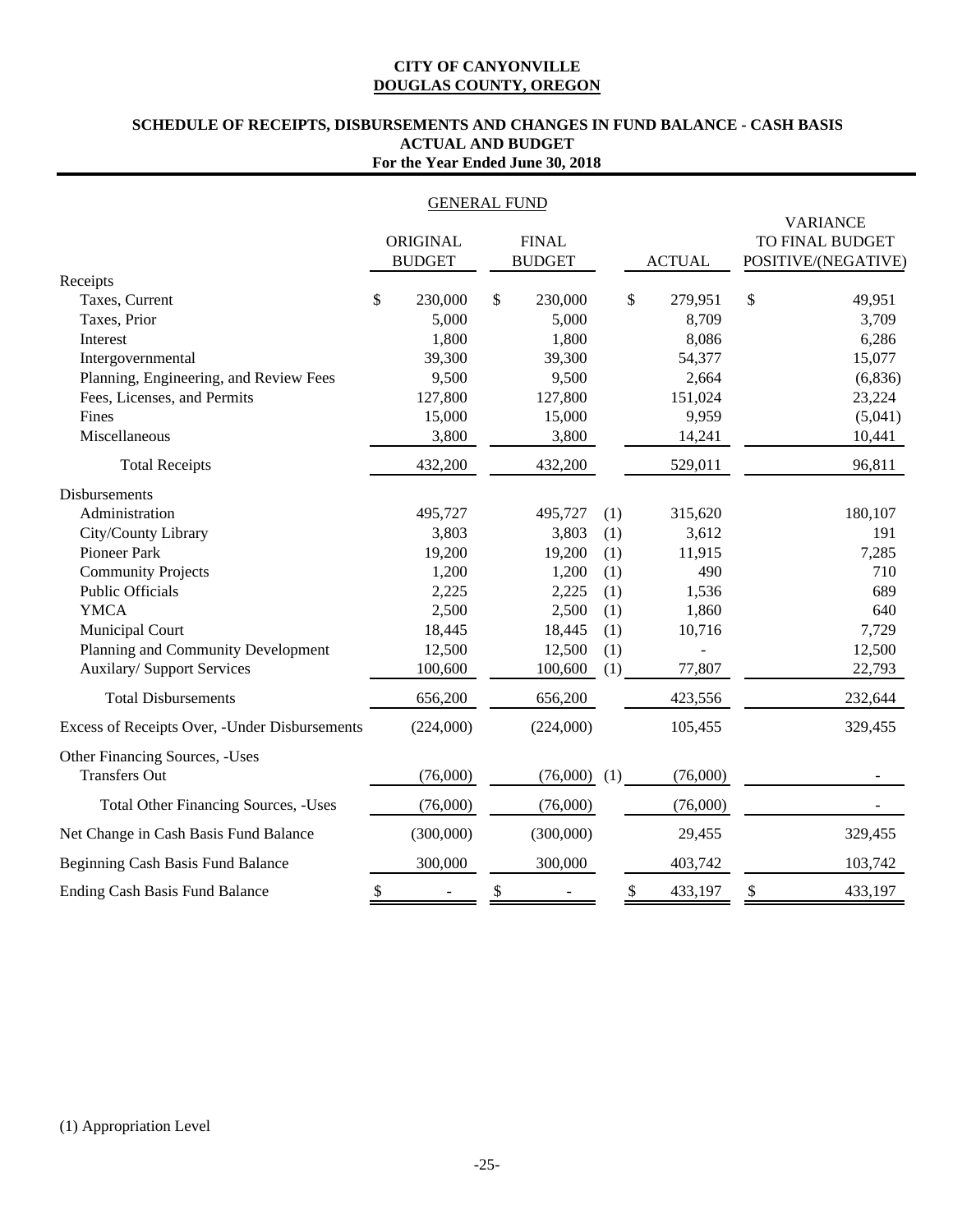#### **SCHEDULE OF RECEIPTS, DISBURSEMENTS AND CHANGES IN FUND BALANCE - CASH BASIS ACTUAL AND BUDGET For the Year Ended June 30, 2018**

### STATE STREET FUND

|                                       |               |                               |     |               |                              | <b>VARIANCE</b> |
|---------------------------------------|---------------|-------------------------------|-----|---------------|------------------------------|-----------------|
|                                       |               |                               |     |               |                              | <b>TO FINAL</b> |
|                                       | ORIGINAL      |                               |     |               |                              | <b>BUDGET</b>   |
|                                       | <b>BUDGET</b> | <b>FINAL</b><br><b>BUDGET</b> |     | <b>ACTUAL</b> | <b>POSITIVE</b><br>-NEGATIVE |                 |
| Receipts                              |               |                               |     |               |                              |                 |
| Interest                              | \$<br>800     | \$<br>800                     | \$  | 3,824         | \$                           | 3,024           |
| Intergovernmental                     | 148,500       | 148,500                       |     | 124,382       |                              | (24, 118)       |
| Miscellaneous                         | 100           | 100                           |     | 4,597         |                              | 4,497           |
|                                       |               |                               |     |               |                              |                 |
| <b>Total Receipts</b>                 | 149,400       | 149,400                       |     | 132,803       |                              | (16, 597)       |
| <b>Disbursements</b>                  |               |                               |     |               |                              |                 |
| <b>Personal Services</b>              | 36,800        | 36,800                        | (1) | 32,999        |                              | 3,801           |
| <b>Materials and Services</b>         | 40,070        | 40,070                        | (1) | 13,041        |                              | 27,029          |
| Capital Outlay                        | 180,000       | 180,000                       | (1) | 20,554        |                              | 159,446         |
| Contingency                           | 56,430        | 56,430                        | (1) |               |                              | 56,430          |
| <b>Total Disbursements</b>            | 313,300       | 313,300                       |     | 66,594        |                              | 246,706         |
| <b>Excess of Receipts Over</b>        |               |                               |     |               |                              |                 |
| -Under Disbursements                  | (163,900)     | (163,900)                     |     | 66,209        |                              | 230,109         |
| OTHER FINANCING SOURCES               |               |                               |     |               |                              |                 |
| <b>Transfers Out</b>                  | (26,100)      | $(26,100)$ (1)                |     | (26,100)      |                              |                 |
| Net Change in Cash Basis Fund Balance | (190,000)     | (190,000)                     |     | 40,109        |                              | 230,109         |
| Beginning Cash Basis Fund Balance     | 190,000       | 190,000                       |     | 281,147       |                              | 91,147          |
| <b>Ending Cash Basis Fund Balance</b> | \$            | \$                            | S   | 321,256       | \$                           | 321,256         |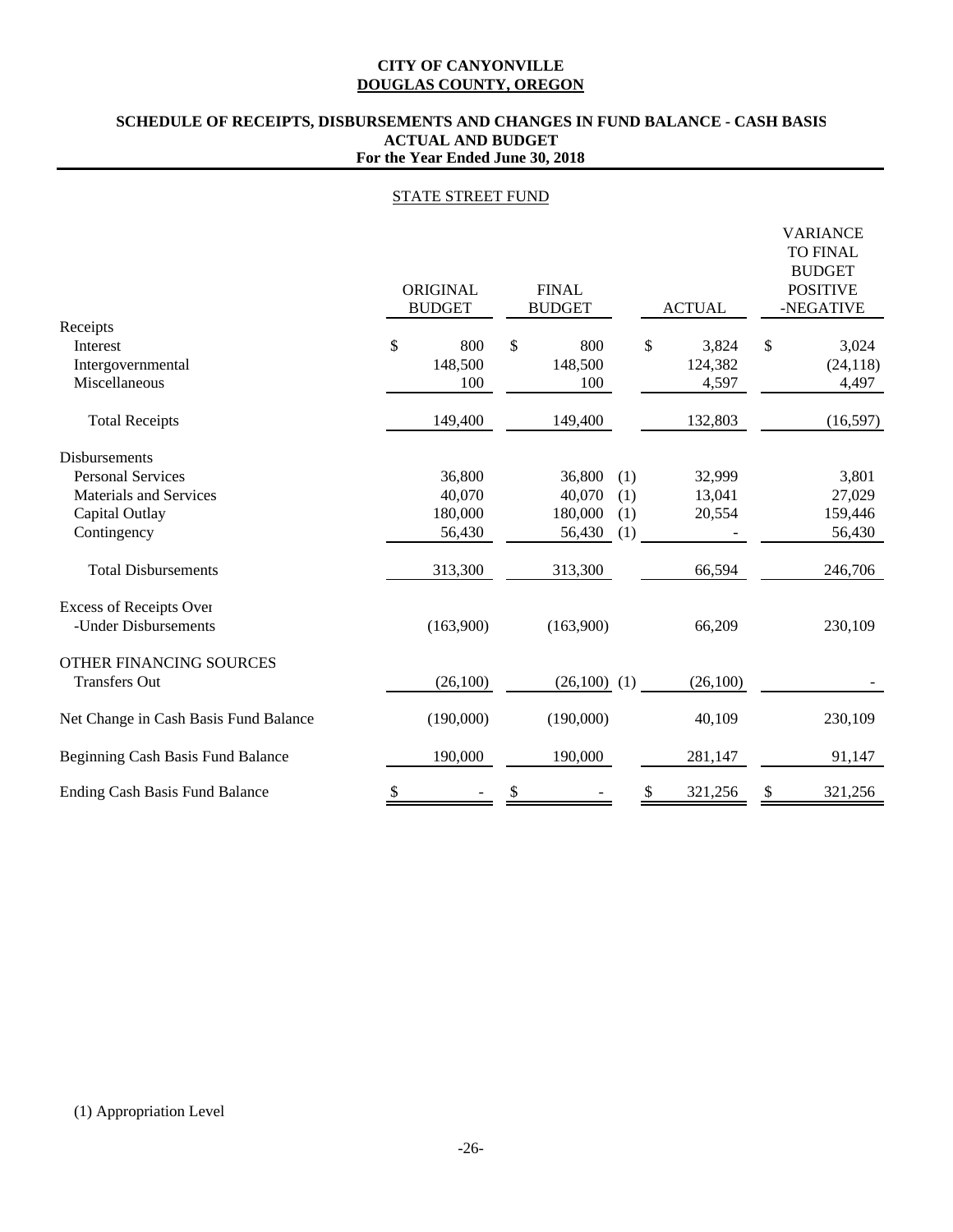#### **SCHEDULE OF RECEIPTS, DISBURSEMENTS AND CHANGES IN FUND BALANCE - CASH BASIS ACTUAL AND BUDGET For the Year Ended June 30, 2018**

### CDBG 2013 GRANT FUND

|                                       |    | ORIGINAL<br><b>BUDGET</b> | <b>FINAL</b><br><b>BUDGET</b> |     | <b>ACTUAL</b> | <b>VARIANCE</b><br><b>TO FINAL</b><br><b>BUDGET</b><br><b>POSITIVE</b><br>-NEGATIVE |           |  |
|---------------------------------------|----|---------------------------|-------------------------------|-----|---------------|-------------------------------------------------------------------------------------|-----------|--|
| Receipts                              |    |                           |                               |     |               |                                                                                     |           |  |
| <b>CDBG</b> Grant                     | S. |                           | \$                            | \$. |               | \$                                                                                  |           |  |
| <b>Total Receipts</b>                 |    |                           |                               |     |               |                                                                                     |           |  |
| <b>Disbursements</b>                  |    |                           |                               |     |               |                                                                                     |           |  |
| <b>Materials and Services</b>         |    |                           | $\blacksquare$                | (1) | 3,482         |                                                                                     | (3,482)   |  |
| Capital Outlay                        |    |                           | ۰.                            | (1) | 10,000        |                                                                                     | (10,000)  |  |
| <b>Total Disbursements</b>            |    |                           |                               |     | 13,482        |                                                                                     | (13, 482) |  |
| Net Change in Cash Basis Fund Balance |    |                           |                               |     | (13, 482)     |                                                                                     | (13, 482) |  |
| Beginning Cash Basis Fund Balance     |    |                           |                               |     | 12,755        |                                                                                     | 12,755    |  |
| <b>Ending Cash Basis Fund Balance</b> |    |                           | \$                            |     | (727)         | S                                                                                   | (727)     |  |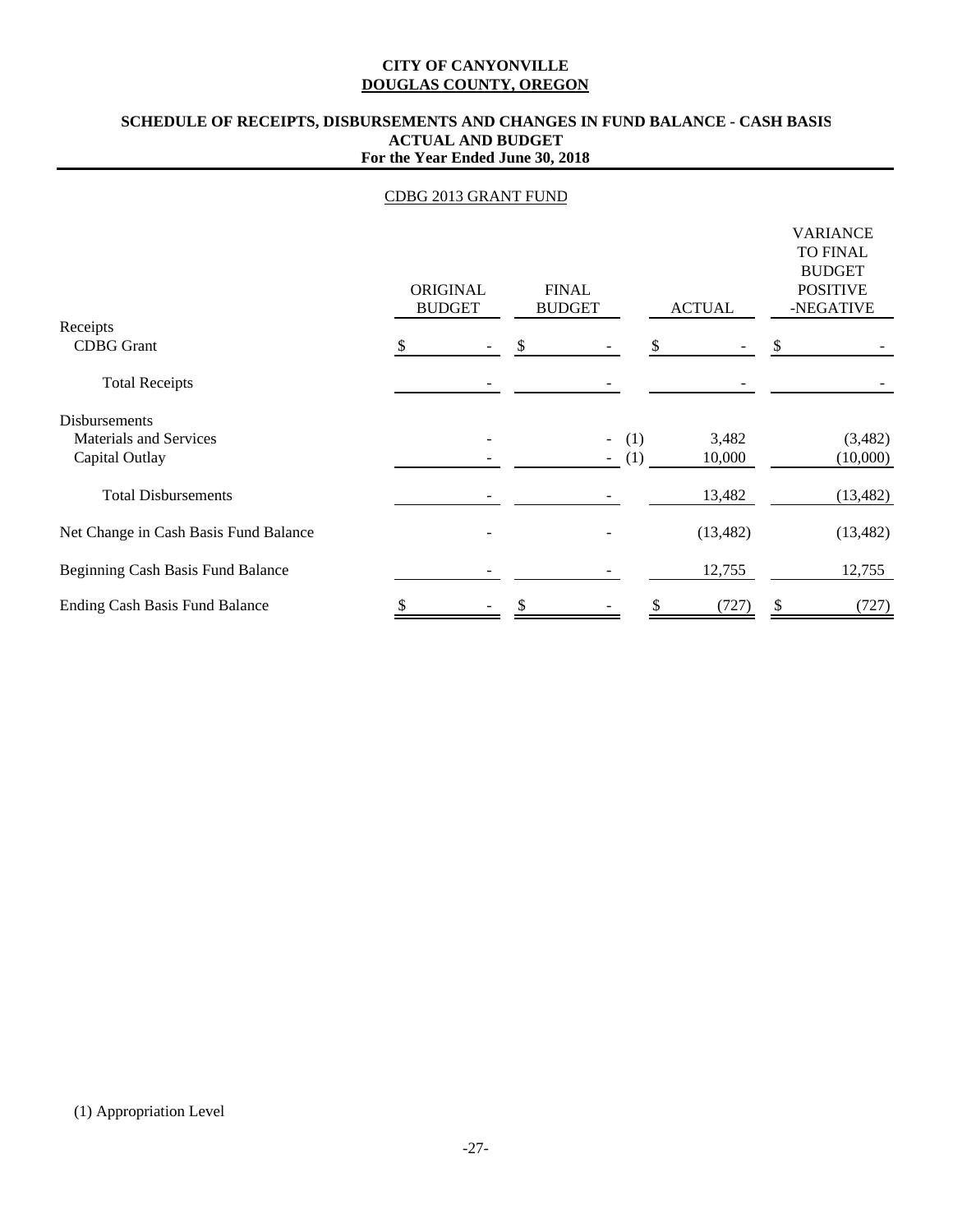### **COMBINING BALANCE SHEET - ALL NON MAJOR GOVERNMENTAL FUNDS -CASH BASIS June 30, 2018**

|                                                              | <b>SPECIAL REVENUE FUNDS</b> |                                                                          |    |                                          |  |  |
|--------------------------------------------------------------|------------------------------|--------------------------------------------------------------------------|----|------------------------------------------|--|--|
|                                                              |                              | <b>BIKEWAY &amp;</b><br><b>FOOTPATH</b><br><b>RESERVE</b><br><b>FUND</b> |    | <b>IFA</b><br><b>LOAN</b><br><b>FUND</b> |  |  |
| <b>ASSETS</b>                                                |                              |                                                                          |    |                                          |  |  |
| Cash and Investments                                         | \$                           | 16,841                                                                   | \$ | (1,260)                                  |  |  |
| <b>Total Assets</b>                                          |                              | 16,841                                                                   | \$ | (1,260)                                  |  |  |
| <b>FUND BALANCE</b><br>Restricted<br>Committed<br>Unassigned | \$                           | 16,841                                                                   |    | (1,260)                                  |  |  |
| <b>Total Cash Basis Fund Balances</b>                        | \$                           | 16,841                                                                   | \$ | (1,260)                                  |  |  |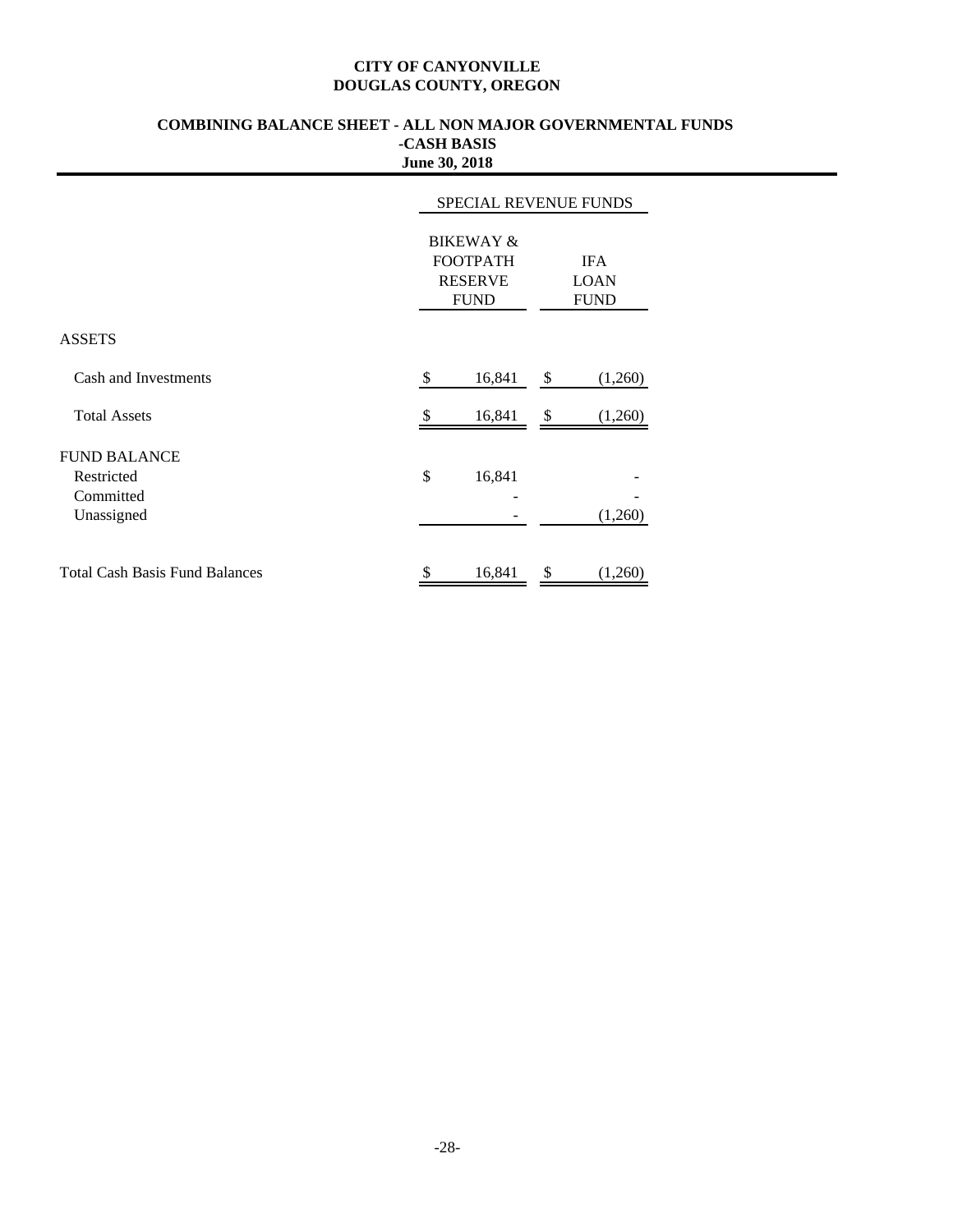|              |                                                                                                                        |    | <b>CAPITAL PROJECTS FUNDS</b>                    |    |                                                                    |    |              |                                    |
|--------------|------------------------------------------------------------------------------------------------------------------------|----|--------------------------------------------------|----|--------------------------------------------------------------------|----|--------------|------------------------------------|
|              | <b>EQUIPMENT</b><br><b>SOUTH COUNTY</b><br><b>REPLACEMENT</b><br><b>COMMUNITY</b><br><b>FUND</b><br><b>CENTER FUND</b> |    | <b>FACILITY</b><br><b>RESERVE</b><br><b>FUND</b> |    | <b>CANYONVILLE</b><br>DAM BOND &<br><b>INTEREST</b><br><b>FUND</b> |    | <b>TOTAL</b> |                                    |
|              |                                                                                                                        |    |                                                  |    |                                                                    |    |              |                                    |
| $\mathbb{S}$ | 142,156                                                                                                                | \$ | 12,568                                           | \$ | 325,726                                                            | \$ | 52,663       | \$<br>548,694                      |
| S            | 142,156                                                                                                                | \$ | 12,568                                           | \$ | 325,726                                                            | \$ | 52,663       | \$<br>548,694                      |
| \$           | 142,156                                                                                                                | \$ | 12,568                                           | \$ | 325,726                                                            | \$ | 52,663       | \$<br>69,504<br>480,450<br>(1,260) |
| \$           | 142,156                                                                                                                | \$ | 12,568                                           | \$ | 325,726                                                            | \$ | 52,663       | \$<br>548,694                      |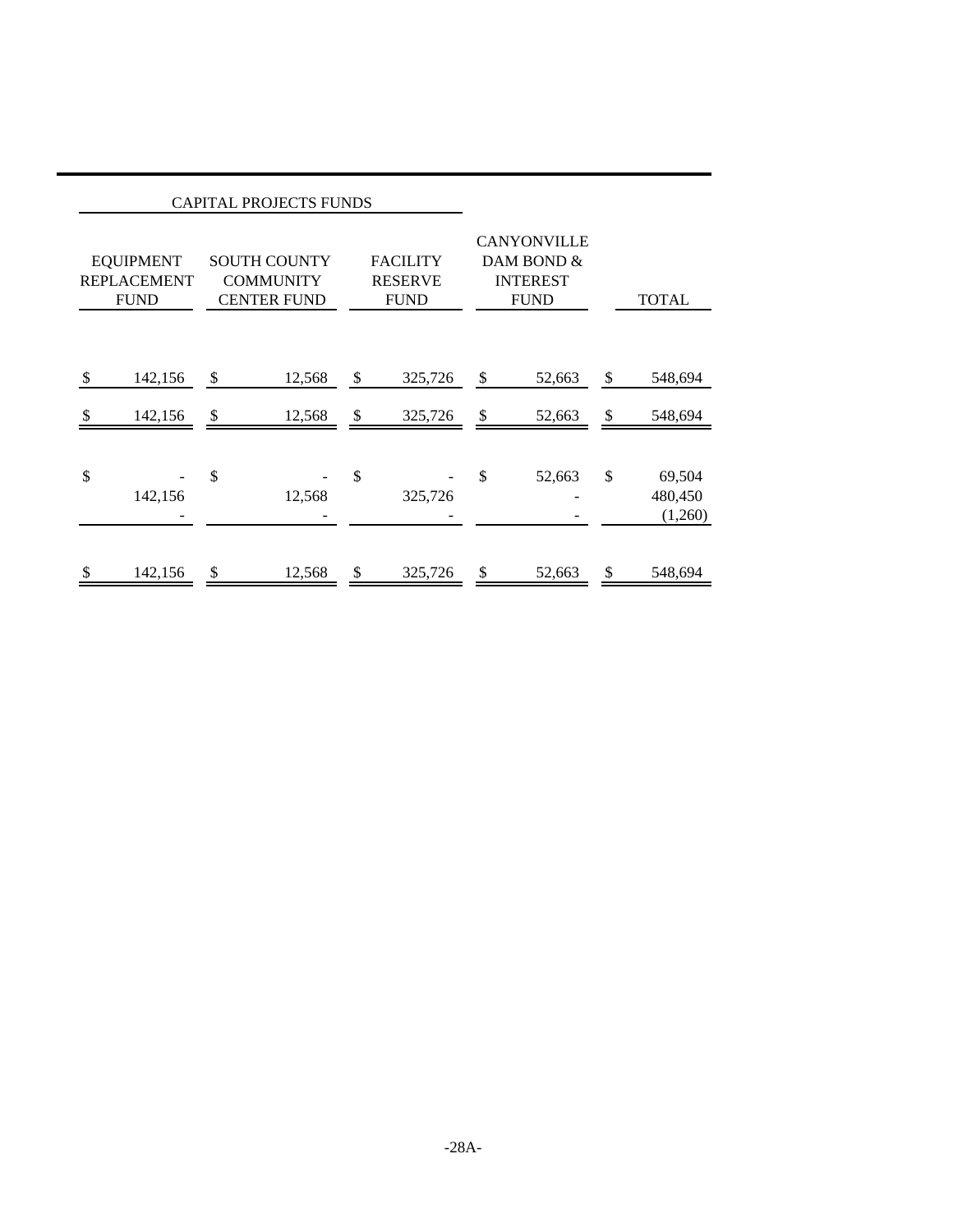### **COMBINING SCHEDULE OF RECEIPTS, DISBURSEMENTS AND CHANGES IN FUND BALANCE -CASH BASIS - ALL NON MAJOR GOVERNMENTAL FUNDS For the Year Ended June 30, 2018**

|                                       |                                                                          | SPECIAL REVENUE FUNDS                    |
|---------------------------------------|--------------------------------------------------------------------------|------------------------------------------|
|                                       | <b>BIKEWAY &amp;</b><br><b>FOOTPATH</b><br><b>RESERVE</b><br><b>FUND</b> | <b>IFA</b><br><b>LOAN</b><br><b>FUND</b> |
| Receipts                              |                                                                          |                                          |
| <b>Property Taxes</b>                 | \$                                                                       | \$                                       |
| Grants                                |                                                                          | 436,407                                  |
| Interest                              | 243                                                                      |                                          |
| Miscellaneous                         |                                                                          |                                          |
| <b>Total Receipts</b>                 | 243                                                                      | 436,407                                  |
| <b>Disbursements</b>                  |                                                                          |                                          |
| Materials and Services                |                                                                          | 441,207                                  |
| Capital Outlay                        |                                                                          |                                          |
| Debt Services                         |                                                                          |                                          |
| <b>Total Disbursements</b>            |                                                                          | 441,207                                  |
| Excess of Receipts Over,              |                                                                          |                                          |
| -Under Disbursements                  | 243                                                                      | (4,800)                                  |
| Other Financing Sources, -Uses        |                                                                          |                                          |
| <b>Transfers</b> In                   | 1,100                                                                    |                                          |
| <b>Transfers Out</b>                  |                                                                          |                                          |
| <b>Total Other Financing Sources,</b> |                                                                          |                                          |
| -Uses                                 | 1,100                                                                    |                                          |
| Net Change in Cash Basis Fund Balance | 1,343                                                                    | (4,800)                                  |
| Beginning Cash Basis Fund Balance     | 15,498                                                                   | 3,540                                    |
| <b>Ending Cash Basis Fund Balance</b> | $\boldsymbol{\mathsf{S}}$<br>16,841                                      | \$<br>(1,260)                            |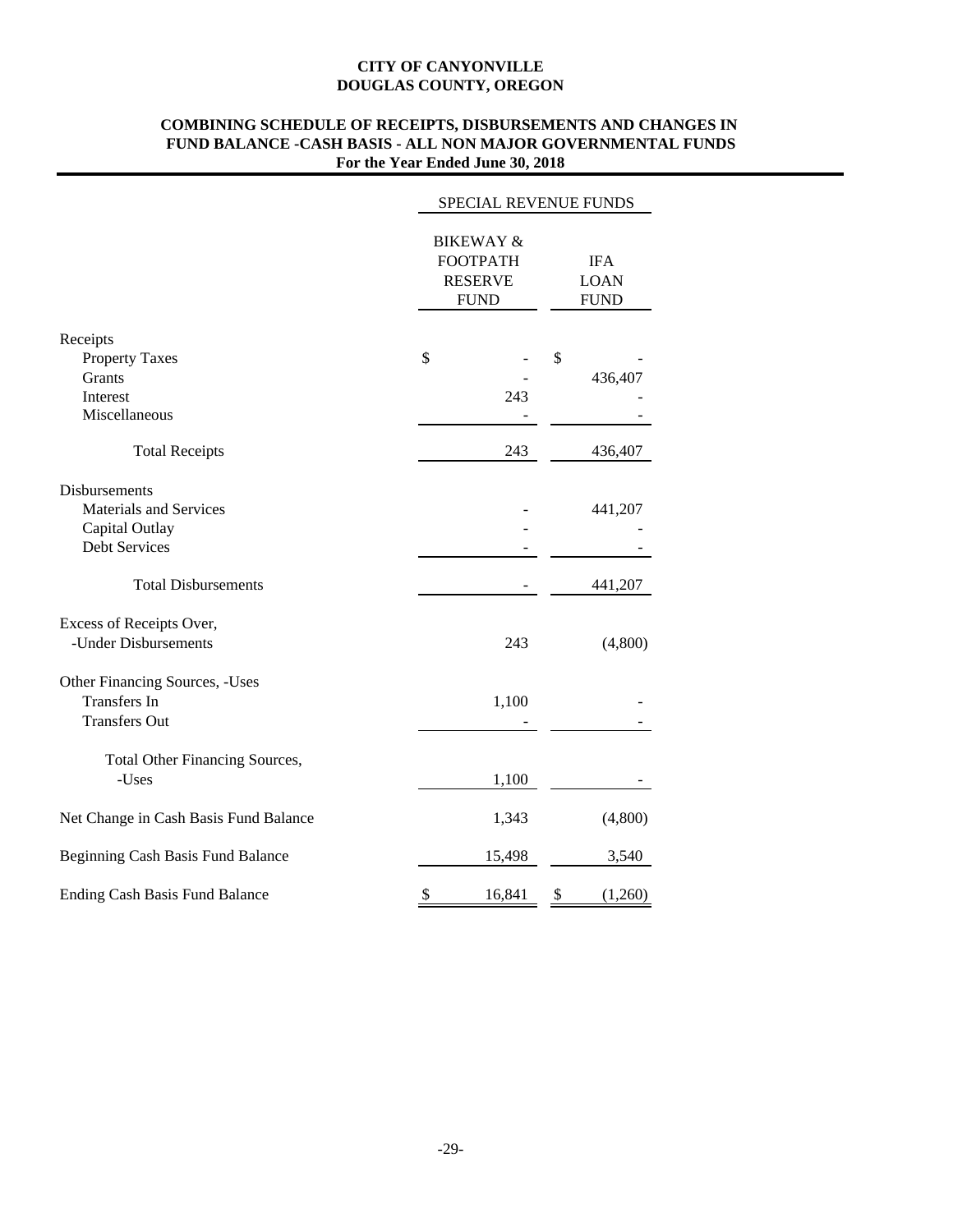|                           |                                                       | CAPITAL PROJECTS FUNDS                                        |        |                                                  |                                                             |      |                           |
|---------------------------|-------------------------------------------------------|---------------------------------------------------------------|--------|--------------------------------------------------|-------------------------------------------------------------|------|---------------------------|
|                           | <b>EQUIPMENT</b><br><b>REPLACEMENT</b><br><b>FUND</b> | <b>SOUTH COUNTY</b><br><b>COMMUNITY</b><br><b>CENTER FUND</b> |        | <b>FACILITY</b><br><b>RESERVE</b><br><b>FUND</b> | CANYONVILLE<br>DAM BOND &<br><b>INTEREST</b><br><b>FUND</b> |      | <b>TOTAL</b>              |
| \$                        |                                                       | \$                                                            |        | \$                                               | \$                                                          | $\$$ |                           |
|                           | 3,885                                                 |                                                               | 1,000  | 1,999                                            | 147                                                         |      | 436,407<br>6,274<br>1,000 |
|                           | 3,885                                                 |                                                               | 1,000  | 1,999                                            | 147                                                         |      | 443,681                   |
|                           | 39,623                                                |                                                               | 1,374  | 11,733                                           |                                                             |      | 441,207<br>52,730         |
|                           | 39,623                                                |                                                               | 1,374  | 11,733                                           |                                                             |      | 493,937                   |
|                           | (35, 738)                                             |                                                               | (374)  | (9, 734)                                         | 147                                                         |      | (50, 256)                 |
|                           | 55,000                                                |                                                               | 1,000  | 60,835                                           |                                                             |      | 117,935                   |
|                           | 55,000                                                |                                                               | 1,000  | 60,835                                           |                                                             |      | 117,935                   |
|                           | 19,262                                                |                                                               | 626    | 51,101                                           | 147                                                         |      | 67,679                    |
|                           | 122,894                                               |                                                               | 11,942 | 274,625                                          | 52,516                                                      |      | 481,015                   |
| $\boldsymbol{\mathsf{S}}$ | 142,156                                               | \$                                                            | 12,568 | \$<br>325,726                                    | \$<br>52,663                                                | \$   | 548,694                   |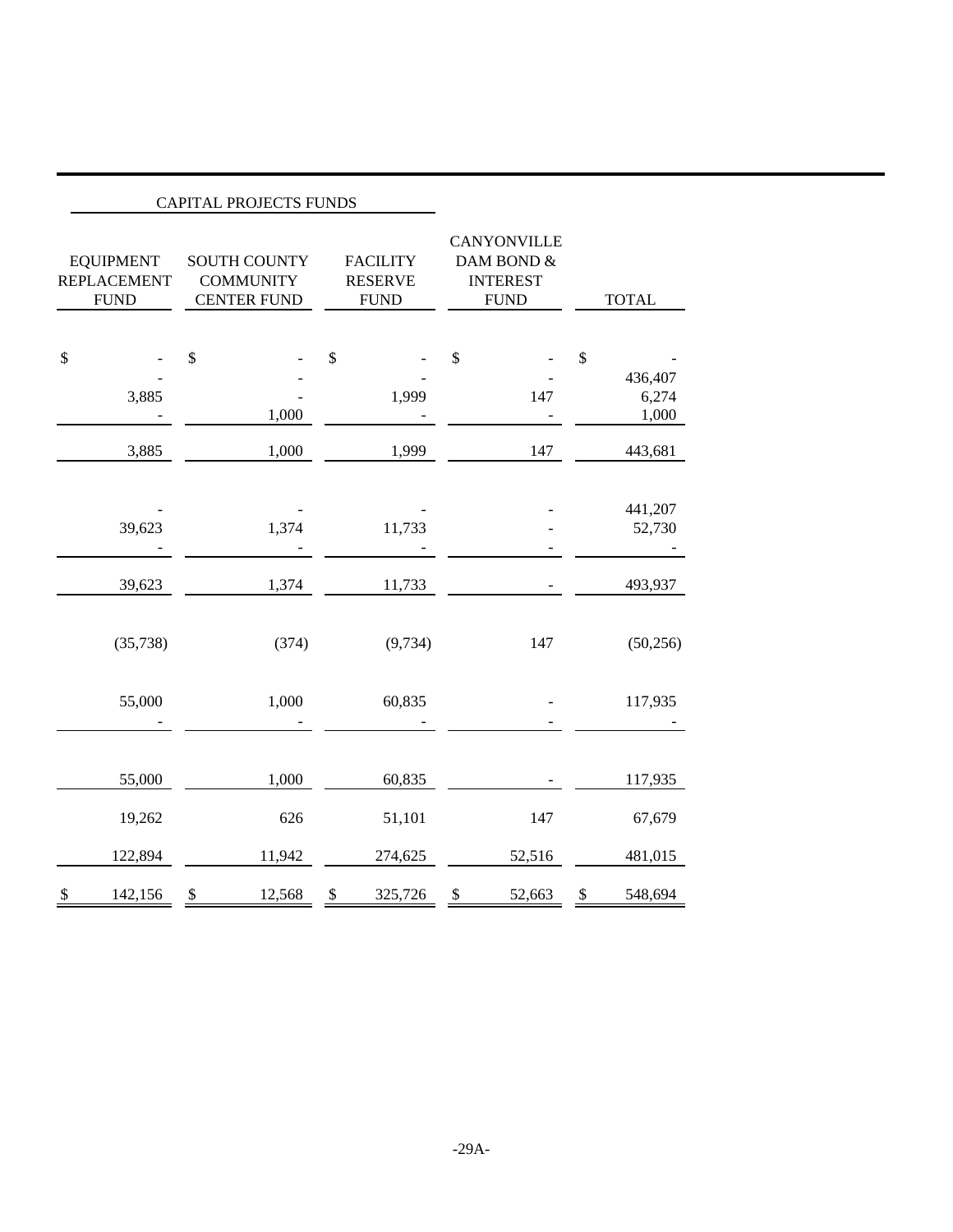#### **SCHEDULE OF RECEIPTS, DISBURSEMENTS AND CHANGES IN FUND BALANCE - CASH BASIS ACTUAL AND BUDGET For the Year Ended June 30, 2018**

### BIKEWAY & FOOTPATH RESERVE FUND

|                                                        | ORIGINAL<br><b>BUDGET</b> | <b>FINAL</b><br><b>BUDGET</b> | <b>ACTUAL</b> | <b>VARIANCE</b><br><b>TO FINAL</b><br><b>BUDGET</b><br><b>POSITIVE</b><br>-NEGATIVE |
|--------------------------------------------------------|---------------------------|-------------------------------|---------------|-------------------------------------------------------------------------------------|
| Receipts                                               |                           |                               |               |                                                                                     |
| Interest                                               | 80<br>\$                  | \$<br>80                      | 243<br>\$     | \$<br>163                                                                           |
| <b>Total Receipts</b>                                  | 80                        | 80                            | 243           | 163                                                                                 |
| <b>Disbursements</b>                                   |                           |                               |               |                                                                                     |
| Capital Outlay                                         | 16,580                    | $16,580$ (1)                  |               | 16,580                                                                              |
| <b>Total Disbursements</b>                             | 16,580                    | 16,580                        |               | 16,580                                                                              |
| <b>Excess of Receipts Over</b><br>-Under Disbursements | (16,500)                  | (16,500)                      | 243           | 16,743                                                                              |
| OTHER FINANCING SOURCES<br>Transfers In                | 1,100                     | 1,100                         | 1,100         |                                                                                     |
| Net Change in Cash Basis Fund Balance                  | (15,400)                  | (15,400)                      | 1,343         | 16,743                                                                              |
| Beginning Cash Basis Fund Balance                      | 15,400                    | 15,400                        | 15,498        | 98                                                                                  |
| <b>Ending Cash Basis Fund Balance</b>                  | \$                        |                               | 16,841        | 16,841<br>\$                                                                        |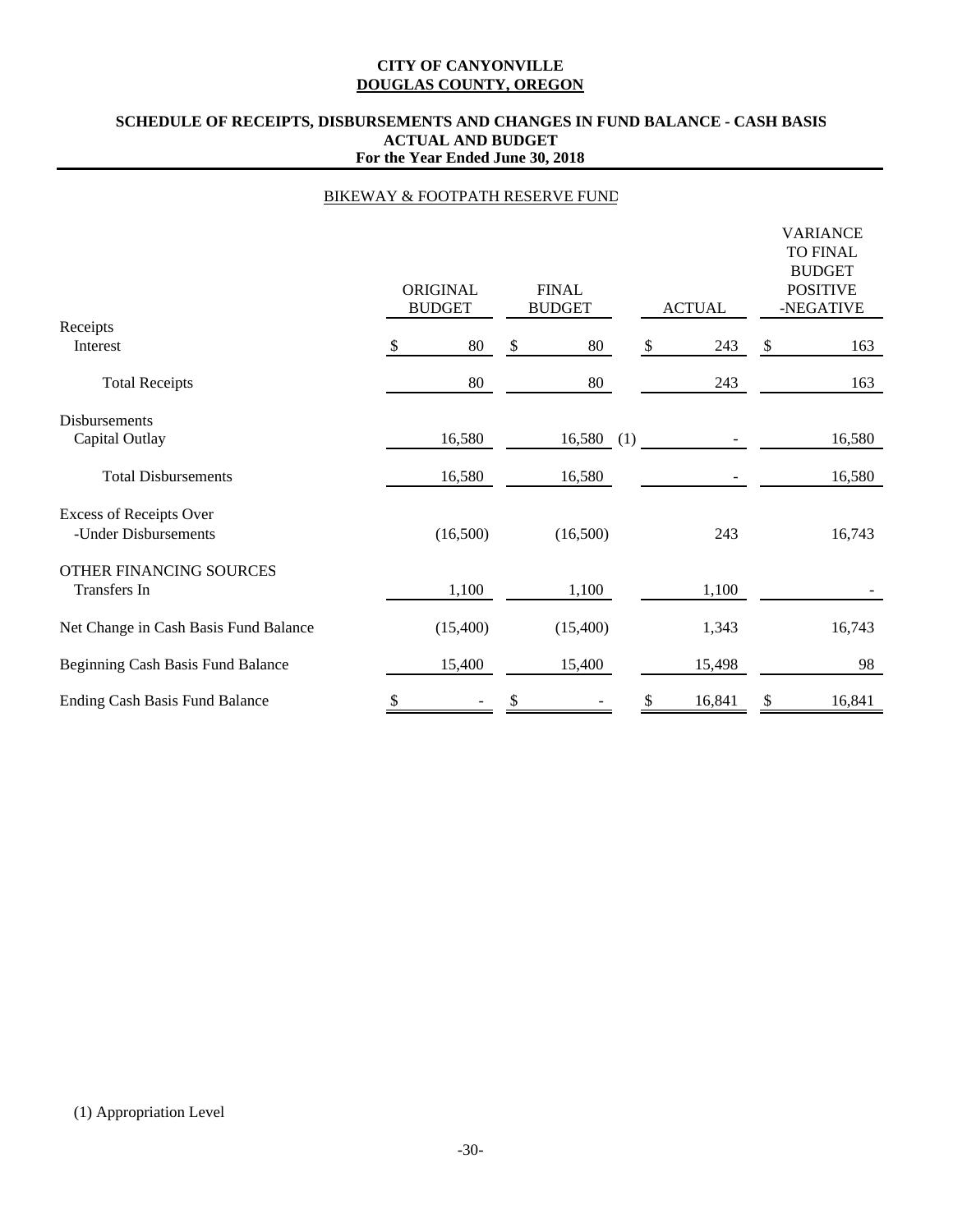#### **SCHEDULE OF RECEIPTS, DISBURSEMENTS AND CHANGES IN FUND BALANCE - CASH BASIS ACTUAL AND BUDGET For the Year Ended June 30, 2018**

#### IFA LOAN FUND

|                                                       |                           |                               |                | <b>VARIANCE</b><br><b>TO FINAL</b>            |
|-------------------------------------------------------|---------------------------|-------------------------------|----------------|-----------------------------------------------|
|                                                       | ORIGINAL<br><b>BUDGET</b> | <b>FINAL</b><br><b>BUDGET</b> | <b>ACTUAL</b>  | <b>BUDGET</b><br><b>POSITIVE</b><br>-NEGATIVE |
| Receipts<br>IFA Loan                                  | 1,690,486                 | 1,690,486                     | 436,407        | (1,254,079)                                   |
| <b>Total Receipts</b>                                 | 1,690,486                 | 1,690,486                     | 436,407        | (1,254,079)                                   |
| <b>Disbursements</b><br><b>Materials and Services</b> | 1,690,486                 | 1,690,486                     | (1)<br>441,207 | 1,249,279                                     |
| <b>Total Disbursements</b>                            | 1,690,486                 | 1,690,486                     | 441,207        | 1,249,279                                     |
| Net Change in Cash Basis Fund Balance                 |                           |                               | (4,800)        | (4,800)                                       |
| Beginning Cash Basis Fund Balance                     |                           |                               | 3,540          | 3,540                                         |
| <b>Ending Cash Basis Fund Balance</b>                 |                           | \$                            | (1,260)        | \$<br>(1,260)                                 |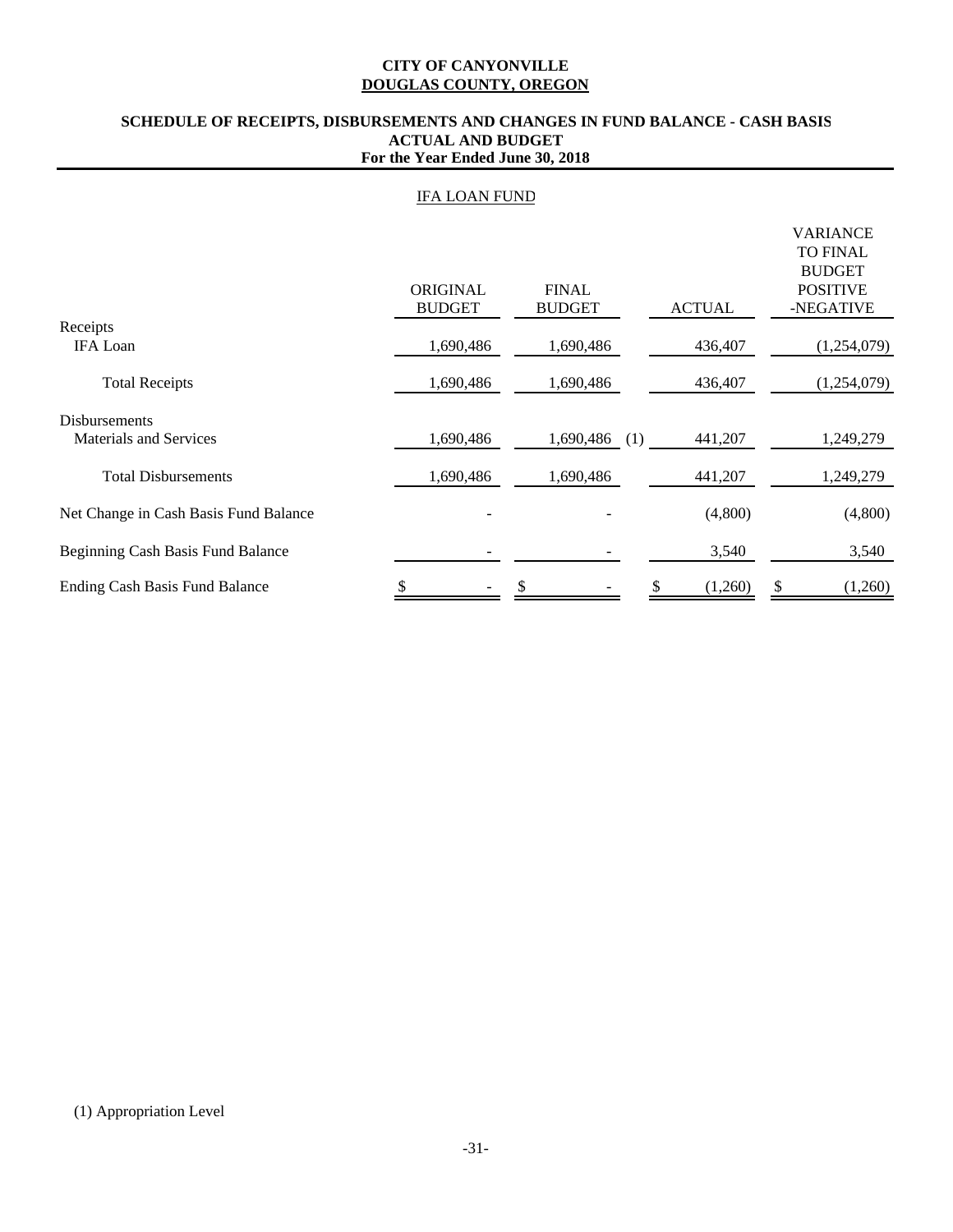#### **SCHEDULE OF RECEIPTS, DISBURSEMENTS AND CHANGES IN FUND BALANCE - CASH BASIS ACTUAL AND BUDGET For the Year Ended June 30, 2018**

### EQUIPMENT REPLACEMENT FUND

|                                                        | ORIGINAL<br><b>BUDGET</b> | <b>FINAL</b><br><b>BUDGET</b> | <b>ACTUAL</b> | <b>VARIANCE</b><br><b>TO FINAL</b><br><b>BUDGET</b><br><b>POSITIVE</b><br>-NEGATIVE |
|--------------------------------------------------------|---------------------------|-------------------------------|---------------|-------------------------------------------------------------------------------------|
| Receipts                                               |                           |                               |               |                                                                                     |
| Interest                                               | 1,500<br>S                | 1,500<br>\$                   | 3,885<br>\$   | 2,385<br>\$                                                                         |
| <b>Total Receipts</b>                                  | 1,500                     | 1,500                         | 3,885         | 2,385                                                                               |
| <b>Disbursements</b>                                   |                           |                               |               |                                                                                     |
| Capital Outlay                                         | 184,600                   | 184,600(1)                    | 39,623        | 144,977                                                                             |
| <b>Total Disbursements</b>                             | 184,600                   | 184,600                       | 39,623        | 144,977                                                                             |
| <b>Excess of Receipts Over</b><br>-Under Disbursements | (183, 100)                | (183, 100)                    | (35,738)      | 147,362                                                                             |
| <b>OTHER FINANCING SOURCES</b>                         |                           |                               |               |                                                                                     |
| Proceeds from Sale of Assets<br>Transfers In           | 100<br>55,000             | 100<br>55,000                 | 55,000        | (100)                                                                               |
| Net Change in Cash Basis Fund Balance                  | (128,000)                 | (128,000)                     | 19,262        | 147,262                                                                             |
| Beginning Cash Basis Fund Balance                      | 128,000                   | 128,000                       | 122,894       | (5,106)                                                                             |
| <b>Ending Cash Basis Fund Balance</b>                  | S                         |                               | 142,156       | 142,156<br>\$                                                                       |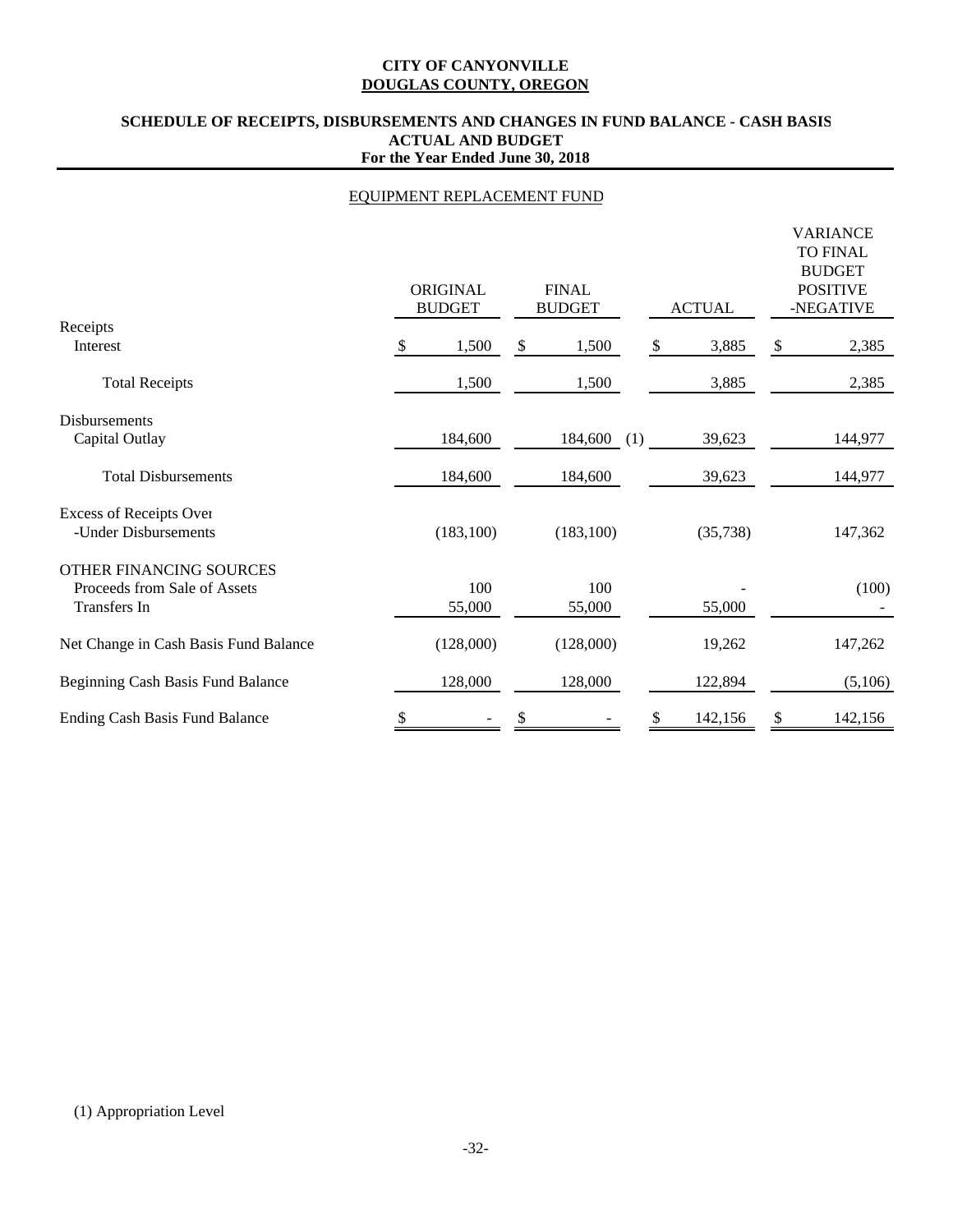#### **SCHEDULE OF RECEIPTS, DISBURSEMENTS AND CHANGES IN FUND BALANCE - CASH BASIS ACTUAL AND BUDGET For the Year Ended June 30, 2018**

### SOUTH COUNTY COMMUNITY CENTER FUND

|                                       | ORIGINAL<br><b>BUDGET</b> | <b>FINAL</b><br><b>BUDGET</b> | <b>ACTUAL</b> | <b>VARIANCE</b><br><b>TO FINAL</b><br><b>BUDGET</b><br><b>POSITIVE</b><br>-NEGATIVE |
|---------------------------------------|---------------------------|-------------------------------|---------------|-------------------------------------------------------------------------------------|
| Receipts                              |                           |                               |               |                                                                                     |
| Miscellaneous                         | 1,000<br>\$               | 1,000<br>\$                   | \$<br>1,000   |                                                                                     |
| <b>Total Receipts</b>                 | 1,000                     | 1,000                         | 1,000         |                                                                                     |
| <b>Disbursements</b>                  |                           |                               |               |                                                                                     |
| Capital Outlay                        | 12,300                    | $12,300$ (1)                  | 1,374         | 10,926                                                                              |
| <b>Total Disbursements</b>            | 12,300                    | 12,300                        | 1,374         | 10,926                                                                              |
| <b>Excess of Receipts Over</b>        |                           |                               |               |                                                                                     |
| -Under Disbursements                  | (11,300)                  | (11,300)                      | (374)         | 10,926                                                                              |
| OTHER FINANCING SOURCES               |                           |                               |               |                                                                                     |
| Transfers In                          | 1,000                     | 1,000                         | 1,000         |                                                                                     |
| Net Change in Cash Basis Fund Balance | (10, 300)                 | (10, 300)                     | 626           | 10,926                                                                              |
| Beginning Cash Basis Fund Balance     | 10,300                    | 10,300                        | 11,942        | 1,642                                                                               |
| <b>Ending Cash Basis Fund Balance</b> | \$                        | \$                            | 12,568        | 12,568<br>S                                                                         |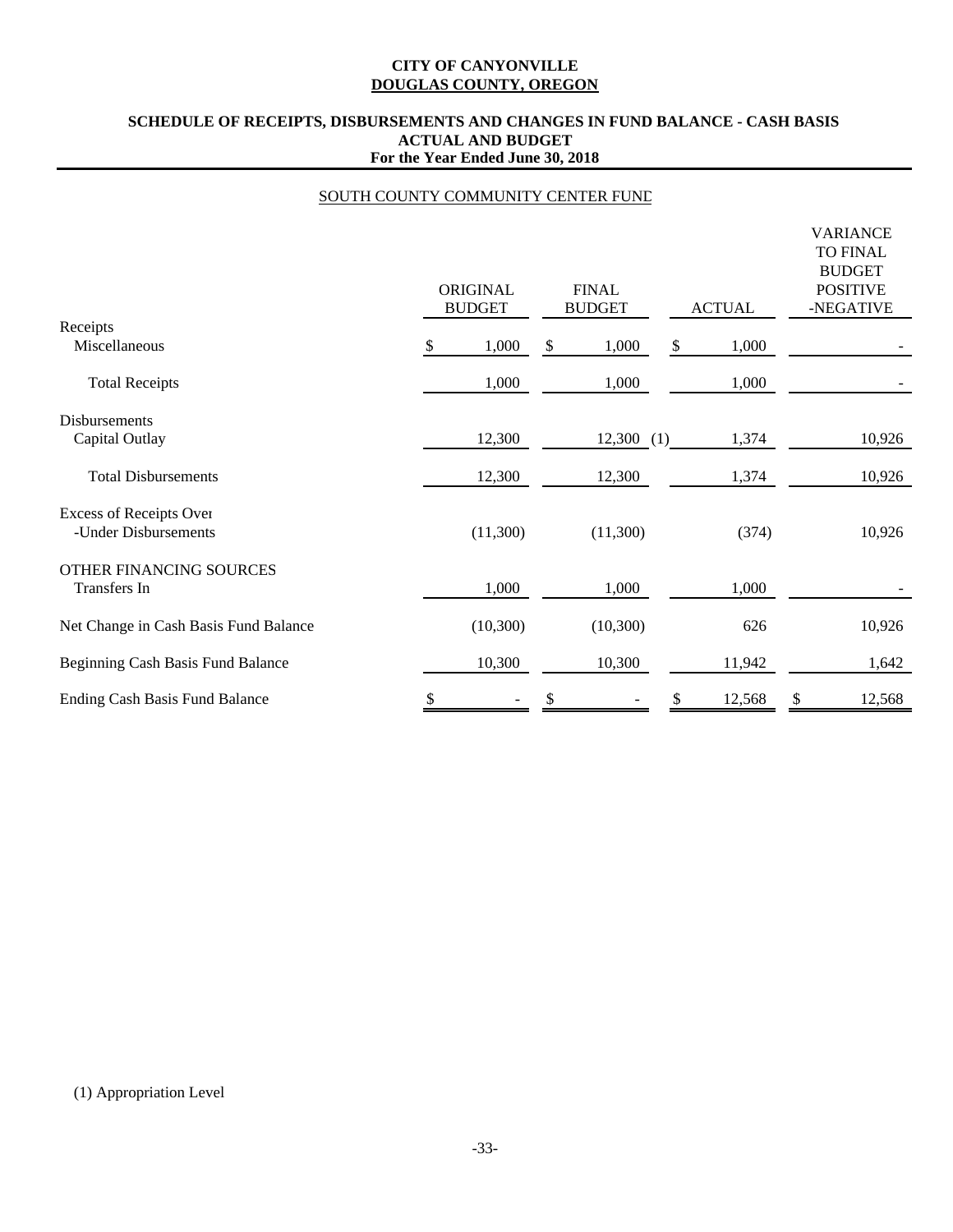#### **SCHEDULE OF RECEIPTS, DISBURSEMENTS AND CHANGES IN FUND BALANCE - CASH BASIS ACTUAL AND BUDGET For the Year Ended June 30, 2018**

### FACILITY RESERVE FUND

|                                       | ORIGINAL<br><b>BUDGET</b> | <b>FINAL</b><br><b>BUDGET</b> |     | <b>ACTUAL</b> | <b>VARIANCE</b><br><b>TO FINAL</b><br><b>BUDGET</b><br><b>POSITIVE</b><br>-NEGATIVE |
|---------------------------------------|---------------------------|-------------------------------|-----|---------------|-------------------------------------------------------------------------------------|
| Receipts                              |                           |                               |     |               |                                                                                     |
| Interest                              | \$<br>600                 | \$<br>600                     |     | 1,999<br>\$   | \$<br>1,399                                                                         |
| <b>Total Receipts</b>                 | 600                       | 600                           |     | 1,999         | 1,399                                                                               |
| <b>Disbursements</b>                  |                           |                               |     |               |                                                                                     |
| <b>Materials and Services</b>         | 2,500                     | 2,500                         | (1) |               | 2,500                                                                               |
| Capital Outlay                        | 356,935                   | 356,935                       | (1) | 11,733        | 345,202                                                                             |
| <b>Total Disbursements</b>            | 359,435                   | 359,435                       |     | 11,733        | 347,702                                                                             |
| <b>Excess of Receipts Over</b>        |                           |                               |     |               |                                                                                     |
| -Under Disbursements                  | (358, 835)                | (358, 835)                    |     | (9,734)       | 349,101                                                                             |
| OTHER FINANCING SOURCES               |                           |                               |     |               |                                                                                     |
| <b>Transfers Out</b>                  |                           | $\overline{\phantom{a}}$      | (1) |               |                                                                                     |
| <b>Transfers</b> In                   | 60,835                    | 60,835                        |     | 60,835        |                                                                                     |
| Net Change in Cash Basis Fund Balance | (298,000)                 | (298,000)                     |     | 51,101        | 349,101                                                                             |
| Beginning Cash Basis Fund Balance     | 298,000                   | 298,000                       |     | 274,625       | (23,375)                                                                            |
| <b>Ending Cash Basis Fund Balance</b> | \$                        |                               |     | 325,726       | \$<br>325,726                                                                       |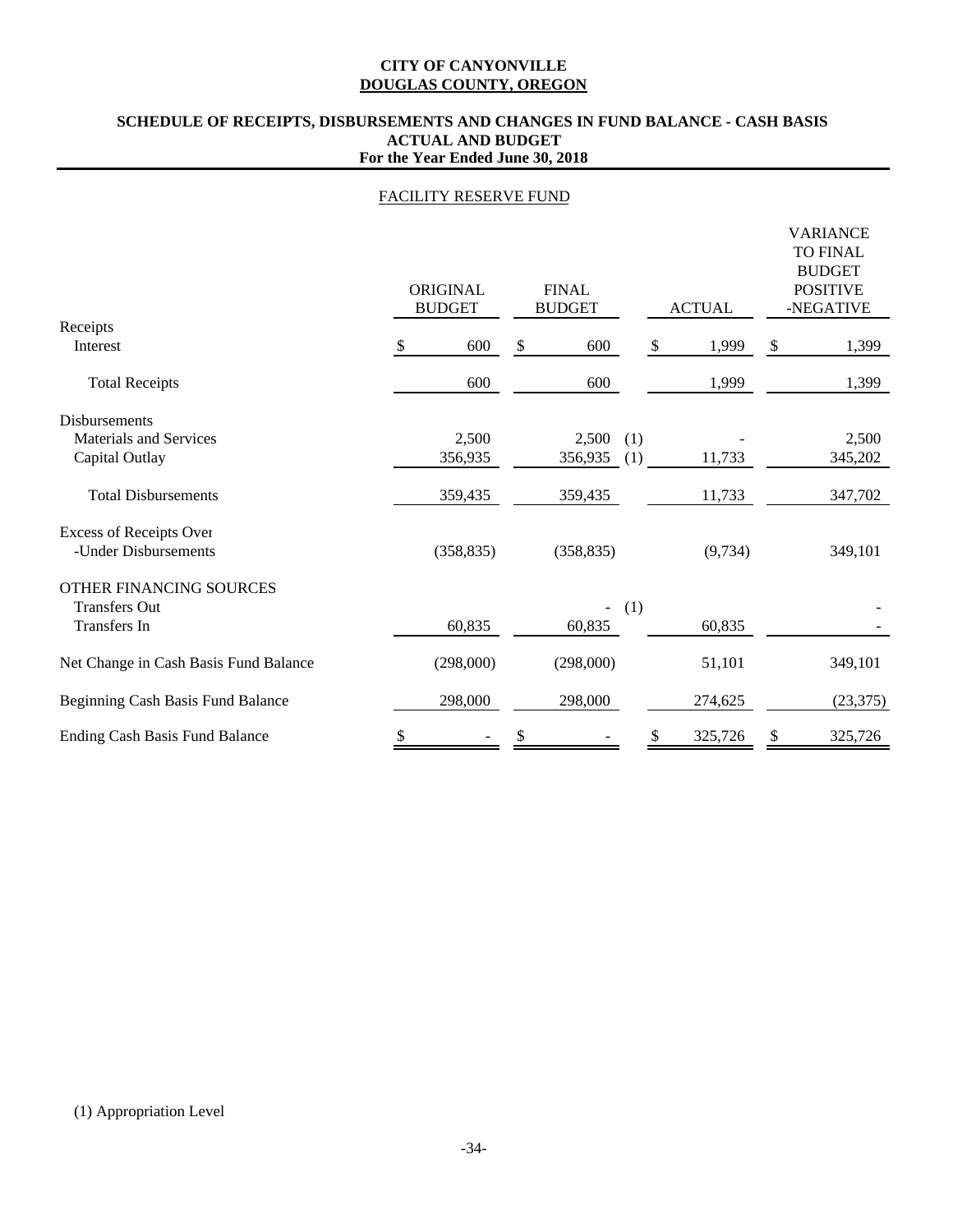#### **SCHEDULE OF RECEIPTS, DISBURSEMENTS AND CHANGES IN FUND BALANCE - CASH BASIS ACTUAL AND BUDGET For the Year Ended June 30, 2018**

### CANYONVILLE DAM BOND & INTEREST FUND

|                                       |    | ORIGINAL<br><b>BUDGET</b> | <b>FINAL</b><br><b>BUDGET</b> |         | <b>ACTUAL</b> | <b>VARIANCE</b><br><b>TO FINAL</b><br><b>BUDGET</b><br><b>POSITIVE</b><br>-NEGATIVE |     |  |
|---------------------------------------|----|---------------------------|-------------------------------|---------|---------------|-------------------------------------------------------------------------------------|-----|--|
| Receipts                              |    |                           |                               |         |               |                                                                                     |     |  |
| Taxes                                 | \$ |                           | \$                            | \$      |               | \$                                                                                  |     |  |
| Interest                              |    |                           |                               |         | 147           |                                                                                     | 147 |  |
| <b>Total Receipts</b>                 |    |                           |                               |         | 147           |                                                                                     | 147 |  |
| <b>Disbursements</b>                  |    |                           |                               |         |               |                                                                                     |     |  |
| Debt Service                          |    |                           |                               |         |               |                                                                                     |     |  |
| Principal                             |    |                           |                               |         |               |                                                                                     |     |  |
| Interest                              |    |                           |                               |         |               |                                                                                     |     |  |
| <b>Total Disbursements</b>            |    |                           |                               | $- (1)$ |               |                                                                                     |     |  |
| Net Change in Cash Basis Fund Balance |    |                           |                               |         | 147           |                                                                                     | 147 |  |
| Beginning Cash Basis Fund Balance     |    | 51,758                    | 51,758                        |         | 52,516        |                                                                                     | 758 |  |
| <b>Ending Cash Basis Fund Balance</b> | Ъ  | 51,758                    | \$<br>51,758                  | S       | 52,663        | \$                                                                                  | 905 |  |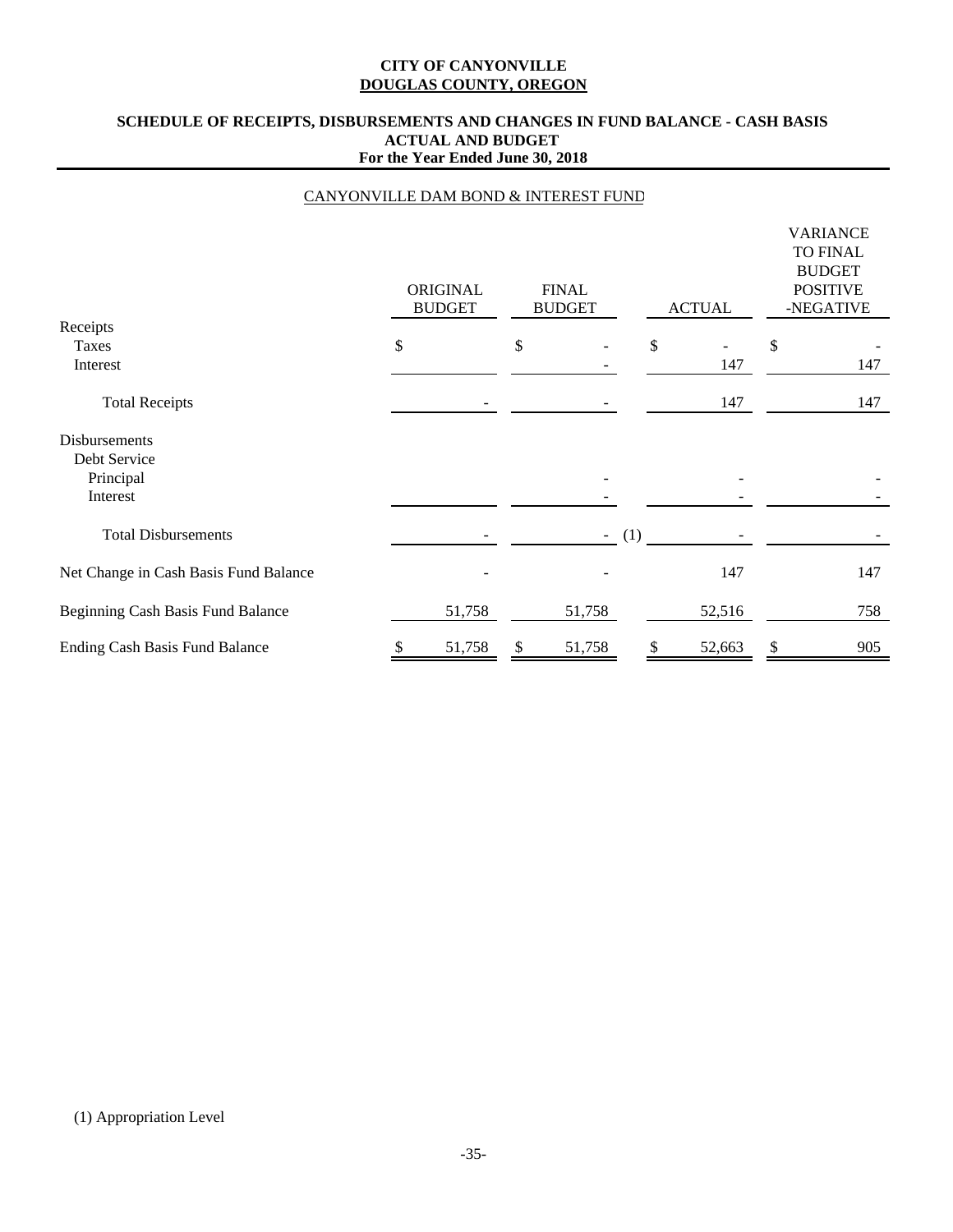### **COMBINING BALANCE SHEET - ALL NON MAJOR ENTERPRISE FUNDS - CASH BASIS**

#### **June 30, 2018**

|                                                                           |    | <b>WATER</b>                |    |                                                          |    |                                                       |    |                                                     |  |  |  |
|---------------------------------------------------------------------------|----|-----------------------------|----|----------------------------------------------------------|----|-------------------------------------------------------|----|-----------------------------------------------------|--|--|--|
|                                                                           |    | <b>WATER</b><br><b>FUND</b> |    | <b>WATER SYSTEM</b><br><b>DEVELOPMENT</b><br><b>FUND</b> |    | <b>CAPITAL</b><br><b>RESERVE</b><br><b>WATER FUND</b> |    | <b>O'SHEA CREEK</b><br><b>TIMBER</b><br><b>FUND</b> |  |  |  |
| <b>ASSETS</b>                                                             |    |                             |    |                                                          |    |                                                       |    |                                                     |  |  |  |
| Cash and Investments                                                      | S  | 258,300                     | \$ | 174,627                                                  | \$ | 429,887                                               | \$ | 110,044                                             |  |  |  |
| <b>Total Assets</b>                                                       |    | 258,300                     | \$ | 174,627                                                  | \$ | 429,887                                               | \$ | 110,044                                             |  |  |  |
| <b>FUND BALANCE</b><br><b>Restricted for Debt Covenants</b><br>Unreserved | \$ | 258,300                     | \$ | 174,627                                                  | \$ | 429,887                                               | \$ | 110,044                                             |  |  |  |
| <b>Total Cash Basis Fund Balances</b>                                     |    | 258,300                     | S  | 174,627                                                  | \$ | 429,887                                               | \$ | 110,044                                             |  |  |  |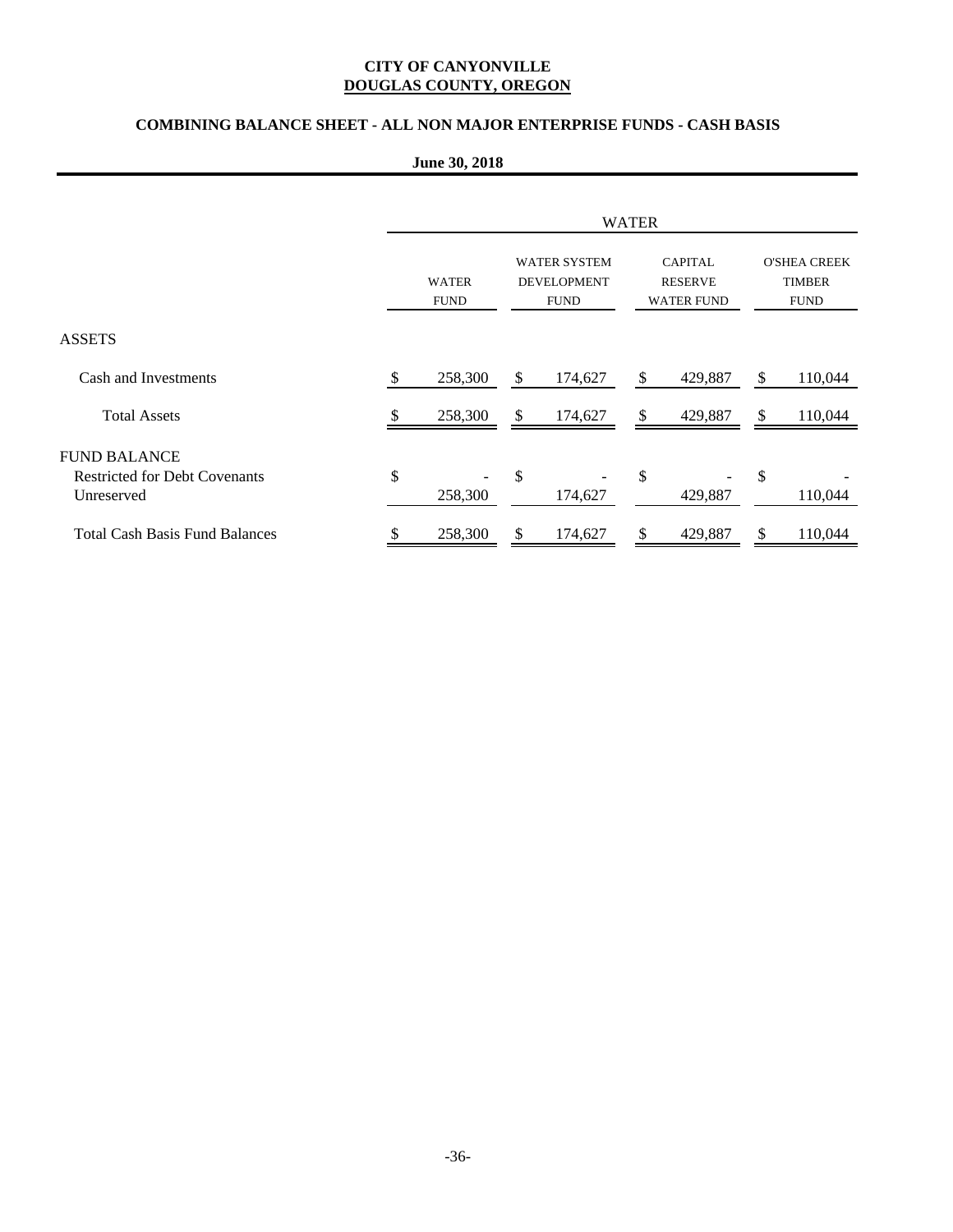|                             | <b>SEWER</b>                                          |                                 |    |           |  |
|-----------------------------|-------------------------------------------------------|---------------------------------|----|-----------|--|
| <b>SEWER</b><br><b>FUND</b> | <b>CAPITAL</b><br><b>RESERVE</b><br><b>SEWER FUND</b> | <b>NONMAJOR</b><br><b>TOTAL</b> |    |           |  |
|                             |                                                       |                                 |    |           |  |
| \$<br>236,743               | \$<br>854,396                                         | \$<br>2,357,670                 | \$ | 4,421,667 |  |
| \$<br>236,743               | \$<br>854,396                                         | \$<br>2,357,670                 | \$ | 4,421,667 |  |
| \$<br>67,348                | \$                                                    | \$                              | \$ | 67,348    |  |
| 169,395                     | 854,396                                               | 2,357,670                       |    | 4,354,319 |  |
| \$<br>236,743               | \$<br>854,396                                         | \$<br>2,357,670                 | \$ | 4,421,667 |  |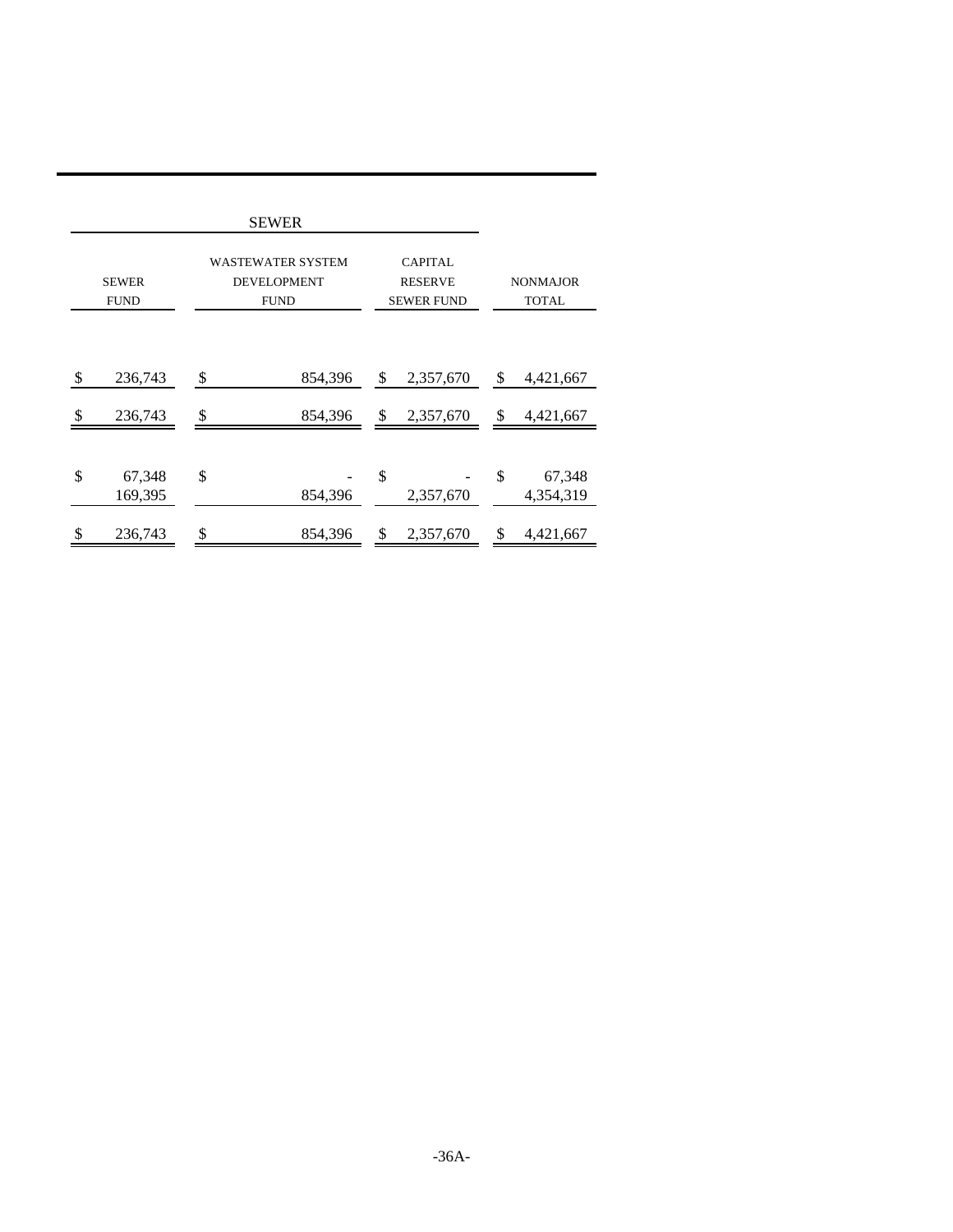### **COMBINING SCHEDULE OF RECEIPTS, DISBURSEMENTS AND CHANGES IN FUND BALANCE - For the Year Ended June 30, 2018 CASH BASIS ALL NON MAJOR ENTERPRISE FUNDS**

|                                         | <b>WATER</b> |                             |    |                                                          |    |                                                       |    |                                              |  |  |
|-----------------------------------------|--------------|-----------------------------|----|----------------------------------------------------------|----|-------------------------------------------------------|----|----------------------------------------------|--|--|
|                                         |              | <b>WATER</b><br><b>FUND</b> |    | <b>WATER SYSTEM</b><br><b>DEVELOPMENT</b><br><b>FUND</b> |    | <b>CAPITAL</b><br><b>RESERVE</b><br><b>WATER FUND</b> |    | O'SHEA CREEK<br><b>TIMBER</b><br><b>FUND</b> |  |  |
| Receipts                                | \$           | 437,057                     | \$ |                                                          |    |                                                       |    |                                              |  |  |
| <b>Charges for Services</b><br>Interest |              | 2,607                       |    | 7,815<br>3,901                                           | \$ | 6,605                                                 | \$ | 2,955                                        |  |  |
| <b>Other Receipts</b>                   |              | 15,716                      |    |                                                          |    |                                                       |    |                                              |  |  |
|                                         |              |                             |    |                                                          |    |                                                       |    |                                              |  |  |
| <b>Total Receipts</b>                   |              | 455,380                     |    | 11,716                                                   |    | 6,605                                                 |    | 2,955                                        |  |  |
| Disbursements                           |              |                             |    |                                                          |    |                                                       |    |                                              |  |  |
| <b>Personal Services</b>                |              | 206,174                     |    |                                                          |    |                                                       |    |                                              |  |  |
| <b>Materials and Services</b>           |              | 120,094                     |    |                                                          |    |                                                       |    |                                              |  |  |
| Capital Outlay                          |              | 6,329                       |    |                                                          |    |                                                       |    |                                              |  |  |
| Debt Service                            |              | 1,905                       |    |                                                          |    |                                                       |    |                                              |  |  |
| <b>Total Disbursements</b>              |              | 334,502                     |    |                                                          |    |                                                       |    |                                              |  |  |
| Excess of Receipts Over,                |              |                             |    |                                                          |    |                                                       |    |                                              |  |  |
| -Under Disbursements                    |              | 120,878                     |    | 11,716                                                   |    | 6,605                                                 |    | 2,955                                        |  |  |
| Other Financing Sources, -Uses          |              |                             |    |                                                          |    |                                                       |    |                                              |  |  |
| Transfers In                            |              |                             |    |                                                          |    | 70,000                                                |    |                                              |  |  |
| <b>Transfers Out</b>                    |              | (90, 835)                   |    |                                                          |    |                                                       |    |                                              |  |  |
| Total Other Financing Sources,          |              |                             |    |                                                          |    |                                                       |    |                                              |  |  |
| -Uses                                   |              | (90, 835)                   |    |                                                          |    | 70,000                                                |    |                                              |  |  |
| Net Change in Cash Basis Fund Balance   |              | 30,043                      |    | 11,716                                                   |    | 76,605                                                |    | 2,955                                        |  |  |
| Beginning Cash Basis Fund Balance       |              | 228,257                     |    | 162,911                                                  |    | 353,282                                               |    | 107,089                                      |  |  |
| <b>Ending Cash Basis Fund Balance</b>   | \$           | 258,300                     | \$ | 174,627                                                  | \$ | 429,887                                               | \$ | 110,044                                      |  |  |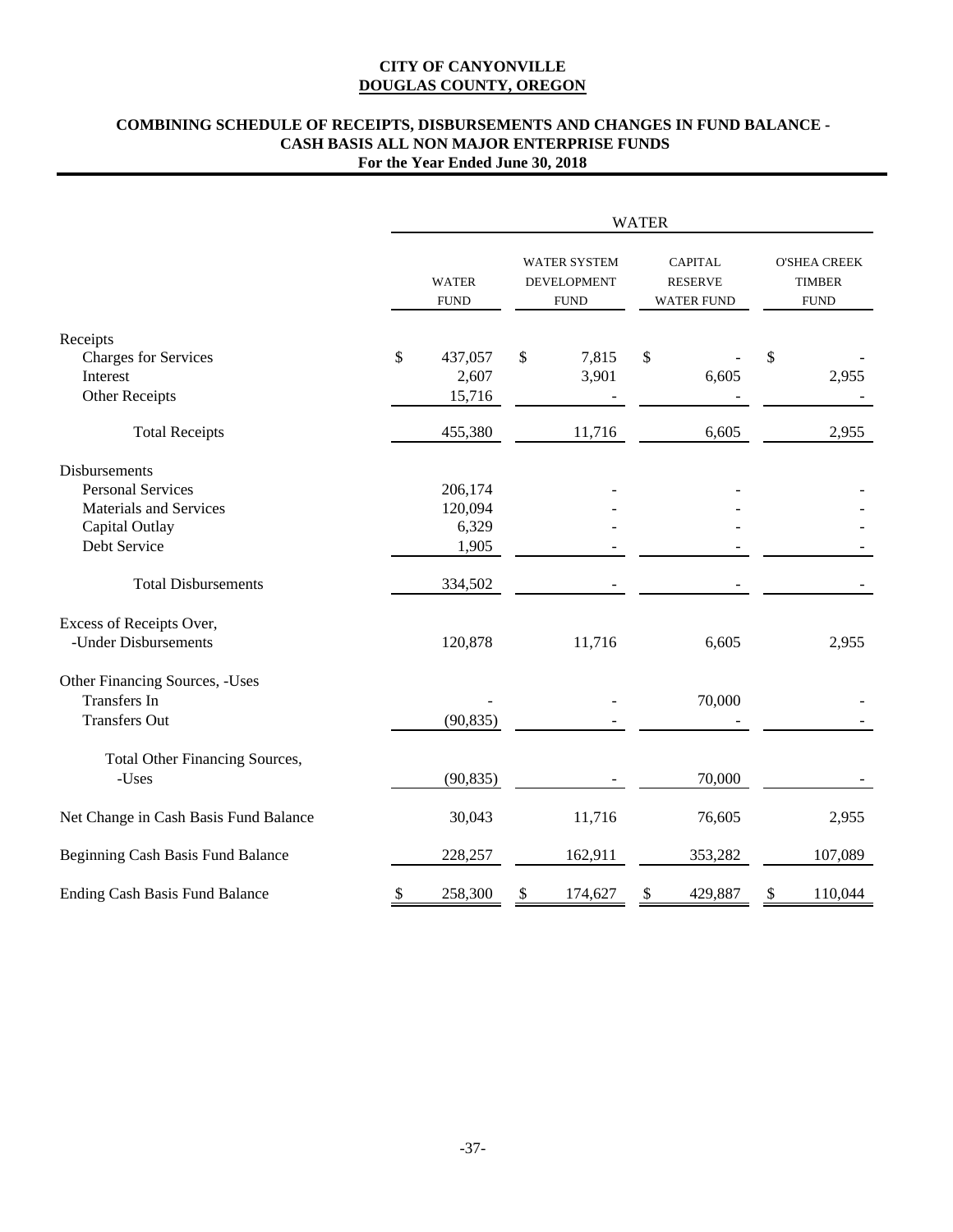|                                                                                       |    | <b>SEWER</b>     |    |                                                |                                 |                                        |  |  |
|---------------------------------------------------------------------------------------|----|------------------|----|------------------------------------------------|---------------------------------|----------------------------------------|--|--|
| WASTEWATER SYSTEM<br><b>SEWER</b><br><b>DEVELOPMENT</b><br><b>FUND</b><br><b>FUND</b> |    |                  |    | CAPITAL<br><b>RESERVE</b><br><b>SEWER FUND</b> | <b>NONMAJOR</b><br><b>TOTAL</b> |                                        |  |  |
| \$<br>922,937<br>5,997<br>1,583                                                       | \$ | 10,682<br>24,310 | \$ | 22,710                                         | \$                              | 1,378,491<br>69,085<br>17,299          |  |  |
| 930,517                                                                               |    | 34,992           |    | 22,710                                         |                                 | 1,464,875                              |  |  |
| 189,234<br>180,287<br>47,321                                                          |    |                  |    | 20,325                                         |                                 | 395,408<br>300,381<br>26,654<br>49,226 |  |  |
| 416,842                                                                               |    |                  |    | 20,325                                         |                                 | 771,669                                |  |  |
| 513,675                                                                               |    | 34,992           |    | 2,385                                          |                                 | 693,206                                |  |  |
| (480,000)                                                                             |    |                  |    | 485,000                                        |                                 | 555,000<br>(570, 835)                  |  |  |
| (480,000)                                                                             |    |                  |    | 485,000                                        |                                 | (15, 835)                              |  |  |
| 33,675                                                                                |    | 34,992           |    | 487,385                                        |                                 | 677,371                                |  |  |
| 203,068                                                                               |    | 819,404          |    | 1,870,285                                      |                                 | 3,744,296                              |  |  |
| \$<br>236,743                                                                         | \$ | 854,396          | \$ | 2,357,670                                      | \$                              | 4,421,667                              |  |  |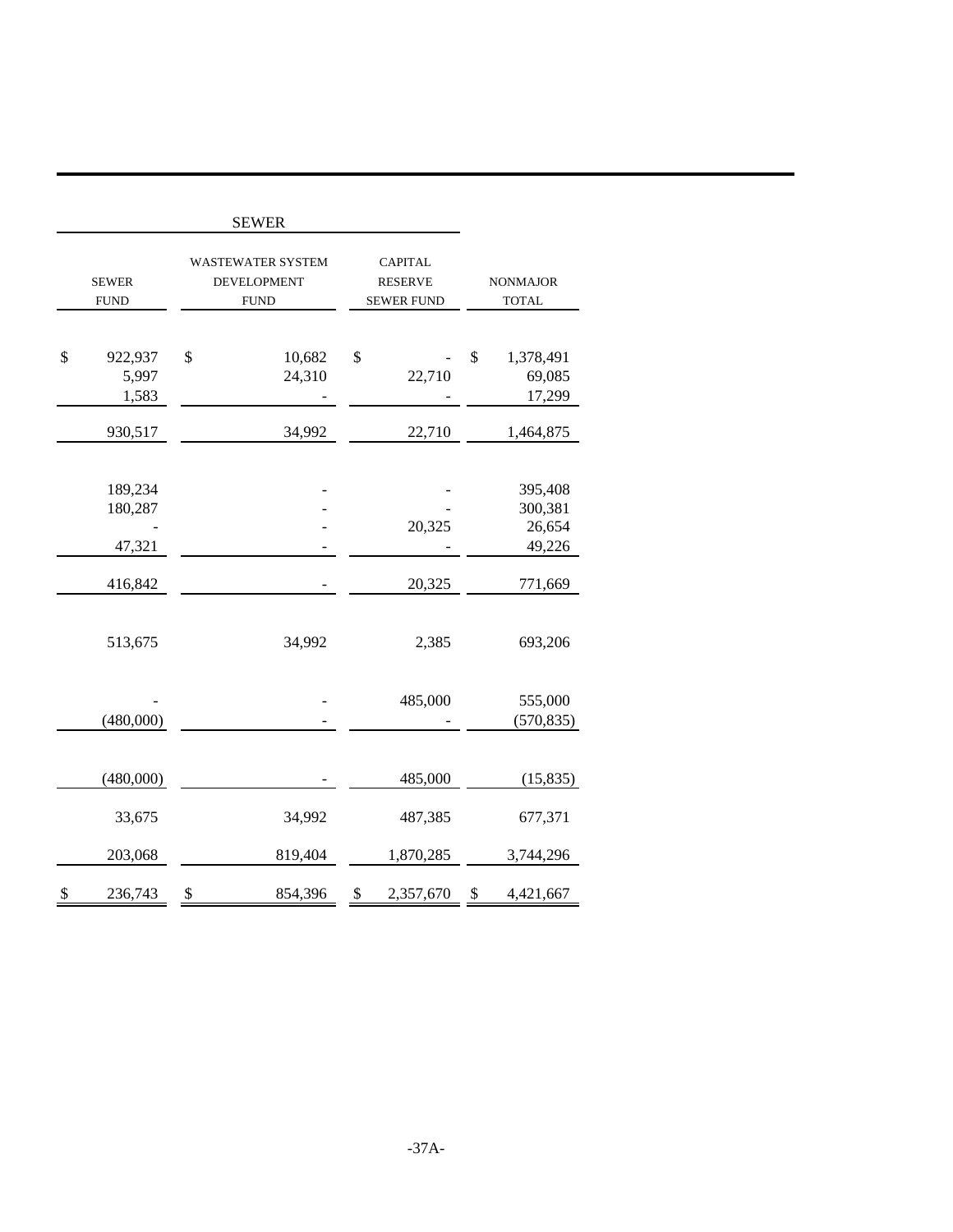#### **SCHEDULE OF RECEIPTS, DISBURSEMENTS AND CHANGES IN FUND BALANCE - CASH BASIS ACTUAL AND BUDGET For the Year Ended June 30, 2018**

#### WATER FUND

|                                                        | ORIGINAL<br><b>BUDGET</b> | <b>FINAL</b><br><b>BUDGET</b> |     | <b>ACTUAL</b> | <b>VARIANCE</b><br><b>TO FINAL</b><br><b>BUDGET</b><br><b>POSITIVE</b><br>-NEGATIVE |
|--------------------------------------------------------|---------------------------|-------------------------------|-----|---------------|-------------------------------------------------------------------------------------|
| Receipts                                               |                           |                               |     |               |                                                                                     |
| Interest<br><b>Charges for Services</b>                | \$<br>800                 | \$<br>800                     |     | 2,607<br>\$   | \$<br>1,807                                                                         |
| <b>New Service Connections</b>                         | 1,500                     | 1,500                         |     |               | (1,500)                                                                             |
| <b>Utility Services</b>                                | 395,000                   | 395,000                       |     | 425,133       | 30,133                                                                              |
| Miscellaneous Water Fees                               | 11,200                    | 11,200                        |     | 11,924        | 724                                                                                 |
| Miscellaneous                                          | 500                       | 500                           |     | 15,716        | 15,216                                                                              |
| <b>Total Receipts</b>                                  | 409,000                   | 409,000                       |     | 455,380       | 46,380                                                                              |
| <b>Disbursements</b>                                   |                           |                               |     |               |                                                                                     |
| <b>Personal Services</b>                               | 234,650                   | 234,650                       | (1) | 206,174       | 28,476                                                                              |
| <b>Materials and Services</b>                          | 182,590                   | 182,590                       | (1) | 120,094       | 62,496                                                                              |
| Capital Outlay                                         | 11,925                    | 11,925                        | (1) | 6,329         | 5,596                                                                               |
| Debt Service                                           | 2,000                     | 2,000                         | (1) | 1,905         | 95                                                                                  |
| Contingency                                            | 65,000                    | 65,000                        | (1) |               | 65,000                                                                              |
| <b>Total Disbursements</b>                             | 496,165                   | 496,165                       |     | 334,502       | 161,663                                                                             |
| <b>Excess of Receipts Over</b><br>-Under Disbursements | (87, 165)                 | (87, 165)                     |     | 120,878       | 208,043                                                                             |
| OTHER FINANCING SOURCES<br><b>Transfers Out</b>        | (90, 835)                 | $(90,835)$ (1)                |     | (90, 835)     |                                                                                     |
| Net Change in Cash Basis Fund Balance                  | (178,000)                 | (178,000)                     |     | 30,043        | 208,043                                                                             |
| Beginning Cash Basis Fund Balance                      | 178,000                   | 178,000                       |     | 228,257       | 50,257                                                                              |
| <b>Ending Cash Basis Fund Balance</b>                  | \$                        | S                             |     | 258,300<br>S  | \$<br>258,300                                                                       |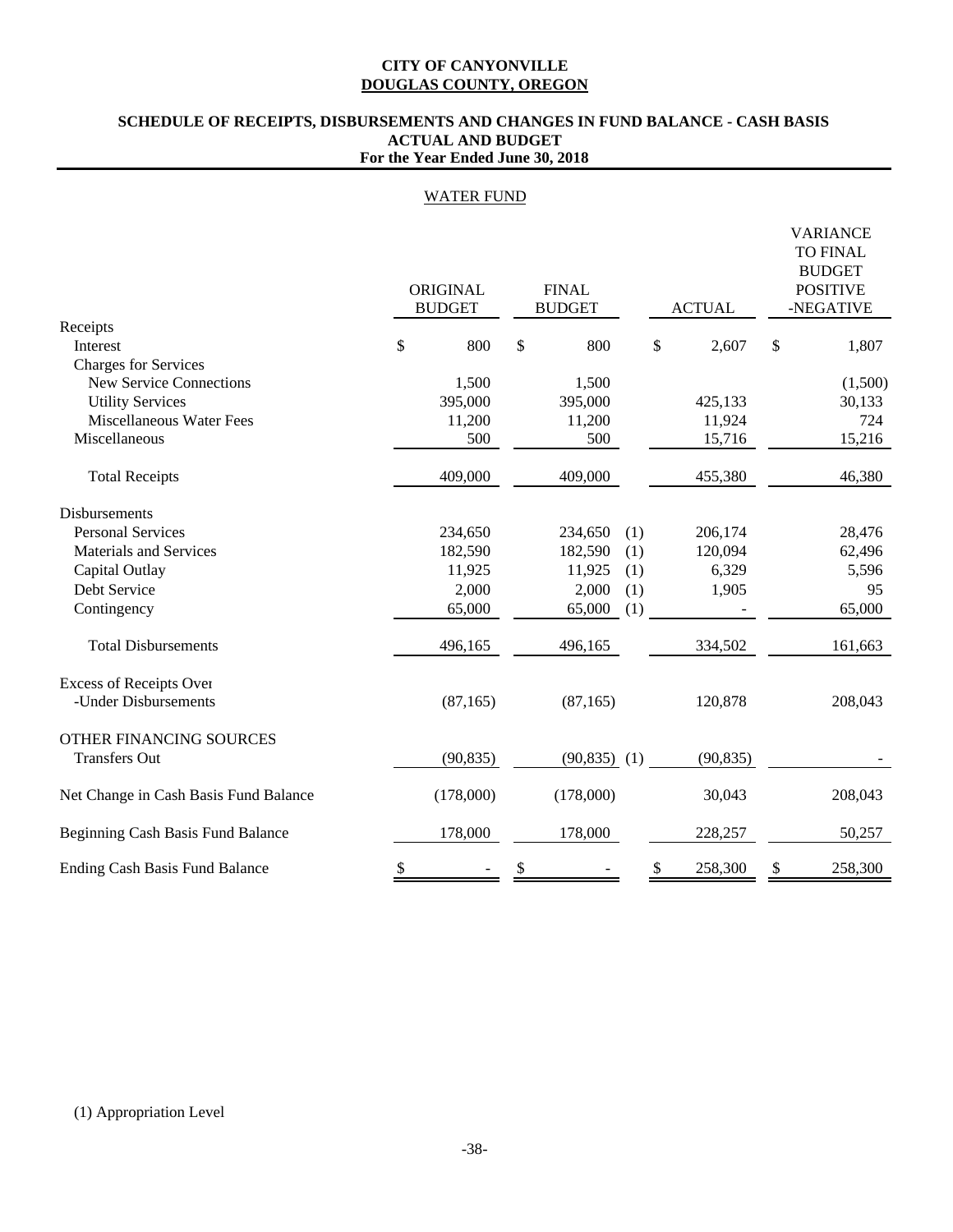#### **SCHEDULE OF RECEIPTS, DISBURSEMENTS AND CHANGES IN FUND BALANCE -CASH BASIS ACTUAL AND BUDGET For the Year Ended June 30, 2018**

#### WATER SYSTEM DEVELOPMENT FUND

|                                       | ORIGINAL<br><b>BUDGET</b> | <b>FINAL</b><br><b>BUDGET</b> | <b>ACTUAL</b> | <b>VARIANCE</b><br><b>TO FINAL</b><br><b>BUDGET</b><br><b>POSITIVE</b><br>-NEGATIVE |
|---------------------------------------|---------------------------|-------------------------------|---------------|-------------------------------------------------------------------------------------|
| Receipts                              |                           |                               |               |                                                                                     |
| Interest                              | \$<br>1,000               | \$<br>1,000                   | \$<br>3,901   | \$<br>2,901                                                                         |
| <b>System Development Fees</b>        | 7,940                     | 7,940                         | 7,815         | (125)                                                                               |
| <b>Total Receipts</b>                 | 8,940                     | 8,940                         | 11,716        | 2,776                                                                               |
| <b>Disbursements</b>                  |                           |                               |               |                                                                                     |
| <b>Materials and Services</b>         | 171,140                   | $171,140$ (1)                 |               | 171,140                                                                             |
| <b>Total Disbursements</b>            | 171,140                   | 171,140                       |               | 171,140                                                                             |
| Net Change in Cash Basis Fund Balance | (162,200)                 | (162,200)                     | 11,716        | 173,916                                                                             |
| Beginning Cash Basis Fund Balance     | 162,200                   | 162,200                       | 162,911       | 711                                                                                 |
| <b>Ending Cash Basis Fund Balance</b> |                           | \$                            | 174,627       | \$<br>174,627                                                                       |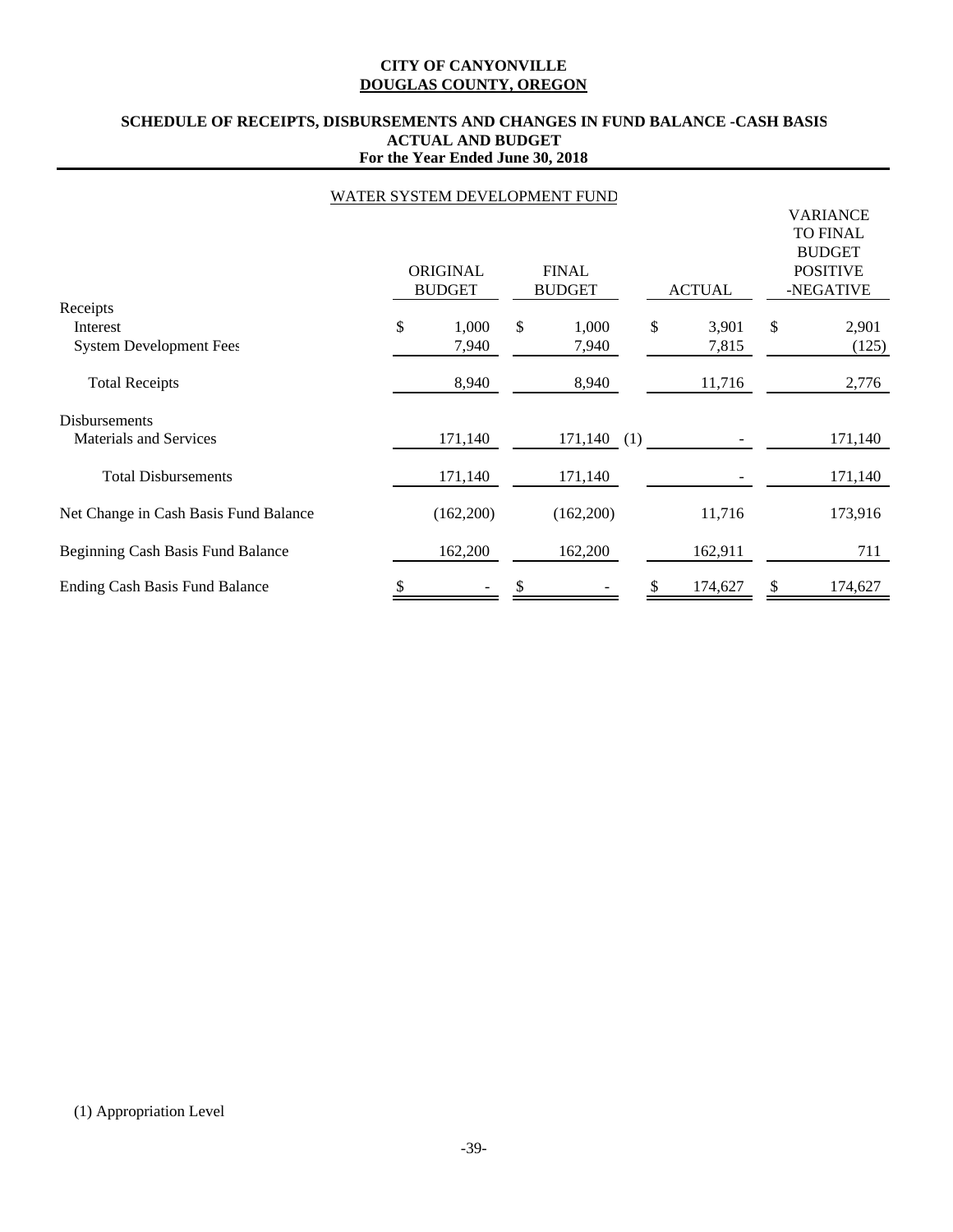#### **SCHEDULE OF RECEIPTS, DISBURSEMENTS AND CHANGES IN FUND BALANCE - CASH BASIS ACTUAL AND BUDGET For the Year Ended June 30, 2018**

### CAPITAL RESERVE WATER FUND

|                                               |               |               |     |               | <b>VARIANCE</b><br><b>TO FINAL</b> |
|-----------------------------------------------|---------------|---------------|-----|---------------|------------------------------------|
|                                               |               |               |     |               | <b>BUDGET</b>                      |
|                                               | ORIGINAL      | <b>FINAL</b>  |     |               | <b>POSITIVE</b>                    |
| Receipts                                      | <b>BUDGET</b> | <b>BUDGET</b> |     | <b>ACTUAL</b> | -NEGATIVE                          |
| Interest                                      | 2,500<br>\$   | 2,500<br>\$   | \$  | 6,605         | \$<br>4,105                        |
| <b>Total Receipts</b>                         | 2,500         | 2,500         |     | 6,605         | 4,105                              |
| <b>Disbursements</b>                          |               |               |     |               |                                    |
| <b>Materials and Services</b>                 | 20,000        | 20,000        | (1) |               | 20,000                             |
| Capital Outlay                                | 404,500       | 404,500       | (1) |               | 404,500                            |
| <b>Total Disbursements</b>                    | 424,500       | 424,500       |     |               | 424,500                            |
| Excess of Receipts Over, -Under Disbursements | (422,000)     | (422,000)     |     | 6,605         | 428,605                            |
| OTHER FINANCING SOURCES, -USES                |               |               |     |               |                                    |
| Transfers In                                  | 70,000        | 70,000        |     | 70,000        |                                    |
| <b>Total Other Financing Sources, -Uses</b>   | 70,000        | 70,000        |     | 70,000        |                                    |
| Net Change in Cash Basis Fund Balance         | (352,000)     | (352,000)     |     | 76,605        | 428,605                            |
| Beginning Cash Basis Fund Balance             | 352,000       | 352,000       |     | 353,282       | 1,282                              |
| <b>Ending Cash Basis Fund Balance</b>         |               | \$            | \$  | 429,887       | \$<br>429,887                      |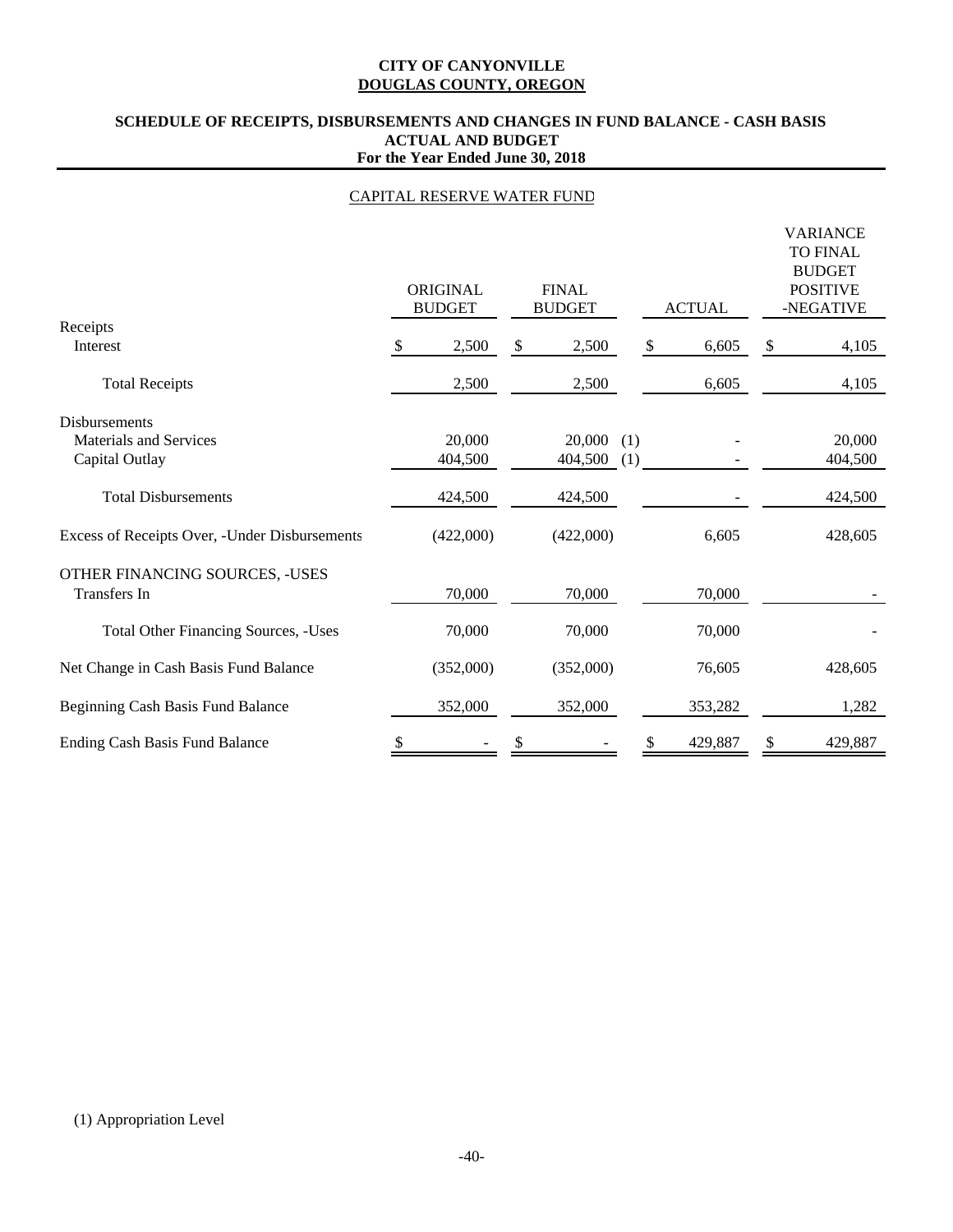#### **SCHEDULE OF RECEIPTS, DISBURSEMENTS AND CHANGES IN FUND BALANCE - CASH BASIS ACTUAL AND BUDGET For the Year Ended June 30, 2018**

### O'SHEA CREEK TIMBER FUND

|                                          |   | ORIGINAL<br><b>BUDGET</b> | <b>FINAL</b><br><b>BUDGET</b> |     | <b>ACTUAL</b> | <b>VARIANCE</b><br><b>TO FINAL</b><br><b>BUDGET</b><br><b>POSITIVE</b><br>-NEGATIVE |
|------------------------------------------|---|---------------------------|-------------------------------|-----|---------------|-------------------------------------------------------------------------------------|
| Receipts                                 |   |                           |                               |     |               |                                                                                     |
| Interest                                 | S | 900                       | \$<br>900                     |     | \$<br>2,955   | \$<br>2,055                                                                         |
| <b>Total Receipts</b>                    |   | 900                       | 900                           |     | 2,955         | 2,055                                                                               |
| <b>Disbursements</b>                     |   |                           |                               |     |               |                                                                                     |
| <b>Materials and Services</b>            |   | 107,400                   | 107,400                       | (1) |               | 107,400                                                                             |
| <b>Total Disbursements</b>               |   | 107,400                   | 107,400                       |     |               | 107,400                                                                             |
| Net Change in Cash Basis Fund Balance    |   | (106, 500)                | (106,500)                     |     | 2,955         | 109,455                                                                             |
| <b>Beginning Cash Basis Fund Balance</b> |   | 106,500                   | 106,500                       |     | 107,089       | 589                                                                                 |
| <b>Ending Cash Basis Fund Balance</b>    |   |                           |                               |     | \$<br>110,044 | \$<br>110,044                                                                       |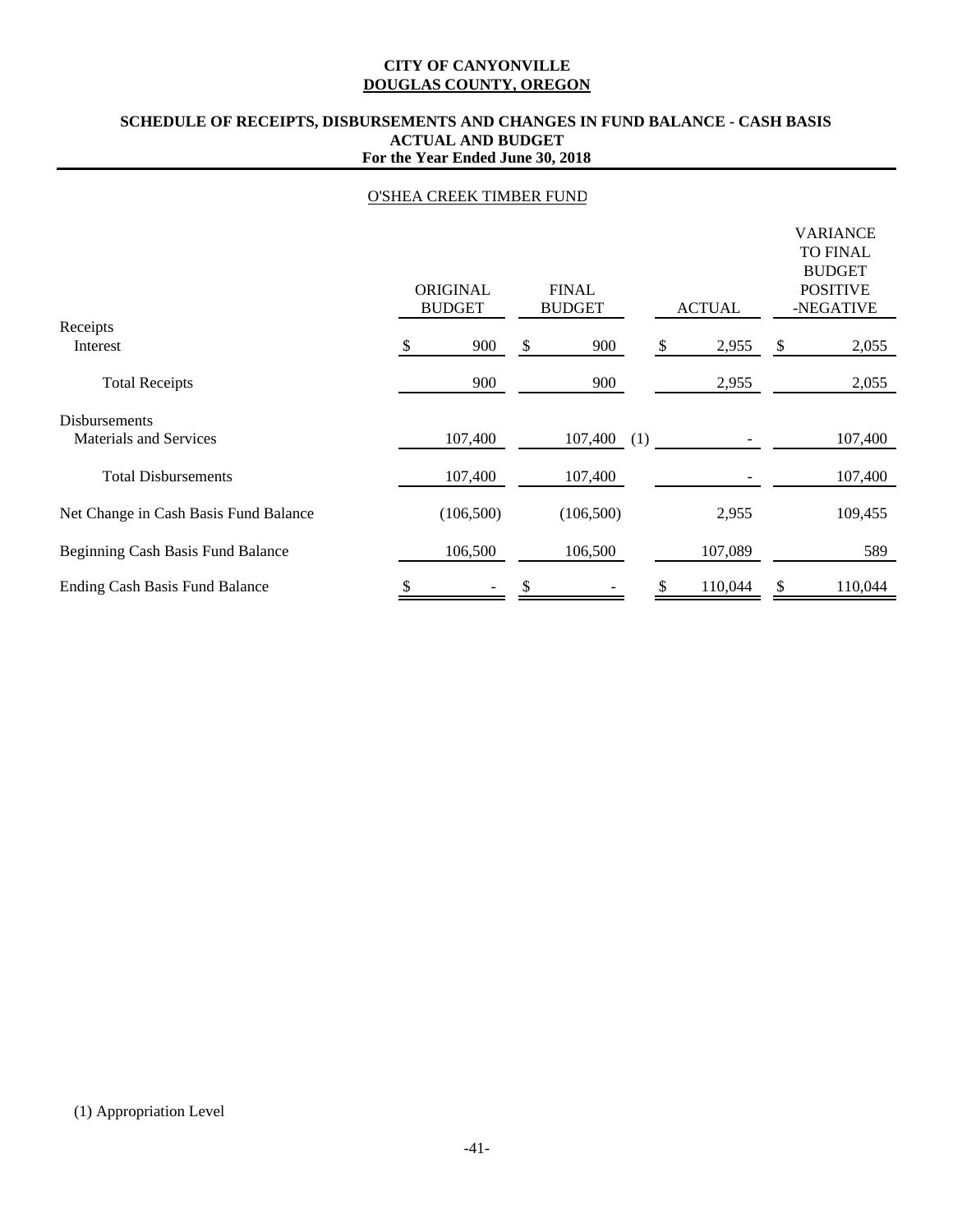#### **SCHEDULE OF RECEIPTS, DISBURSEMENTS AND CHANGES IN FUND BALANCE - CASH BASIS ACTUAL AND BUDGET For the Year Ended June 30, 2018**

#### SEWER FUND

|                                             |               |                 |     |               | <b>VARIANCE</b><br><b>TO FINAL</b> |
|---------------------------------------------|---------------|-----------------|-----|---------------|------------------------------------|
|                                             | ORIGINAL      | <b>FINAL</b>    |     |               | <b>BUDGET</b><br><b>POSITIVE</b>   |
|                                             | <b>BUDGET</b> | <b>BUDGET</b>   |     | <b>ACTUAL</b> | -NEGATIVE                          |
| Receipts                                    |               |                 |     |               |                                    |
| Interest                                    | \$<br>2,000   | \$<br>2,000     |     | \$<br>5,997   | \$<br>3,997                        |
| <b>Charges for Services</b>                 |               |                 |     |               |                                    |
| <b>Utility Services</b>                     | 840,000       | 840,000         |     | 922,349       | 82,349                             |
| <b>Miscellaneous Sewer Fees</b>             | 500           | 500             |     | 588           | 88                                 |
| Miscellaneous                               | 1,900         | 1,900           |     | 1,583         | (317)                              |
| <b>Total Receipts</b>                       | 844,400       | 844,400         |     | 930,517       | 86,117                             |
| Disbursements                               |               |                 |     |               |                                    |
| <b>Personal Services</b>                    | 230,050       | 230,050         | (1) | 189,234       | 40,816                             |
| Materials and Services                      | 220,550       | 220,550         | (1) | 180,287       | 40,263                             |
| Contingency                                 | 35,700        | 35,700          | (1) |               | 35,700                             |
| Debt Service                                | 48,100        | 48,100          | (1) | 47,321        | 779                                |
| <b>Total Disbursements</b>                  | 534,400       | 534,400         |     | 416,842       | 117,558                            |
| <b>Excess of Receipts Over</b>              |               |                 |     |               |                                    |
| -Under Disbursements                        | 310,000       | 310,000         |     | 513,675       | 203,675                            |
| OTHER FINANCING SOURCES, -USES              |               |                 |     |               |                                    |
| <b>Transfers Out</b>                        | (480,000)     | $(480,000)$ (1) |     | (480,000)     |                                    |
| <b>Total Other Financing Sources, -Uses</b> | (480,000)     | (480,000)       |     | (480,000)     |                                    |
| Net Change in Cash Basis Fund Balance       | (170,000)     | (170,000)       |     | 33,675        | 203,675                            |
| Beginning Cash Basis Fund Balance           | 170,000       | 170,000         |     | 203,068       | 33,068                             |
| <b>Ending Cash Basis Fund Balance</b>       | \$            | \$              |     | \$<br>236,743 | \$<br>236,743                      |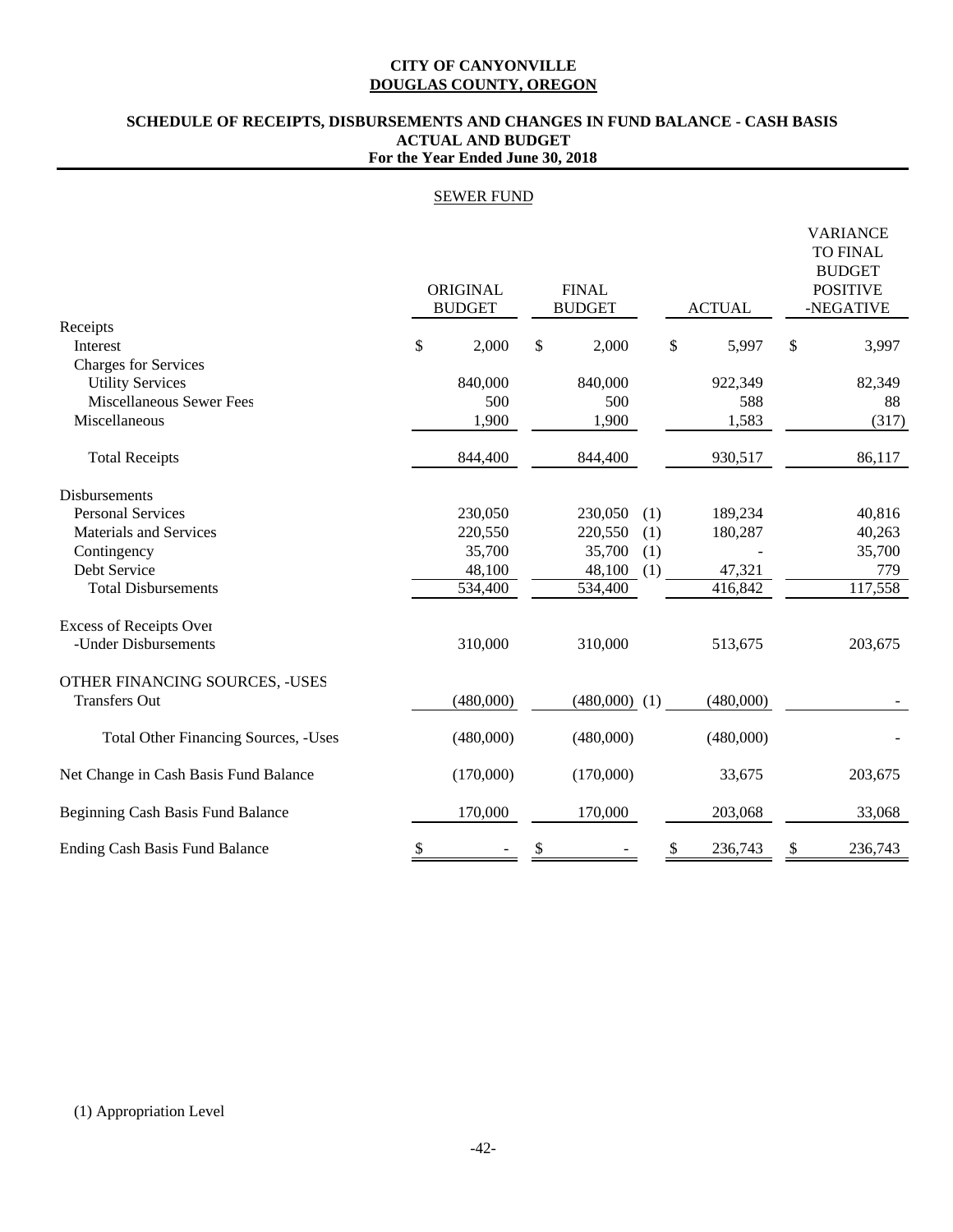#### **SCHEDULE OF RECEIPTS, DISBURSEMENTS AND CHANGES IN FUND BALANCE -CASH BASIS ACTUAL AND BUDGET For the Year Ended June 30, 2018**

#### WASTEWATER SYSTEM DEVELOPMENT FUND

|                                       | ORIGINAL<br><b>BUDGET</b> | <b>FINAL</b><br><b>BUDGET</b> |     | <b>ACTUAL</b> | <b>VARIANCE</b><br><b>TO FINAL</b><br><b>BUDGET</b><br><b>POSITIVE</b><br>-NEGATIVE |
|---------------------------------------|---------------------------|-------------------------------|-----|---------------|-------------------------------------------------------------------------------------|
| Receipts                              |                           |                               |     |               |                                                                                     |
| Interest                              | \$<br>6,000               | \$<br>6,000                   |     | \$<br>24,310  | \$<br>18,310                                                                        |
| <b>System Development Fees</b>        | 11,250                    | 11,250                        |     | 10,682        | (568)                                                                               |
| <b>Total Receipts</b>                 | 17,250                    | 17,250                        |     | 34,992        | 17,742                                                                              |
| <b>Disbursements</b>                  |                           |                               |     |               |                                                                                     |
| <b>Materials and Services</b>         | 115,500                   | 115,500                       | (1) |               | 115,500                                                                             |
| Capital Outlay                        | 716,750                   | 716,750                       | (1) |               | 716,750                                                                             |
| <b>Total Disbursements</b>            | 832,250                   | 832,250                       |     |               | 832,250                                                                             |
| Net Change in Cash Basis Fund Balance | (815,000)                 | (815,000)                     |     | 34,992        | 849,992                                                                             |
| Beginning Cash Basis Fund Balance     | 815,000                   | 815,000                       |     | 819,404       | 4,404                                                                               |
| <b>Ending Cash Basis Fund Balance</b> |                           |                               |     | 854,396       | \$<br>854,396                                                                       |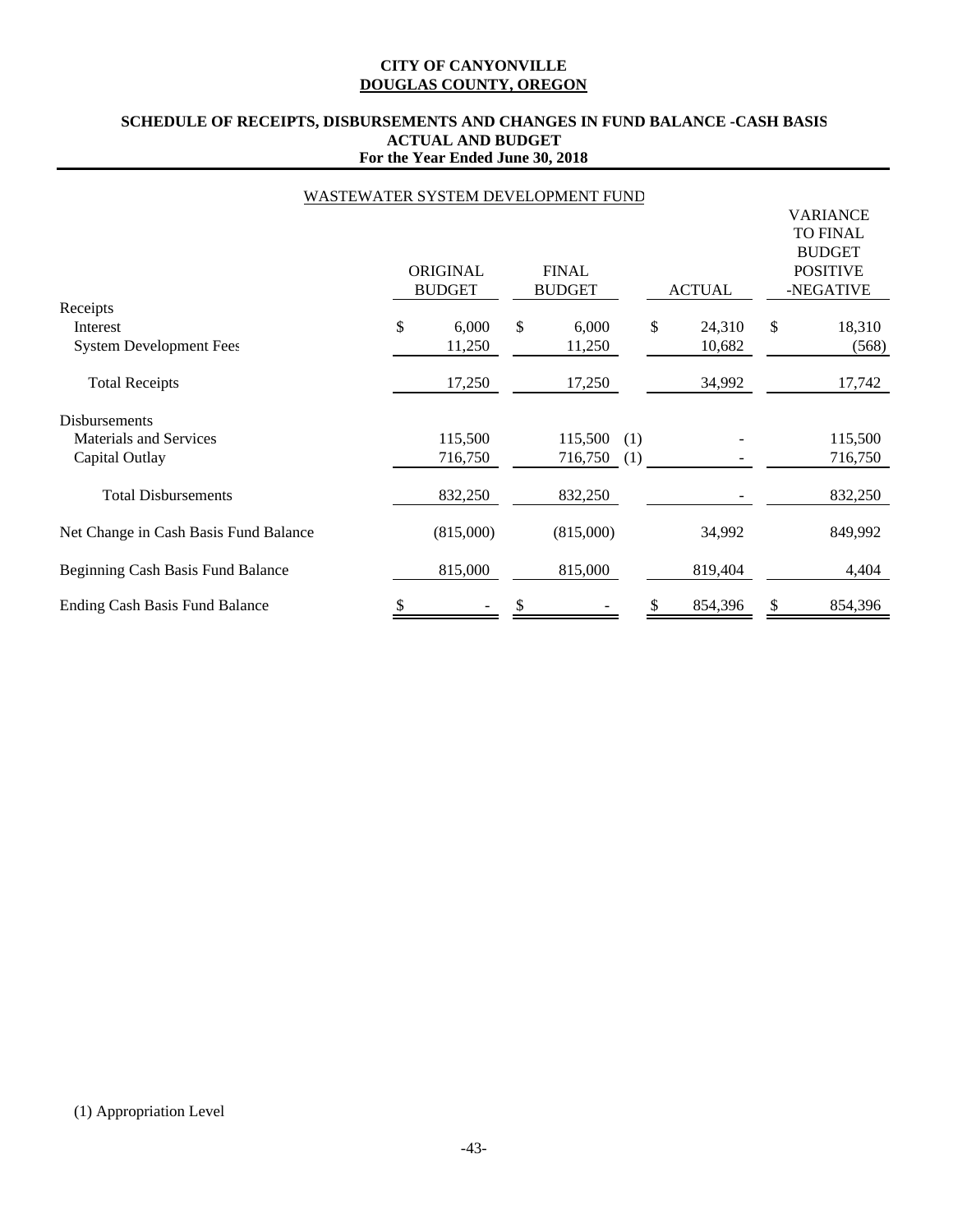#### **SCHEDULE OF RECEIPTS, DISBURSEMENTS AND CHANGES IN FUND BALANCE - CASH BASIS ACTUAL AND BUDGET For the Year Ended June 30, 2018**

#### CAPITAL RESERVE SEWER FUND

|                                               |               |                        |               | <b>VARIANCE</b>                  |
|-----------------------------------------------|---------------|------------------------|---------------|----------------------------------|
|                                               |               |                        |               | <b>TO FINAL</b>                  |
|                                               | ORIGINAL      | <b>FINAL</b>           |               | <b>BUDGET</b><br><b>POSITIVE</b> |
|                                               | <b>BUDGET</b> | <b>BUDGET</b>          | <b>ACTUAL</b> | -NEGATIVE                        |
| Receipts                                      |               |                        |               |                                  |
| Interest                                      | 4,000<br>\$   | 4,000<br><sup>\$</sup> | 22,710<br>\$  | 18,710<br>\$                     |
| <b>Total Receipts</b>                         | 4,000         | 4,000                  | 22,710        | 18,710                           |
| <b>Disbursements</b>                          |               |                        |               |                                  |
| Capital Outlay                                | 2,189,000     | $2,189,000$ (1)        | 20,325        | 2,168,675                        |
| <b>Total Disbursements</b>                    | 2,189,000     | 2,189,000              | 20,325        | 2,168,675                        |
| Excess of Receipts Over, -Under Disbursements | (2,185,000)   | (2,185,000)            | 2,385         | 2,187,385                        |
| OTHER FINANCING SOURCES, -USES                |               |                        |               |                                  |
| Transfers In                                  | 485,000       | 485,000                | 485,000       |                                  |
| <b>Total Other Financing Sources, -Uses</b>   | 485,000       | 485,000                | 485,000       |                                  |
| Net Change in Cash Basis Fund Balance         | (1,700,000)   | (1,700,000)            | 487,385       | 2,187,385                        |
| Beginning Cash Basis Fund Balance             | 1,700,000     | 1,700,000              | 1,870,285     | 170,285                          |
| <b>Ending Cash Basis Fund Balance</b>         | \$            |                        | 2,357,670     | 2,357,670<br>\$                  |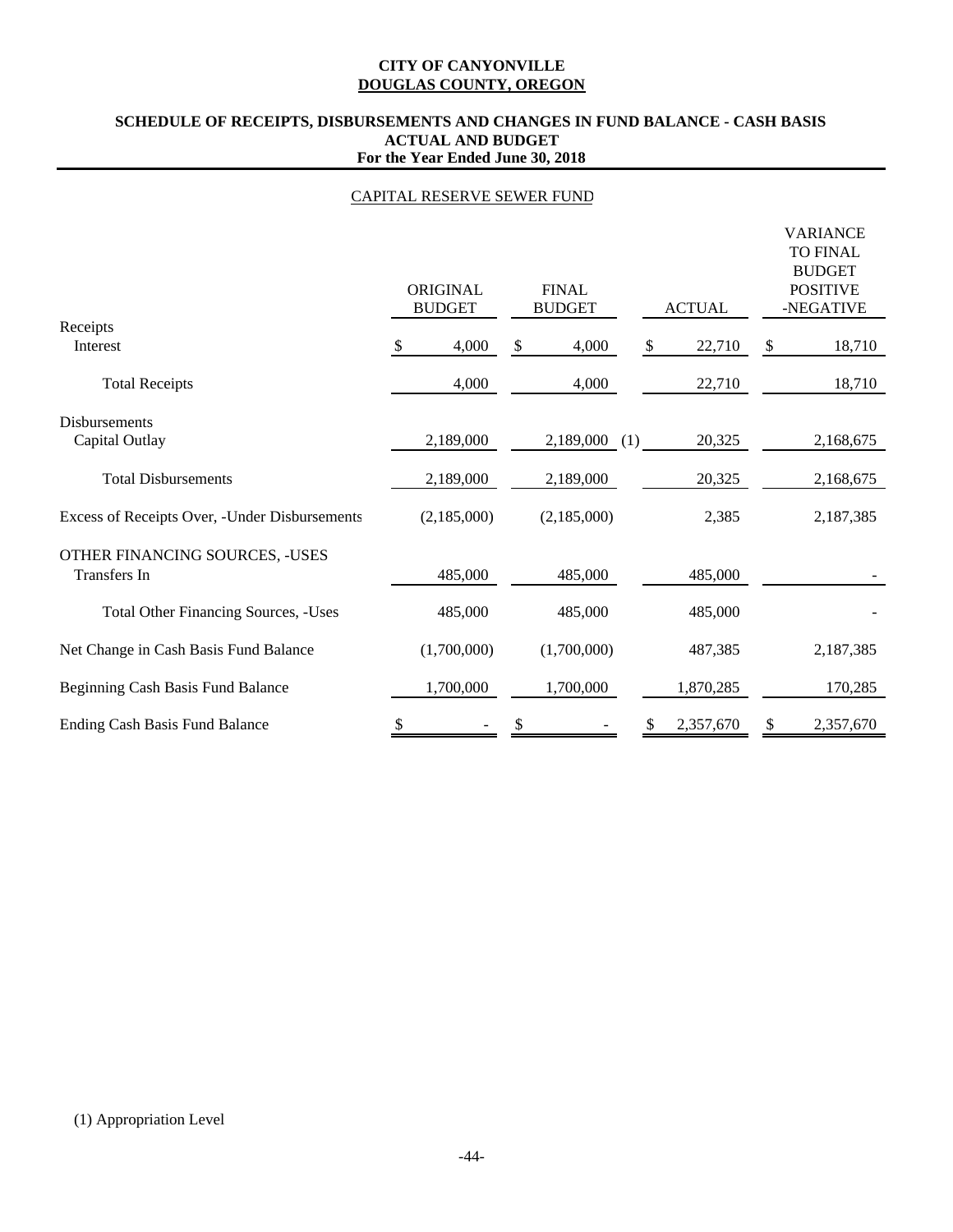#### For the Year Ended June 30, 2018

### SCHEDULE OF THE PROPORTIONATE SHARE OF THE NET PENSION LIABILITY

| Year     | (a)<br>Employer's<br>proportion of | (b)<br>Employer's<br>proportionate share |         | (c)     | (b/c)<br>NPL as a<br>percentage | Plan fiduciary<br>net position as<br>a percentage of |
|----------|------------------------------------|------------------------------------------|---------|---------|---------------------------------|------------------------------------------------------|
| Ended    | the net pension                    | of the net pension                       | covered |         | of covered                      | the total pension                                    |
| June 30, | liability (NPL)                    | liability (NPL)                          |         | payroll | payroll                         | liability                                            |
| 2018     | 0.00264%                           | \$<br>356,176                            | \$      | 335,400 | 106%                            | 83.1 %                                               |
| 2017     | 0.00367                            | 551,153                                  |         | 312,385 | 176%                            | 80.5 %                                               |

The amounts presented for each fiscal year were actuarial determinted at 12/31 and rolled forward to the measurment date.

These schedules are presented to illustrate the requirements to show information for 10 years. However, until a full 10-year trend has been compiled, information is presented only for the years for which the required supplementary information is available.

### SCHEDULE OF CONTRIBUTIONS

| Contributions in |                                         |                  |                                                         |                  |                                        |                          |                                  |                    | Contributions                         |
|------------------|-----------------------------------------|------------------|---------------------------------------------------------|------------------|----------------------------------------|--------------------------|----------------------------------|--------------------|---------------------------------------|
|                  | Statutorily<br>required<br>contribution |                  | relation to the<br>statutorily required<br>contribution |                  | Contribution<br>deficiency<br>(excess) |                          | Employer's<br>covered<br>payroll |                    | as a percent<br>of covered<br>payroll |
| 2018<br>2017     |                                         | 31,018<br>29,225 |                                                         | 31,018<br>29,225 |                                        | $\overline{\phantom{a}}$ |                                  | 333,950<br>335,400 | 9%<br>9%                              |

The amounts presented for each fiscal year were actuarial determinted at 12/31 and rolled forward to the measurment date.

These schedules are presented to illustrate the requirements to show information for 10 years. However, until a full 10-year trend has been compiled, information is presented only for the years for which the required supplementary information is available.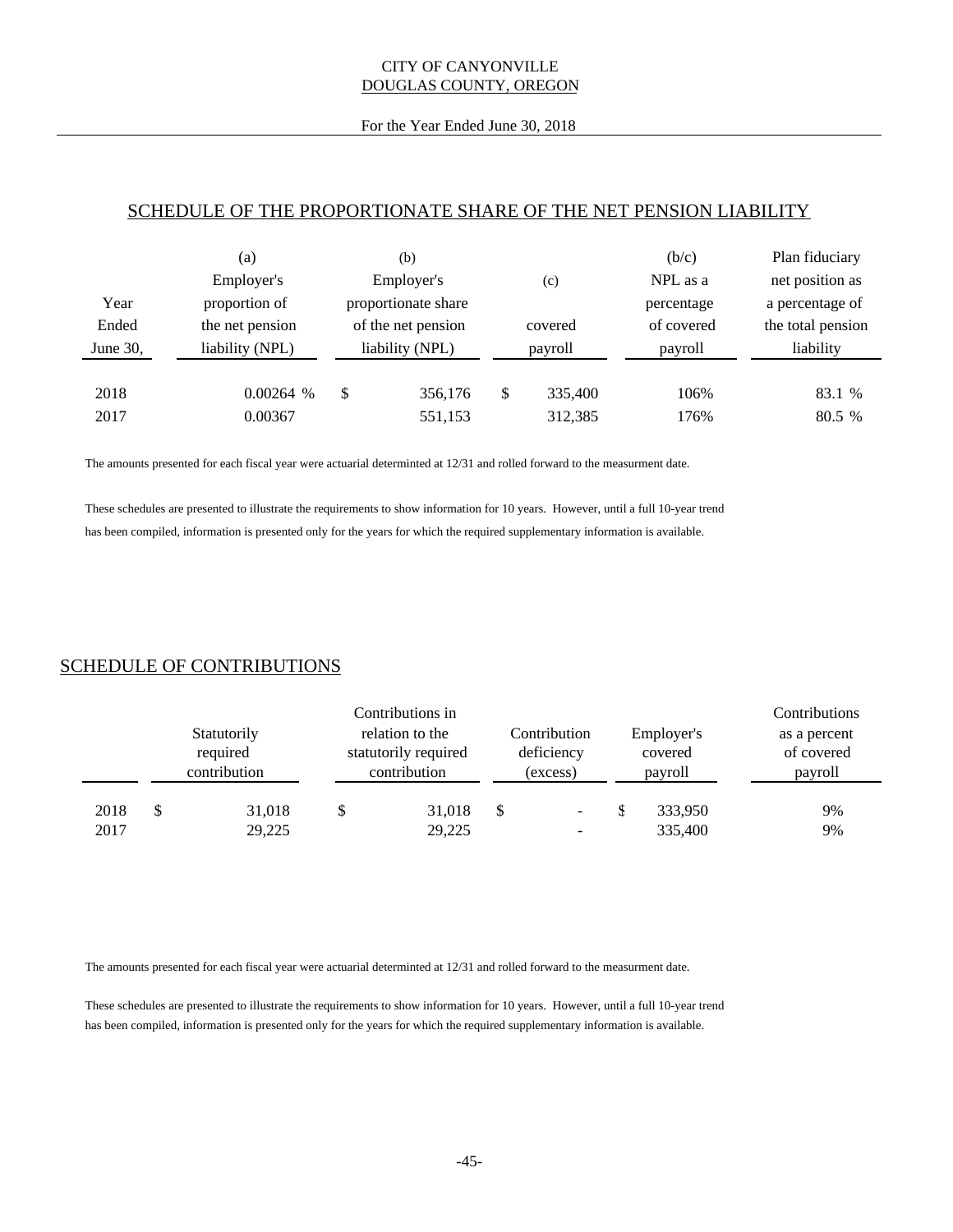### **2017-2018 INDEPENDENT AUDITORS' COMMENTS AND DISCLOSURES**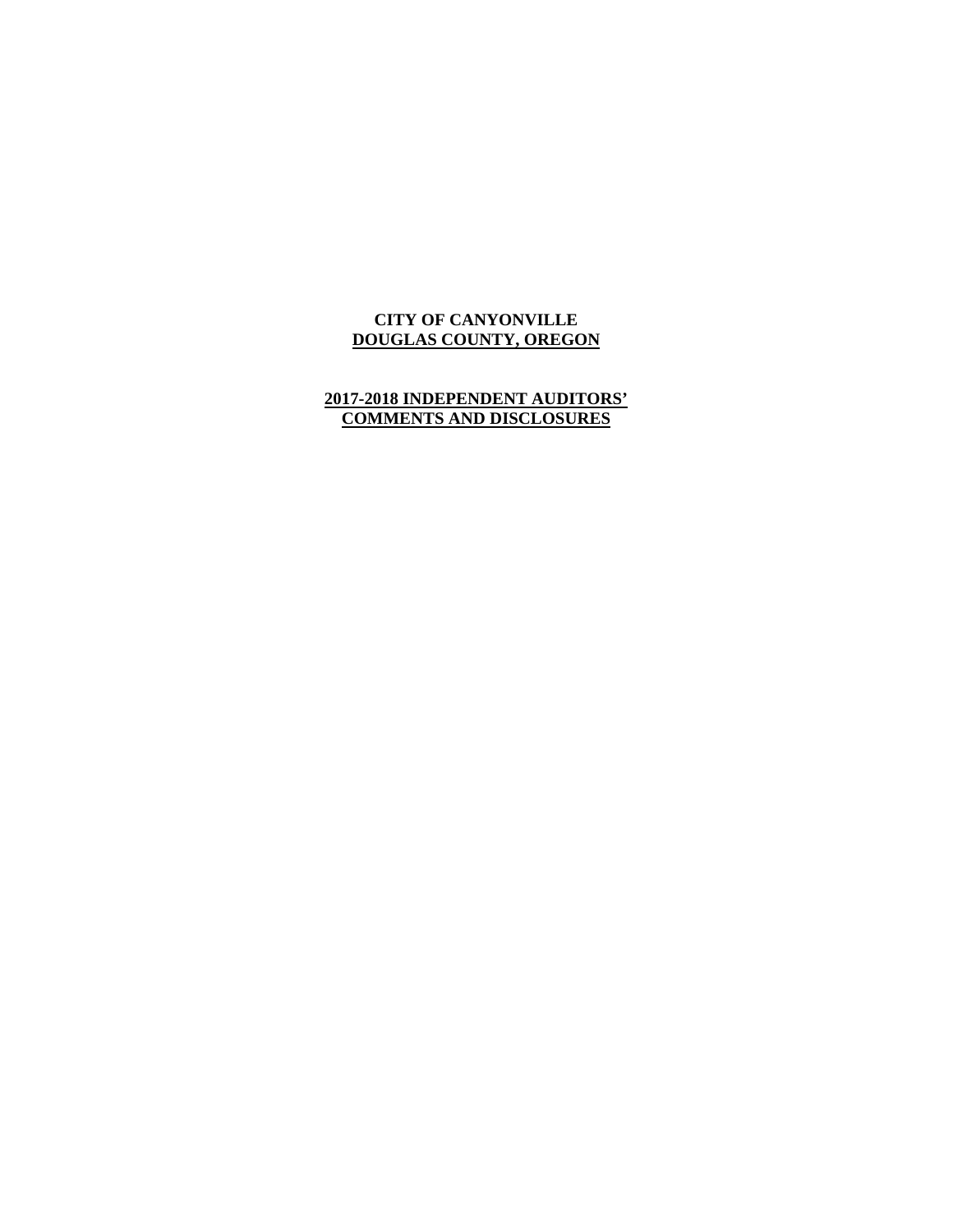

PAULY, ROGERS AND CO., P.C. 12700 SW 72<sup>nd</sup> Ave. + Tigard, OR 97223 (503) 620-2632 ♦ (503) 684-7523 FAX www.paulyrogersandcocpas.com

February 6, 2019

### **Independent Auditors' Report Required by Oregon State Regulations**

We have audited the basic financial statements of the City of Canyonville as of and for the year ended June 30, 2018, and have issued our report thereon dated February 6, 2019. We conducted our audit in accordance with auditing standards generally accepted in the United States of America.

### **Compliance**

As part of obtaining reasonable assurance about whether the City of Canyonville's financial statements are free of material misstatement, we performed tests of its compliance with certain provisions of laws, regulations, contracts, and grants, including the provisions of Oregon Revised Statues as specified in Oregon Administrative Rules 162-10-000 through 162-10-320 of the Minimum Standards for Audits of Oregon Municipal Corporations, noncompliance with which could have a direct and material effect on the determination of financial statements amounts. However, our audit was not directed primarily toward obtaining knowledge of such noncompliance. As such, providing an opinion on compliance with those provisions was not an objective of our audit, and accordingly, we do not express such an opinion.

We performed procedures to the extent we considered necessary to address the required comments and disclosures which included, but were not limited to the following:

- **Deposit of public funds with financial institutions (ORS Chapter 295)**
- **Indebtedness limitations, restrictions and repayment.**
- **Budgets legally required (ORS Chapter 294).**
- **Insurance and fidelity bonds in force or required by law.**
- **Highway revenues used for public highways, roads, and streets.**
- **Authorized investment of surplus funds (ORS Chapter 294).**
- **Public contracts and purchasing (ORS Chapters 279A, 279B, 279C).**

In connection with our testing nothing came to our attention that caused us to believe the City of Canyonville was not in substantial compliance with certain provisions of laws, regulations, contracts, and grants, including the provisions of Oregon Revised Statutes as specified in Oregon Administrative Rules 162-10-000 through 162-10- 320 of the Minimum Standards for Audits of Oregon Municipal Corporations, except the over-expenditure noted on page 11.

### **OAR 162-10-0230 Internal Control**

In planning and performing our audit, we considered the City of Canyonville's internal control over financial reporting as a basis for designing our auditing procedures for the purpose of expressing our opinion on the financial statements, but not for the purpose of expressing an opinion on the effectiveness of the City of Canyonville's internal control over financial reporting. Accordingly, we do not express an opinion on the effectiveness of the City of Canyonville's internal control over financial reporting.